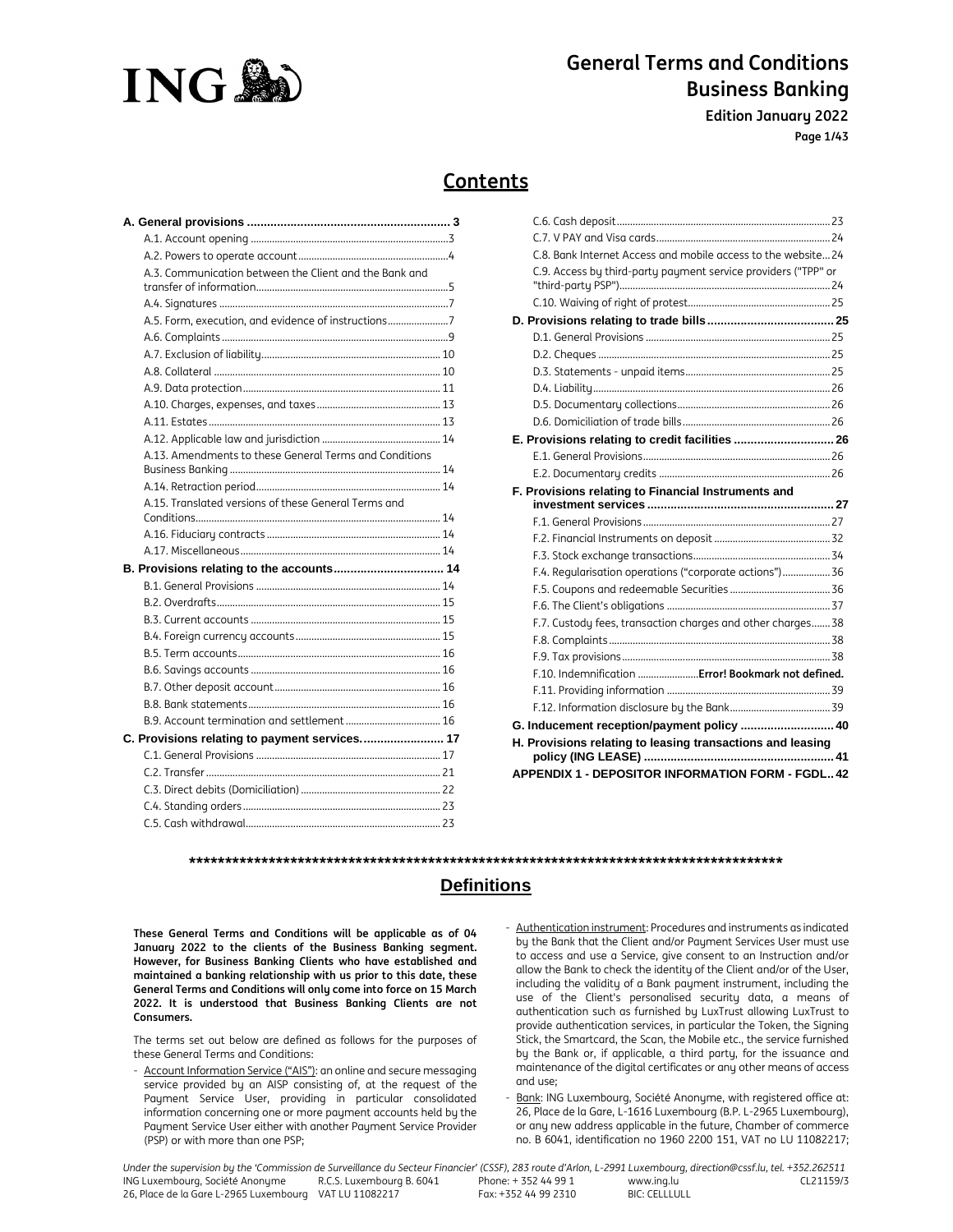

**Edition January 2022**

**Page 2/43**

**ING®** 

authorised and under the supervision of the CSSF;

- Banking Day: the Bank's business day as defined in the Bank's tariff in force;
- Beneficiary: a natural or legal person who is the intended recipient of funds that are the subject of a payment transaction;
- Client: any natural or legal person who enters into a relationship with the Bank, with the exception of (i) any natural or legal person who has been notified by the Bank as belonging to the Retail/Private Banking segment for which the "General Terms and Conditions of the Bank" shall apply and (ii) any legal person who has been notified by the Bank as belonging to the Wholesale Banking segment for which the "Wholesale Banking Conditions" shall apply;
- Confirmation Availability of Funds ("CAF"): at the request of a payment service provider issuing payment instruments related to a card, service provided by a payment service provider managing the account to confirm immediately if the amount required to execute a card payment transaction is available on the Payer's payment account;
- Consumer: an individual who, in the context of payment services contracts with the Bank, acts otherwise than in the course of their commercial or professional activity;
- CSSF: Commission de Surveillance du Secteur Financier, 283 Route d'Arlon, L-2991 Luxembourg, direction@cssf.lu, Tel. +352.262511;
- CRS (AEFAI) regulation: law dated 18 December 2015 published in Memorial A – N° 244 on 24 December 2015, as amended from time to time, on the automatic exchange of financial account information (1) transposing Council directive 2014/107/EU of 9 December 2014 amending Council directive 2014/107/EU as regards mandatory automatic exchange of information in the field of taxation and (2) amending the amended law of 29 March 2013 relating to administrative cooperation in the field of taxation;
- Customized security data: Personalized information provided by the payment service provider to a payment service user for authentication purposes.
- DAC 6 Regulation: law of 25 March 2020, published in Memorial A-No. 192 on 26 March 2020, as amended from time to time, relating to reportable cross-border arrangements and transposing Council Directive 2018/822 of 25 May 2018, amending Directive 2011/16/EU regarding the mandatory automatic exchange of information in the field of taxation in relation to reportable cross-border arrangements;
- EEA: European Economic Area, at the time of entry into force of these General Terms and Conditions comprising the 27 Member States of the European Union, Liechtenstein, Norway, and Iceland;
- FATCA regulation: law dated 24 July 2015 published in Memorial A N° 145 on 29 July 2015, as amended from time to time, approving (1) the Agreement between the Government of the Grand Duchy of Luxembourg and the Government of the United States of America to improve International Tax Compliance and with respect to the United States information reporting provisions commonly known as the "Foreign Account Tax Compliance Act", including its two annexes, as well as the related "Memorandum of Understanding", signed in Luxembourg on 28 March 2014, and (2) the exchange of the related notes, signed on 31 March and 1 April 2015;
- Information access request: A request from a third-party Payment Services Provider furnishing services to the Client and/or to the Payment Services User to disclose information with regard to the initiation and execution of (planned) payment orders and payment transactions and/or the Client's available balance;
- ING Channel: any secured online (banking) system and/or electronic communication channel furnished by the Bank, or an interface of the Bank or its subsidiaries by which the Bank may transmit the payment orders and information requests with regard to the online accounts;
- Ing.lu (http://www.ing.lu):web address allowing the access to the Bank's website on the international Internet network;
- Internet Access: online banking and secure email service via the transactional part of the Bank's website enabling the Client notably to carry out various banking and stock market transactions and governed by the General Terms and Conditions - Internet and Remote Selling of the Bank or by the General Terms and Conditions relating to Pro E-Banking Services;
- Key Information Document ("KID"): Pursuant to Regulation 1286/2014 on key information documents relating to retail and insurance-based packaged investment products and the Key Investor Information documents (KID) as defined in Directive 2009/65/EC on the coordination of laws, regulations, and administrative provisions relating to undertakings for collective investment in transferable securities (UCITS) and its transposition into Luxembourg law by the Act of 17 December 2010 on collective investment undertakings.
- Means of Connection: tools for accessing internet services such as Luxtrust Token, Luxtrust Signing Stick, LuxTrust Smartcard, LuxTrust Mobile, LuxTrust Scan, DigiPass and any other means of connection, electronic or biometric authentication means;
- MiFID 2 Regulation: the Directive 2014/65/EU of 15 May 2014 on markets in financial instruments, European Regulation 600/2014 (MiFIR) of 15 May 2014, Commission Delegated Directive (EU) 2017/593 of 7 April 2016 and Commission Delegated Regulation (EU) 2017/565 of 25 April 2016, as amended from time to time;
- Mobile access to the website: channel via which Clients may, amongst other matters, check all their accounts and manage transfers from their smartphone or tablet; the rules for use of the Internet and warnings shall apply to the Mobile access to the website;
- Payer: a natural or legal person who holds an account and authorises a payment order from that account, or, in the absence of an account, a natural or legal person who gives a payment order;
- Payment account: an account that is held in the name of one or more payment service users and that is used for the purpose of executing payment transactions.
- Payment Initiation Service ("PIS"): An online service provided by a PISP consisting of, at the request of the Payment Service User, initiating a payment order relating to a payment account held with another Payment Service Provider (PSP);
- Payment Service: The Bank provides a payment service when it executes a payment made by the Payer such as a transfer or a standing order; when it executes a payment initiated by the Beneficiary such as a direct debit; when it makes available to the Client the means of payment for initiating payments via Beneficiaries such as credit cards or payment cards; and when it makes available to the Client other means of payment such as checks, bank checks, ATM cards, or any other means of payment, or any other means of connection.
- Payment service provider account manager: terminology derived from the PSD 2 Directive, which applies in this case to the Bank. The Bank acts as a payment service provider that provides and maintains a payment account for a Payer;
- Paument Service User (PSU): A natural or legal person that uses a payment service as Payer, Beneficiary, or both;
- Personal Data: Any information relating to an identified or identifiable individual;
- Personal Data Protection Laws: Any laws, regulations and rules that are applicable to the protection of personal data in Luxembourg, including Regulation (EU) 2016/679 of the European Parliament and of the Council of 27 April 2016 on the protection of natural persons with regard to processing of personal data and on the free movement of such data (GDPR) and any law transcribing these regulations;
- PSD 2 Directive: Payment Services Directive (2015/2366/EU) dated 25 November 2015 as amended;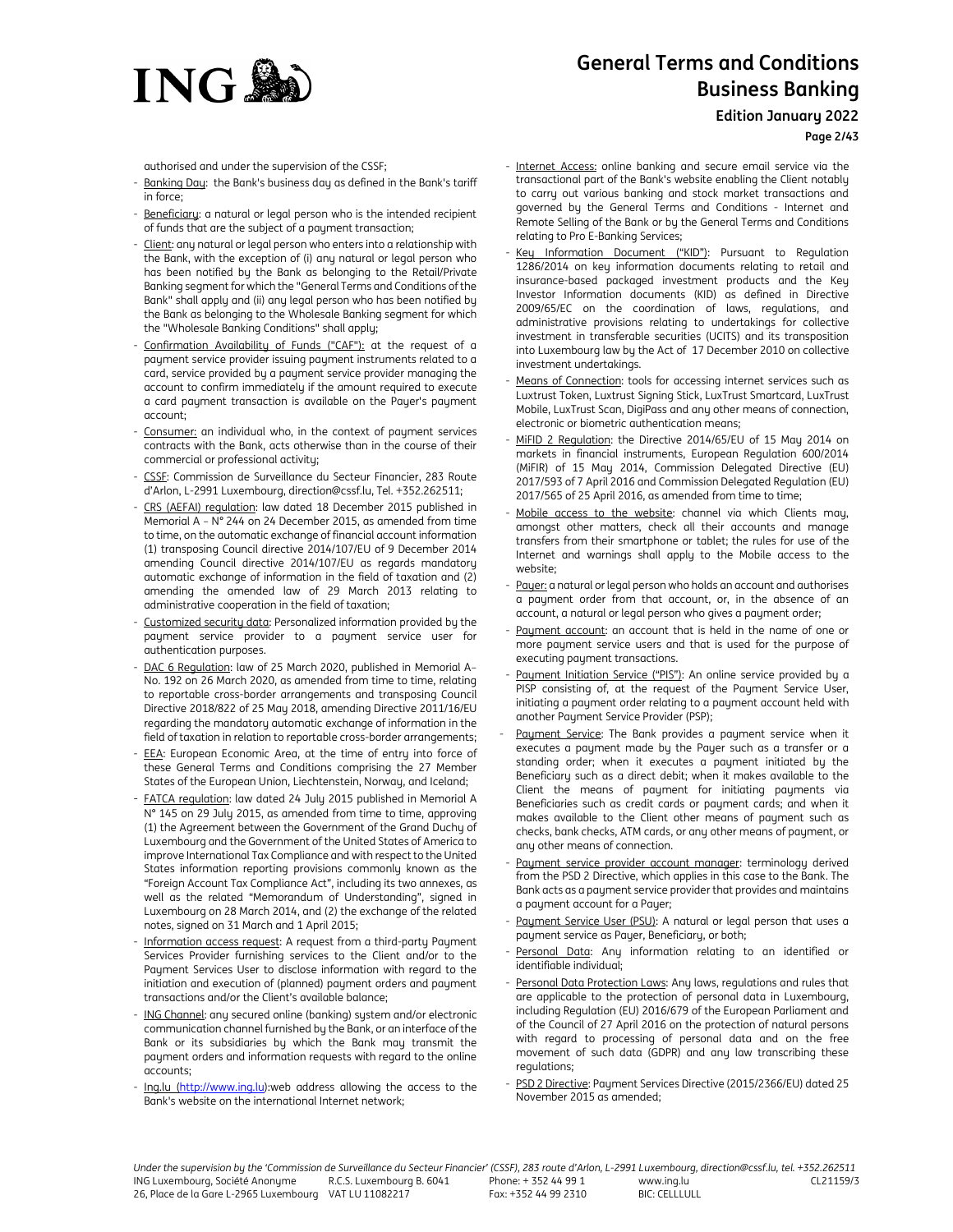

**Edition January 2022**

**Page 3/43**

- Remote payment operation: a payment operation initiated by or on behalf of the Payer or by the Beneficiary, via the internet or by means of a device that may be used for remote communication, consisting of transferring or withdrawing funds, regardless of any underlying obligation between the Payer and the Beneficiary;
- Remote selling: any contract for sale relating to financial services and/or products entered into between the Bank and the Client in the context of the entry into online relations (or application to open an account) and/or the purchase of an online service and/or product offered by the Bank which, for that contract, uses exclusively one or more remote communication techniques, until conclusion of the contract, including the conclusion itself of the contract, in particular via its website;
- Sensitive Payment Data: Data, including personal security data, that may be used to commit fraud. With regard to the activities of payment initiation service providers and account information service providers, the name of the account holder and the account number do not constitute sensitive payment data;
- SEPA: Single European Payment Area;
- Worldline Financial Services: Worldline Financial Services (Europe) S.A., 10, rue Gabriel Lippmann, L-5365 Munsbach, or any other entity subrogating or replacing it;
- Strong Customer Authentication: an authentication based on the use of two or more elements belonging to the "knowledge" categories, i.e. something that only the user knows, "possession", i.e. something that only the user owns, and "inherent" i.e. something that characterises the user. These shall remain independent so that the compromise of one does not call into question the reliability of the others. These are designed to protect the confidentiality of the authentication data;
- SWIFT: Society for Worldwide Interbank Financial Telecommunication;
- -Third Party Payment Service Provider ("Third Party PSP") or Third-Party Provider ("TPP"), it may be:
	- An Account Information Service Provider ("AISP") carrying out activities referred to in Annex I, point 8 of the PSD 2 **Directive**
	- Or a Payment Initiation Service Provider ("PISP"), duly authorised by the competent authorities to carry out activities as referred to in Annex I, point 7 of the PSD 2 Directive.
- Unique Identifier: The combination of letters, numbers or symbols indicated by the Bank to the Client and/or to the Payment Service User, which the Client and/or Payment Service User must furnish to allow the positive identification of another Payment Service User and/or of his payment account for a payment operation;

# **A. General provisions**

Subject to any specific agreements or special regulations applicable to certain types of transactions, business relations between the Bank and the Client shall be governed by these General Terms and Conditions and any amendments which may be made hereto.

The Client and the Bank shall comply with customary banking practices, unless otherwise stipulated in these General Terms and Conditions or in separate special agreements or regulations.

The Client accepts these General Terms and Conditions upon entering into a relationship with the Bank.

# **A.1. Account opening**

# **A.1.1. Duration of account**

Unless otherwise agreed, accounts shall be opened for an indefinite period.

#### **A.1.2. Fiscal and regulatory conformity of the Client (notably for the needs of the AMI, FATCA ("Foreign Account Tax Compliance Act"), CRS and DAC 6 rules)**

The Client undertakes to comply with all laws and regulations in force, including for tax purposes, to allow the Bank to comply with its own obligations in the matter, notably for the purposes of satisfying the cooperation demands between local and foreign competent authorities. The Client cannot use the services provided by the Bank for activities or purposes that constitute a breach of the law or regulations in force or that may harm the Bank's reputation or the integrity of the financial sustem.

The Client accepts to fully cooperate with the Bank and supply, at first request of the Bank, all information and documents required by it (i) in virtue of the law, regulations or in accordance with the Bank's internal policies in the framework of the supply of its services (notably for the needs of the fight against money laundering and against the financing of terrorism rules, FATCA, CRS, DAC 6 or in connection with the provisions relating to financial instruments and investment services in accordance with section F below), (ii) in order to comply within the deadlines and with the obligations to inform and produce reports in accordance with applicable legislation or to answer within the deadlines the requests or demands from local and foreign authorities (tax and rule-making), (iii) to control the identity, activities and objectives of the Client, (iv) to explain the reasons for the (considered) use of a service, the origin of the funds used for a service or transaction and the economic nature (of the use) of a service or transaction, and (v) to comply with all other applicable laws and regulations as well as with the Bank's internal procedures. The Client confirms and undertakes that all information (that shall be) supplied to the Bank is correct, current and complete.

The Client must immediately, and in a period of 30 calendar days at the latest, unless shorter deadlines indicated by the Bank, inform the latter in writing of any modification relating to the information supplied to the Bank, including, without limits, a change of its tax situation or connected with the information previously supplied, all accompanied by documents proving the said modification. The Bank may use the information supplied by the Client until it receives a notification of the modification or an update of the information supplied.

In addition, in the event that, during the process of opening an account or during the course of the banking relationship, certain indications lead the Bank to believe that the Client could be a "US Person" or have a FATCA or CRS (AEFAI) status different from that declared by the Client, the latter shall be obliged to respond promptly and at the latest within the time allowed in the request made by the Bank, to questions raised in connection with his status and provide the latter with any evidence or supporting document at the Bank's convenience.

The Client declares that he has been informed that in the event of failure to comply (according to the Bank's free assessment) with the terms above and/or applicable rules in particular in tax matters, the Bank shall be entitled to report relations to the authorities, to withhold the applicable taxes, to suspend any transaction or service concerned and even sell, if applicable, all financial instruments and other securities and assets concerned by these tax or regulatory obligations, without any prior notice and without the Client being able to demand compensation.

The Client undertakes vis-à-vis the Bank to comply with his tax obligations with regard to the authorities of the country/countries to which he is liable to pay tax, notably but not exclusively, in relation to the assets deposited and/or held at the Bank and/or managed by the latter. The Client is bound to proactively ask the Bank for all documents needed in accordance with all of his tax obligations. In the event that the Client is not the final beneficial owner of the assets, he undertakes to inform the latter of the said obligation and he shall ensure that this person respects the same undertaking. The Client is made aware of the fact that the holding of certain assets may have fiscal repercussions irrespective of the place of his tax residence.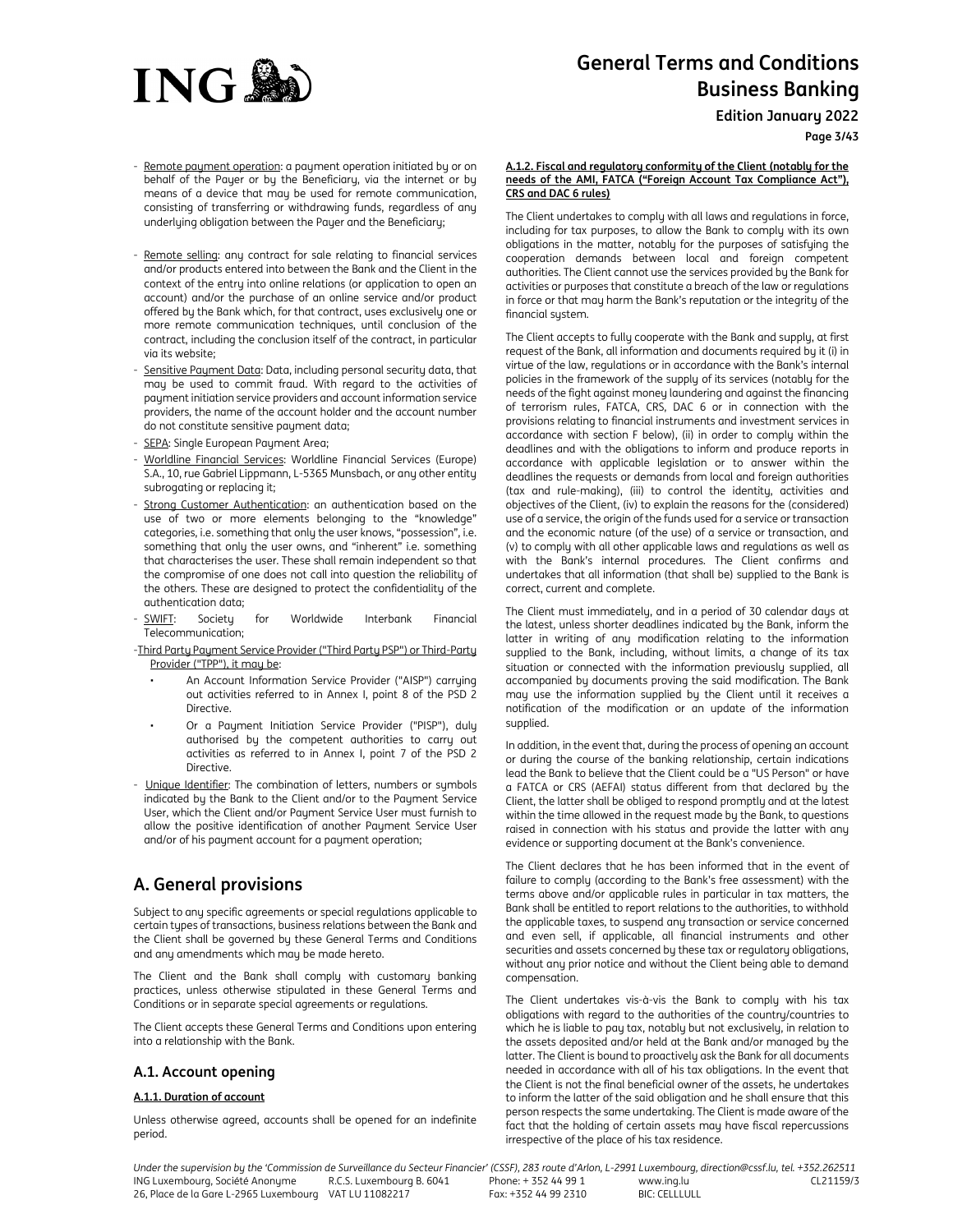

**Edition January 2022**

**Page 4/43**

The fact of the Client not complying with his obligations in tax matters may be punishable, according to the applicable legislation of the country/countries in which the Client must pay/declare tax, by financial penalties and criminal sanctions.

The Client acknowledges that the tax status (including for the needs of applicable American rules if applicable), FATCA, CRS or DAC 6 determined by the Bank on no account constitutes advice by it.

The Client expressly acknowledges that in the framework of its obligations the Bank is likely to communicate certain information it is aware of, that it owns or controls concerning cross border mechanisms having to be the subject of a tax return, certain personal data concerning him and/or the beneficial owners, (including any information concerning the tax status and/or his tax residence) as well as about his accounts. In this case, the Bank may disclose such information automatically, or on request, depending on the situation, and insofar as the conditions have been fulfilled, to the local or foreign authorities, including tax authorities.

In the event of failure to respect any of the commitment undertaken in this Article A.1.2., the Bank shall be entitled to terminate the banking relationship and any other contract in progress with the Client without giving other notice and/or applying any withholding at source imposed by any applicable law or regulation.

The Bank shall in no way be held liable for the harmful consequences of a failure to transmit this information or due to a false or erroneous declaration.

## **A.1.3. Obligations relating to automatic exchanges of information in relation to cross-border arrangements (DAC 6 Regulation)**

The Client is informed that where the Bank is required to declare a reportable cross-border arrangement concerning the Client, the Bank will be required to communicate the unique reference number ("Arrangement ID") to any person of which it is aware, which is subject to the obligations provided for by the DAC 6 Regulation as well as to any other person of which it is aware, which may be subject to equivalent obligations in another Member State of the European Union, whether it is another intermediary, or a taxpayer concerned, who is resident or established for tax purposes in Luxembourg, or in another Member State.

In the event that (i) in the context of the relations between the Bank and the Client, a cross-border arrangement concerning the Client must be declared and the latter wants to declare it or have another intermediary declare it, or (ii) in the context of a declaration of a crossborder arrangement made by the Client or by an intermediary, the Bank is identified as an Intermediary within the meaning of the DAC 6 Regulation, the Client agrees to inform the Bank as soon as practicable (and at the latest within thirty days of the filing of the declaration), and to submit any and all appropriate documents to the Bank, as required by the DAC 6 Regulation and by the Bank's internal procedures, in order to demonstrate that the cross-border arrangement has been declared to the competent tax authorities, in particular but not exclusively the unique reference number ("Arrangement ID") issued by the competent tax authorities following receipt of the declaration of the arrangement.

## **A.1.4. Entry into force of the application to open a banking relationship**

Accounts will be activated once the Bank has approved the application to open a banking relationship by informing the Client of the Client number and subject to the Bank's receipt of all documentary evidence, information required by legal or regulatory provisions or deemed necessary to fulfil its obligations. The Client agrees to provide accurate data to the Bank upon first request, to inform the Bank as soon as possible of any change in such data, and to provide the Bank upon request any additional information it deems useful in the context of maintaining the banking relationship.

Moreover, an application to open a banking relationship shall be seen as accepted only after the first movement of funds by the Client on

any of the accounts linked to his Client number and will be definite at the latest fourteen calendar days after signature of the application by the Client.

## **A.1.5. Opening of accounts/sub-accounts by the Bank**

**The Bank is authorised to open any account or sub-account in euro or in a foreign currency that it deems to be required for the processing of the Client's transactions. Unless otherwise instructed in writing by the Client, the accounts or sub-accounts thus opened will follow defined rules, with regard to management power and postal arrangements in force at the time the Client entered into the relationship or alternatively at the time of opening the first account of this type.** The Bank reserves the right to request the Client to sign supplementary documentation specific to the nature of the account thus opened.

#### **A.1.6. Change of name, registered office, corporate form, capacity and power**

**Notwithstanding any other publication or registration procedure, in order to be binding on the Bank any change in the name, corporate form, registered office, address (including email address), country of tax residence, its status of American national, FATCA, CRS or DAC 6, telephone numbers, capacity, powers or legal position of account holders, joint account holders, proxies or representatives or relevant information relating to the beneficial owners shall be notified to the Bank in writing or via the Internet Access. Failing this, the Client shall bear sole liability for any consequences in general which may arise as a result. The Bank shall not incur liability until the end of the fifth banking day following receipt of notice of such a change.** 

# **A.2. Powers to operate account**

## A.2.1.1. Undivided account

Unless otherwise agreed and without prejudice to article C.8. below, accounts and assets in the name of several holders are managed under their joint signatures

Between all joint holders of a single account, there will be joint and several liability for all associated obligations.

All correspondence or information sent to one of the joint holders of the joint account is considered as having been sent to all the joint holders.

## A.2.1.2. Power of attorney

**Barring gross negligence, the Bank shall not be held liable for the consequences which may result from the forgery, imprecision, or incompleteness of powers of attorney which may be presented to it or from revocation notices of such powers of attorney.** 

**The powers of attorney which one person grants to another shall be considered as valid from the moment they are deposited with the Bank until they are revoked by written notification to the Bank by registered letter or presented to the Bank against a written receipt. However, the Bank shall only be held liable after the end of the fifth banking day following receipt of the power of attorney or the revocation document.** 

The Bank is authorised to refuse a power of attorney if it has any doubts concerning its origin, authenticity, nature or for any other reason.

**Powers of attorney shall cease to have effect with regard to the Bank, following the occurrence of one of the causes stipulated in article 2003 of the Civil Code** or any similar circumstances for a legal entity (including, without limitation death, unless agreed otherwise, interdiction, entry into liquidation, dissolution, bankruptcy of the account holder or the proxy or of the principal), **on the fifth banking day after the Bank shall have been informed thereof, although it shall not be required to gather such information itself.**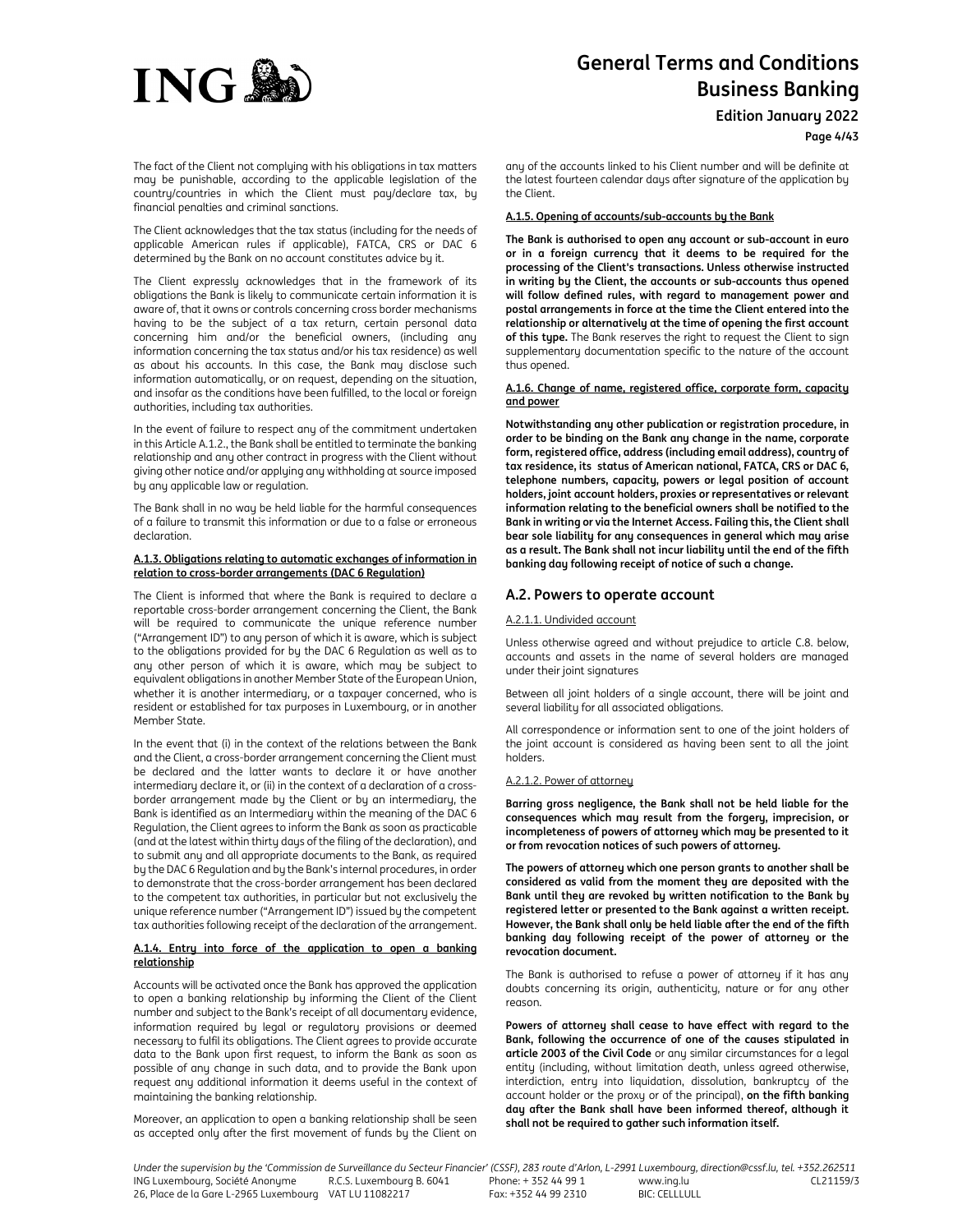

**Edition January 2022**

**Page 5/43**

**The Bank reserves the right, without any obligation on its part, to accept any substitution of a proxy that may also be notified to it in writing. By acting in such a manner, it shall not accept any liability.** 

The Bank makes power of attorney forms available to its Clients, such as postal mandates and general power of attorney. It reserves the right to disregard any powers of attorney that may have been granted in any other form. The same shall apply to powers of attorney in which the description of powers may be too complicated to be managed by the Bank.

#### A.2.1.2.1 Postal mandate

With a postal mandate the Client authorises the Bank to deliver all account statements, records and advice notes relating to the specified Client number(s) and any other correspondence addressed to him to the person(s) he designates as his authorised "Information Mandate Holder(s)" by any means of communication allowed under these Terms and Conditions. If the information mandate holder(s) has/have signed an Internet banking contract, they may have online access to consult those statements, records and advice notes relating to the Client number(s).

#### A.2.1.2.2. General power of attorney

With a general power of attorney, the Client authorises the proxies he designates to make in his name and on his behalf all deposits, transfers, payments, withdrawals and other transactions on the specified Client number(s) or account(s).

Moreover, the Client authorises his proxies to request interest capitalisation on and/or close his accounts, determine balances, issue, and accept all receipts and discharges, order the purchase and sale of securities in the name of and on behalf of the Client and duly carry out any banking transactions whatsoever. It is understood, however, that the Bank reserves the right to require the Client's signature(s) in such matters at its discretion. Unless expressly excluded in writing by the Client, a general power of attorney also authorises the Bank to issue all account statements, records, advice notes and any other correspondence relating to the account(s) specified in the power of attorney to the proxy(proxies). If the information mandate holder(s) has/have signed an Internet banking contract, they may have online access to consult those statements, records and advice notes relating to the Client number(s).

# **A.3. Communication between the Client and the Bank and transfer of information**

## **A.3.1. Language of the contract and of communication**

In its written communication with the Client, the Bank undertakes, to use the language (French or English) chosen by the Client upon the entry into the relationship with the Bank or, where applicable, subsequently chosen.

Unless otherwise provided, these General Terms and Conditions, contracts, forms, tariffs and other documents shall be made available to or concluded with the Client in the language of communication chosen by the Client.

The Client certifies that he understands and is proficient in the language in question.

#### **A.3.2. Correspondence addressed to the Client**

Without prejudice to articles A.3.4, B.8.1 and F.1.3.4 of these General Terms and Conditions, any correspondence addressed to the Client shall be sent for free to the Client's secure email, accessible via an Internet Access.

**For the Client that may not have Internet Access or whose Internet Access may be refused by the Bank, correspondence intended for the Client shall be sent according to the terms and conditions agreed in the account opening document or subsequently.** 

Where there is more than one account holder, and irrespective of the respective powers which they hold, each holder is authorised to change the postal address(es) for the account alone, as well as the email address(es) as indicated in Article A.3.4.

All communications shall be validly made to the Client where they are sent to the Client's last known address by the Bank.

**In the event of a communication being returned to the Bank, indicating that the recipient is unknown at the address given or that the recipient no longer has his registered office there, the Bank will have the right, under the Client's full liability regarding the consequences which may result, of retaining this communication in its files, as well as any following mail addressed to this Client at the same address.** 

The proof of the transmission of the correspondence to the Client and the date of transmission are deemed to be established by the Bank's production of a copy or duplicate of the correspondence, including documents in electronic form.

At the Client's request and subject to the payment of fees fixed in the Bank's tariffs in force at the time, the Bank shall hold, for up to one year, any correspondence and make it available for collection from the duly appointed branch. At the end of this period, the Bank has the right to destroy any unclaimed documents.

**The correspondence held for collection is deemed to have been received by the Client on the day after the date indicated on the document independently of whether or not the Client has seen or been aware of the documents and even if this concerns formal notices, time limits and any other communication with negative consequences for the Client.** 

**Notwithstanding any provision to the contrary, the Bank reserves the right but is not bound to contact the Client wherever it believes the latter might be found and by any method which it deems appropriate, to send important information concerning the Client's accounts directly to the Client's last known postal or email address and to send the Client any correspondence held for collection whenever it deems such action necessary. The Client shall refrain from making any claims for compensation in respect of the prejudicial consequences of any such contact thus made or correspondence thus dispatched.** 

**The Bank shall not be answerable for damage or other consequences which may be caused by the non-receipt of the Bank's correspondence resulting from following the Client's instructions concerning the communication methods, the dispatch, the delivery of the correspondence to a third party or the granting of a right of inspection, as well as consequences resulting from the method of communication used or from the failure to collect the correspondence kept for him by the Bank.** 

**The evaluations provided on any statements, reports and/or valuations of security portfolios issued by the Bank are supplied to the Client on an information only basis, all errors and / or omission excepted. These evaluations are based on financial data provided by external suppliers which are carefully selected by the Bank but over which it has no control. Except in the case of gross negligence on its part, the Bank shall under no circumstances be held liable for ensuring that the evaluations provided are up-to-date, complete, reliable or of good quality or for the direct or indirect consequences of the use of said information by the Client. The Client releases the Bank from all liability if the external suppliers fail to provide the relevant financial data in time.** 

The Client is required to read account statements and other letters addressed to him by the Bank on a regular basis and at least every 60 days, irrespective of the method of communication or transmission agreed between the Client and the Bank.

The Bank shall inform the Client of payment transactions, including the costs, fees, and the balance in his account.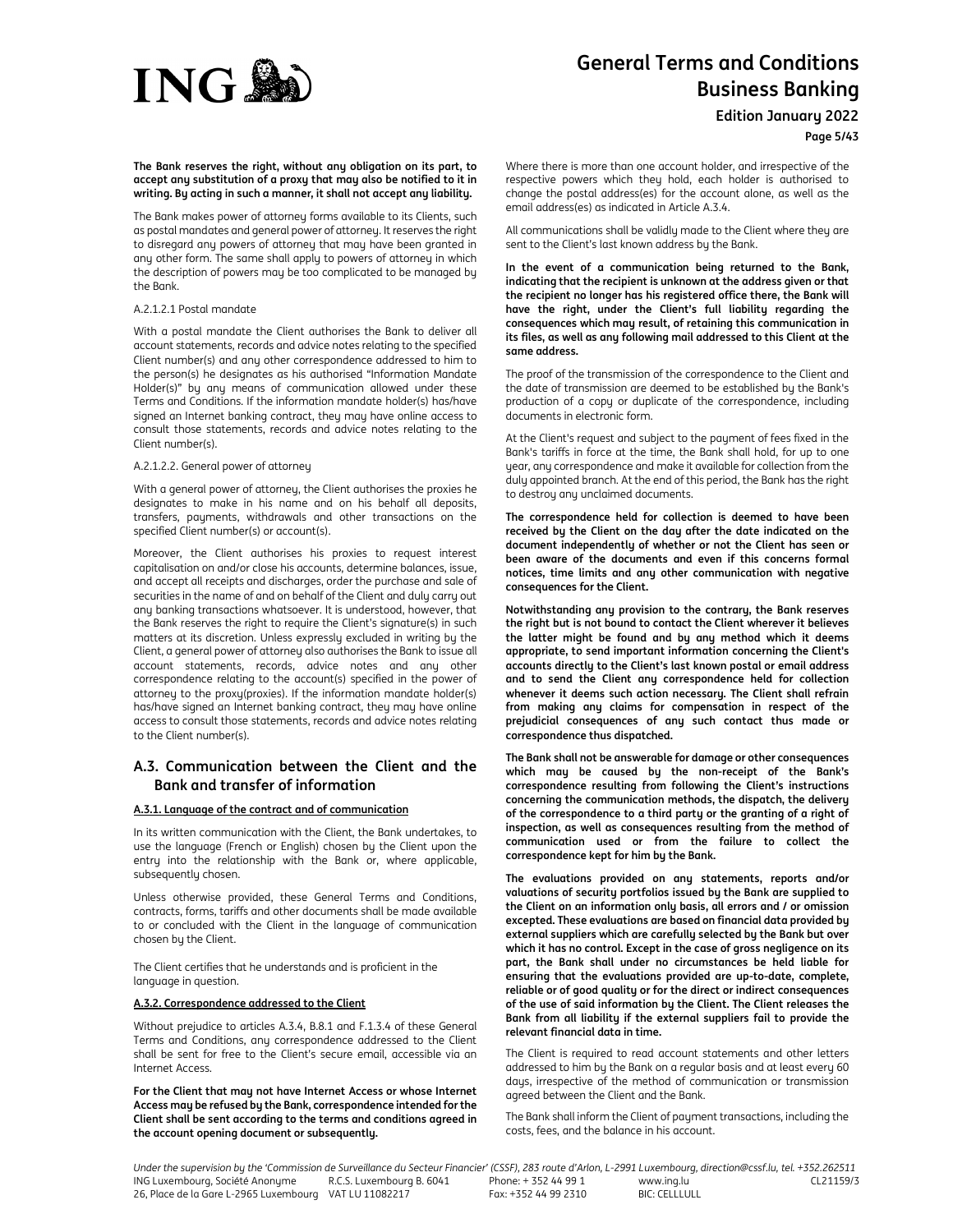

**Edition January 2022**

**Page 6/43**

The Client accepts, when the law allows the transmission of information by electronic means (in particular by email or on an Intranet site), that the Bank may consider that the Client has access to the internet if the Client has communicated to the Bank an address email or if the Client has requested to have internet access.

#### **A.3.3. Correspondence addressed to the Bank**

Unless otherwise agreed, any notice or correspondence addressed to the Bank shall be sent to its registered office or to the fax numbers or email addresses indicated by the Client's account manager or, failing this, to the following fax number or email address: fax: +352.44 99 82 20; email: *contactcenter@ing.lu;* 

**The Bank shall not be held liable for the authenticity, validity, translation, or interpretation of any documents delivered to it except in the case of gross negligence on its part. The Client guarantees the authenticity and conformity of any document sent by him or his proxy and undertakes to inform the Bank of any significant change to these documents. Failing which, the Client alone shall be liable for all the consequences generally which might arise as a result.** 

**In the event that documents are given in a language other than French or English, the Client undertakes to have them accompanied by a certified translation in one of the two aforementioned languages.** 

#### **A.3.4. Communication by email**

**Any Client providing his email address to the Bank thereby expressly and specifically agrees to communicate with the Bank via his email address and is therefore also ready to receive information, notably confidential information, by this means in accordance with article A.5.2.1, and agrees to inform any other joint holder(s) of the account in particular of the email address(es) with which the Client wishes to communicate.** 

**The Client declares that he has been duly informed by the Bank about the consequences linked to communicating by email over the unsecured network, and that he is duly aware of the risks linked to this means of communication, in particular:** 

- **- risks relating to integrity and interception: the transmission of emails may not be guaranteed, as information transmitted over the unsecured internet may be incomplete or manipulated or contain viruses. Furthermore, information transmitted in this way may be intercepted or copied by third parties. Consequently, the Bank accepts no liability for any disclosure that may result from the transmission of (an) email(s);**
- **- risks relating to interruption, delay, or loss: the information contained in an email may be lost or destroyed or arrive late. Consequently, the Bank may not be held liable for any delay or loss in the transmission of messages (sent or received) or for any possible consequences thereof;**
- **- absence of confidentiality: the information contained in the messages and/or attachments of transmitted emails, although it is for the exclusive attention and use of the individuals or entities to whom the emails are addressed via the email address(es) communicated, is transmitted over the internet without any specific encryption procedures. In the event that an email is sent by the Bank, the Bank also has no control over the persons who have or will have access to the inbox relating to the email address(es) communicated by the Client.**

**The Bank is expressly authorised to transmit, at the Client's request, via the email address(es) communicated, any type of information or document that may contain, in particular, personal data and/or information relating to all the accounts that the Client holds or jointly holds, now or in the future, with the Bank, as well as information relating to the assets held or to be held with the Bank or the transactions effected or to be effected with or in connection with the Bank.** 

**These documents or this information include(s), in particular, all contracts, applications to open an account, transaction confirmations, account statements, reports on the status of the Client's assets, credit or debit card applications or subscription applications for any products, services or credit facilities from or via the agency of the Bank, or other information sheets on such products, services or loans.** 

**The Bank nevertheless remains free to decide on the types of documents or information it is prepared to communicate via email, without incurring any liability in respect of the choice it makes.** 

**The Client therefore declares that he is aware of and accepts all the risks linked to the lack of security associated with this means of communication, which may not guarantee the confidentiality of the information or exclude all risks of fraud and may have direct financial impact. Consequently, the Client releases the Bank from liability for any adverse consequences that may result from its use.** 

**In order to avoid these risks, the Bank recommends the use of secure messaging, which is available via an Internet Access, as referred to under point C.8 below.** 

**The Client, in full knowledge of the facts, further authorises communication by email between his legal representative(s) and/or proxy (proxies) and the Bank, as well as between the Bank and any professional third parties providing services to the Client, including but not limited to Paying agents, domiciliary agents, brokers, fund administrators, (alternative) investment managers, investment advisors, barristers, auditors, notaries or solicitors.** 

**The Client undertakes to inform the Bank and any account joint holder immediately, of any change of his email address(es) or those of his legal representative(s), proxy(ies) and service provider(s) previously communicated to the Bank. He will do so by fax, post or any other means of communication approved in advance by the Bank, such as the procedure intended for this purpose within the context of the Client's Internet Access.** 

#### **A.3.5. Unsolicited marketing correspondence**

**If the Client has manifested his will in writing or by any other means authorised by the Bank, to receive commercial communications, the Client expressly and specifically consents that the Bank send him, by all agreed means of communication, including email, other unsolicited marketing communications that may or may not promote the Bank's services or image directly or indirectly, that it deems useful or necessary in the context of its relations with the Client.** 

**Marketing operations and offers include in particular (1) sending information letters, press releases, announcements of events and similar communications to the Client concerning the products the Bank proposes; (2) promoting his products or services; (3) soliciting the Client's opinion concerning the improvement of his products or services; (4) communication of third-party offers related to his products or services that might interest the Client.** 

#### **A.3.6. Dispatch and transportation of valuables**

**The valuables and documents of whatever nature, dispatched to or by the Bank, travel at the expense and risk of the Client who dispatches them or to whom they are dispatched or on whose behalf they are dispatched. Delivery at or collection from the Client's domicile shall also be at the expense and risks of the Client.** 

The Bank may take out, at the charge of the Client, any insurance it deems necessary for dispatching to or collecting valuables from the Client's domicile without any obligation in this regard.

Dispatches may also be insured at the express request of the Client and at his expense. The Bank shall take out such insurance with the insurance company of its choice. The Bank shall not accept any liability in this regard. In the event of loss, the involved parties shall only be entitled to the indemnity paid to the Bank.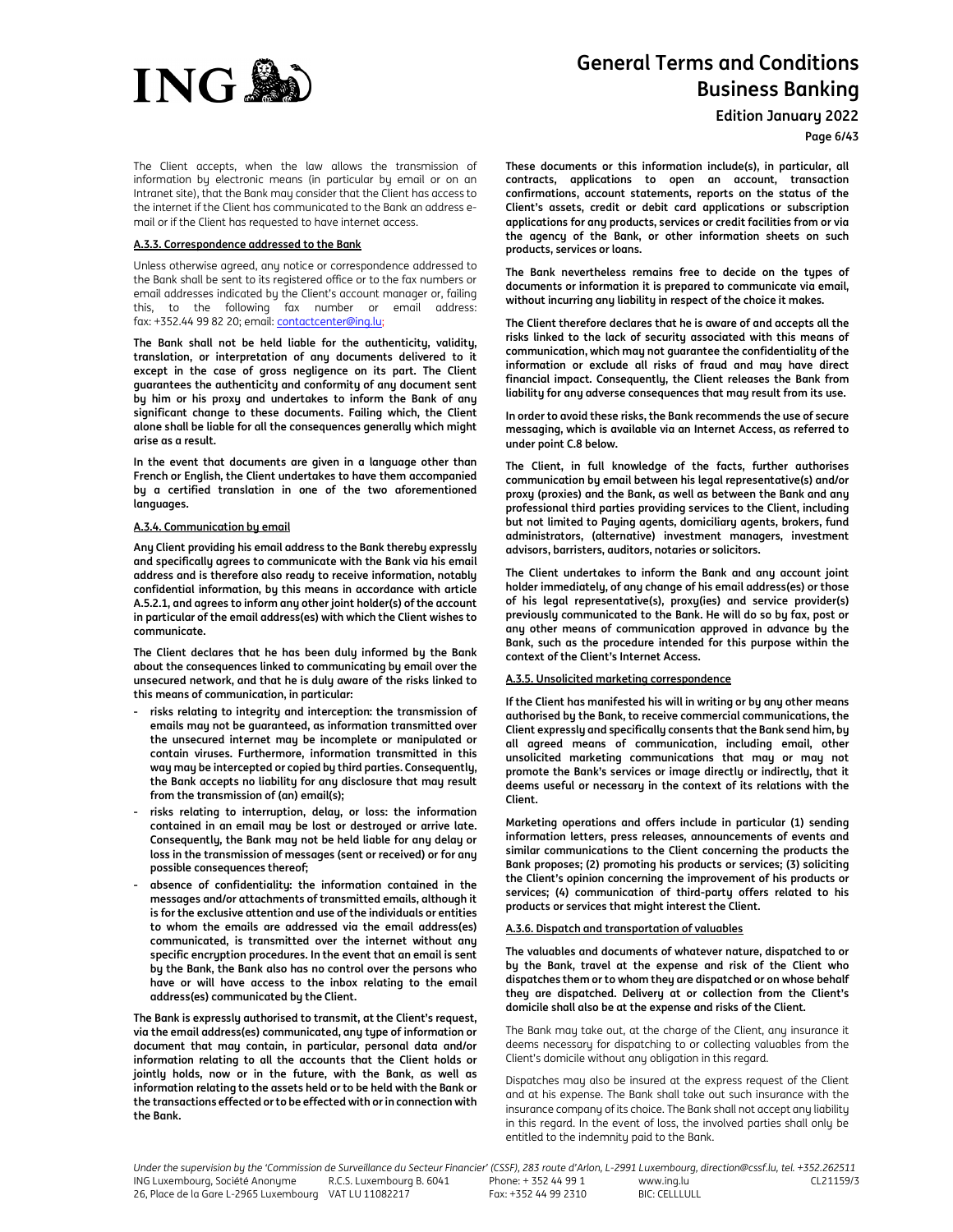

**Edition January 2022**

**Page 7/43**

#### **A.3.7. Service Alerting**

The Bank is authorised to send the Client important alert messages to the email address provided by the Client or by way of notification on his smartphone. The Client may also manage his alerts and customize them in his application allowing him, for example, to be informed of any movement on his account, or if the balance of the account reaches a predefined limit.

**This account information, sent by means of an alert, is provided on an information basis only and does not constitute an account statement. This information is also provided without any commitment or responsibility on the part of the Bank on the basis of elements that the Client will have configured himself in the secure space. This information has no contractual value. Only account statements and contract documents are binding with respect to the Bank.** 

**If the e-mail address for which the alerting service is enabled is no longer active, the Client shall not be informed of the failure to deliver the e-mail, and the Bank may not be held responsible for any technical incident and harm that may arise.** 

**The Client may disable the alerting service at any time.** 

**The Client may refuse such notifications on his smartphone by modifying the relative settings of his smartphone's operating software.** 

**The Bank is authorised to terminate the service at any time unilaterally.** 

#### **A.3.8. Provision of information**

The Client shall promptly provide the Bank with any information the Bank may require in order to establish the elements referred to in these General Conditions, to comply with the regulations in force, and for any other reason. The Client will notify the Bank of any material change to this information.

# **A.4. Signatures**

## **A.4.1. Signature specimens**

Holders of any account on the books of the Bank as well as their proxies are required to lodge a specimen of their signatures, once they enter into a business relationship with the Bank.

**In the case of legal entities, the signature specimens that are to be supplied are those of the persons authorised to deal with the Bank, in accordance with the articles of association of the company or validly empowered to do so.** 

**As far as the conformity of signatures with the specimen is supplied, the Bank shall only be liable for gross negligence.**

**Any change in the type of signature of the holder or his proxy must be lodged as a new specimen with the Bank, failing which the Bank cannot be held liable for any loss or damage linked to the nonconformity of the specimen initially remitted to the Bank.** 

## **A.4.2. Electronic signatures**

If the hand-written signatures have been replaced by a method of personal and confidential electronic access, such as an electronic signature, the entry of a confidential and personal identification number (PIN), or the entry of other specific identification elements, notably in the transactional section of the Bank's website, the said electronic signature and the electronic identification process shall bind the holder with the same value as the hand-written signature. The holder of this PIN or the specific identification elements undertakes to keep them secret and inaccessible to third parties, including for the avoidance of doubt, any proxy or third-party service provider of the Client.

**The account holder shall be liable towards the Bank for all direct or indirect consequences resulting from the disclosure of the personal identification number or the specific identification element. He shall be liable for any misuse of this electronic signature and shall indemnify the Bank for any resulting loss or damage, even in the event of transfer of said identification elements to any third party authorised by him.** 

For all instructions, contracts and communications issued or accepted by these electronic means, the Client accepts that his electronic authentication or that of a User acting on the Client's behalf constitutes the proof of his consent and his identity, and that it has the same value of proof as a document signed in handwriting by the Client or User.

## **A.4.3. Bank's authorised signatures**

All discharges, receipts or other documents evidencing a commitment of the Bank may only be used against the Bank if they are signed by persons duly authorised to bind the Bank. The list of all authorised signatories, indicating their powers and a specimen of their signature may be consulted at the Bank.

# **A.5. Form, execution, and evidence of instructions**

**A.5.1.** The Bank may subject the settlement of any transaction with its Clients to the provision of any information and supporting documents it may deem necessary relating in particular to its legal obligations relating to the fight against money laundering and against the financing of terrorism.

Any change to any aspect of this information must be notified in writing to the Bank immediately, signed by the Client and accompanied by the necessary supporting documents.

## **A.5.2. Form of instructions**

The Bank provides its Clients with various forms to be used for the provision of orders. However, the Bank may but is not bound to agree to execute orders provided to it in any other written format. In such a case the Bank may levy an additional charge in accordance with its tariff in force.

For the sake of clarification and provided that the Client does not refuse to communicate with the Bank electronically in accordance with article A.5.2.1. The Bank is expressly authorised, but is not required, to execute a written instruction from the Client or the Client's authorised representatives transmitted in the form of a scanned copy as an attachment to an e-mail.

#### A.5.2.1. Acceptance of communication by electronic means

**By agreeing to communicate electronically, the Client authorises the Bank to execute all orders, he or his designated mandate holder(s) transmit to the Bank in writing, but also and without specific contrary convention, by fax, telephone, Swift, in the form of a scanned copy as an attachment to an e-mail or by any other means of communication agreed upon in advance by the Bank (hereinafter known as the "means of communication").** 

**The transmission of orders by simple e-mail is expressly prohibited. However, the Bank reserves the right, without being under any obligation, to agree to execute such instructions in exceptional cases, with the Client being fully aware of the risks, in particular those set out below in this article.** 

**The Client declares, unless expressly excluded in writing by the Client, that he wants to communicate with the Bank and receive information, notably confidential information, from the latter through his e-mail address provided in the initial Request to open a banking relationship or in all subsequent correspondence sent to the Bank. He authorises his mandate holder(s) to do likewise.**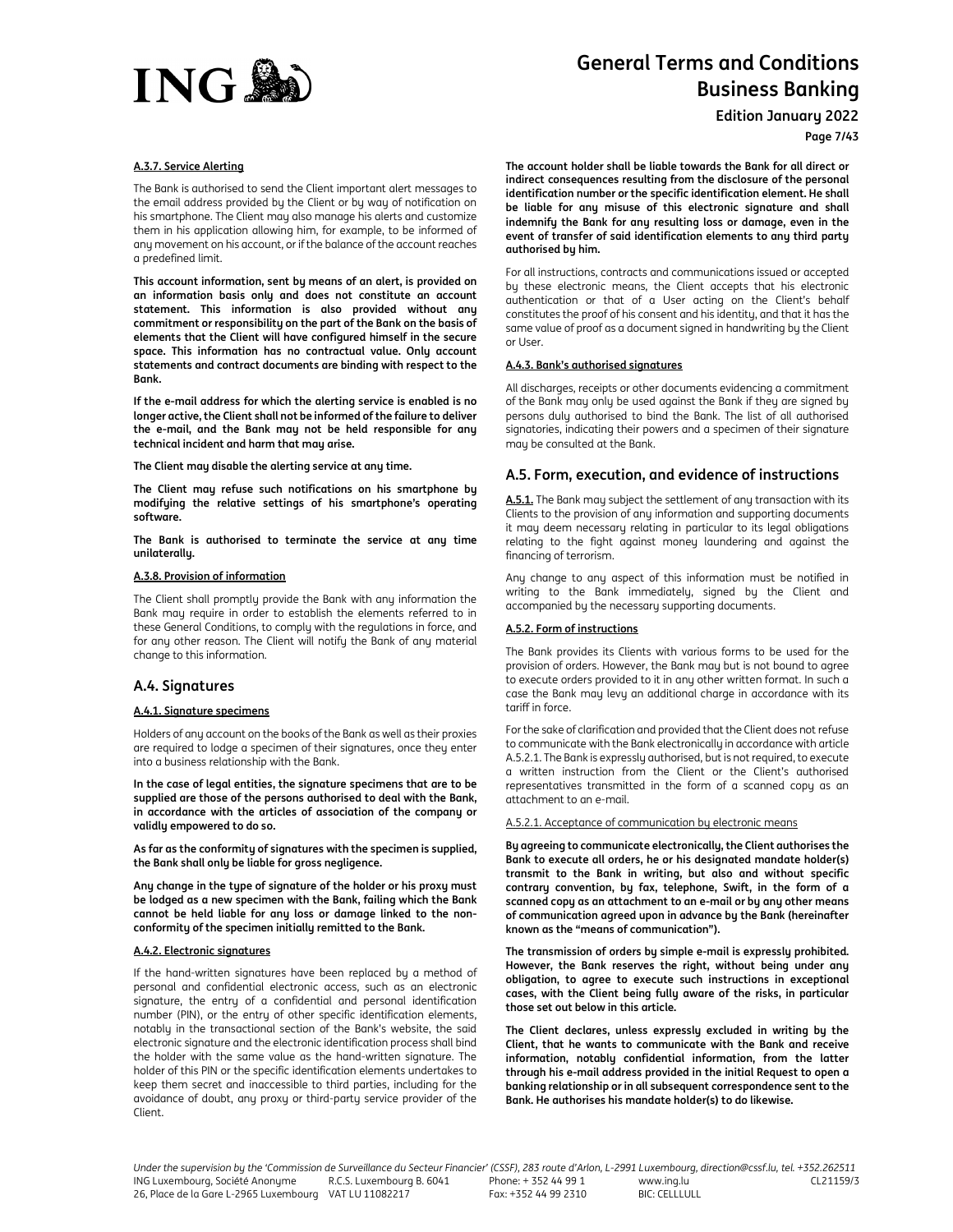

**Edition January 2022**

**Page 8/43**

**The Client declares that he has been duly informed by the Bank about the consequences linked to communicating by email over the open network of the Internet, and that he is duly aware of the risks linked to this means of communication, in particular the risks indicated in Article A.3.4.** 

**The Client, in full knowledge of the facts, further authorises communication by e-mail between the Bank and professional third parties providing services to the Client, including but not limited to paying agents, domiciliary agents, brokers, fund administrators, (alternative) investment managers, investment advisors, barristers, auditors, notaries or solicitors. The Bank draws the Client's attention to the fact that there is no guarantee of integrity and security with such means of communication which therefore may not guarantee banking secrecy.** 

**The Client undertakes to inform the Bank and any account joint holder immediately of any change of his email address(es) or those of his legal representative(s), proxy(ies) and service provider(s) previously communicated to the Bank. He will do so by fax, post or any other means of communication approved in advance by the Bank, such as the procedure intended for this purpose within the context of the Client's Internet Access.** 

**The Client declares that he is aware of and accepts all the risks relating to the use of these means of communication. He will assume sole responsibility, under all circumstances, for any detrimental effects that may result from the transmission of confidential information by these means of communication and from acceptance and execution of such instructions by the Bank, particularly with regard to any errors, omissions or delays that might occur in their execution. Furthermore, the Client renounces the right to take any legal action whatsoever against the Bank so that there will be no prejudice to the Bank in connection with the execution of such instructions or the use of such means of communication.** 

**The Client considers the execution of such instructions by the Bank as valid and accepts that these instructions thus given are binding upon him and that the records of the Bank are sufficient to prove the instructions have been executed as they were given.**

**If necessary and in contravention of article 1341 of the Civil Code, the Bank shall be allowed to provide evidence of such instructions by any legal means, notably by giving testimony.** 

**The Client declares that he is aware that, for all instructions sent by these means of communication, he may not be in possession or only be in partial possession of the information that the Bank was able to provide the Client concerning the proposed transaction. As a result, the Client releases the Bank from any and all liability for the consequences of carrying out the Client's order without information, all without prejudice to the Bank's legal obligations applicable for certain remote transactions.** 

**In particular, the Client confirms his desire to place instructions for purchases or subscriptions involving undertakings for collective investment (UCI) or packaged retail and insurance-based investment products by telephone, fax, or any other means of communication previously agreed by the Bank and that he has been specifically informed by the Bank that it will in this case be impossible to communicate to the Client in good time prior to such instructions the latest available document summarising the Key Investor Information (Key Information Document, "KID") on his investment in such a product for which such a document is now compulsory under applicable law. Accordingly, the Client expressly undertakes to the Bank to obtain and familiarise himself with said KID corresponding to his investment for which a KID is mandatory, in good time and before making these investments through the Bank. He represents that he is well aware that the KIDs related to UCIsor packaged retail and insurance-based investment products distributed through the Bank (latest available versions) are specifically provided via the website www.ing.lu/kid or at a branch upon request.** 

**The Client thus discharges the Bank explicitly from any liability in this regard and agrees to hold it harmless from any claim by anyone in this context.** 

**The Bank has the option, but is not obliged, to request any information from the person giving the instruction to confirm the latter's identity. The Bank is authorised to refuse to execute any instructions given by these means of communication if it has any doubts about the identity of the person giving the order or the authenticity of the instructions. The Bank will incur no liability under such circumstances.** 

**The Client acknowledges and accepts that any signed document received by the Bank by fax or any other means of communication agreed upon in advance by the Bank will have the same legal effect and the same probative force as an original.** 

**The Client declares having been informed that the Bank may record instructions given by telephone as stated in its General Terms and Conditions, and the Client will undertake to inform his mandate holder(s) of this fact.** 

**This waiver will remain valid until revoked in writing, with a letter served by recommended delivery to the Bank or remitted to the Bank in exchange for a receipt. The Bank's responsibility may however only be engaged upon expiry of the fifth banking day following receipt of the notice of revocation.** 

#### **A.5.3. Order execution**

**The Bank is authorised to act on instructions given by or in the name of the Client and to execute orders in accordance with the information contained in such instructions. The Client accepts full liability for any errors, omissions or ambiguities contained in such information which may lead to the refusal or the incorrect or delayed execution of the order.** 

**In case of doubt the Bank reserves the right to demand written confirmation of instructions which are given to it. It may keep such instructions pending until receipt of such written confirmation.** 

**The Bank may refuse any order which is not authorised by the payment service proposed by the Bank and/or authorised on the account in question and any order in a currency not authorised by the Bank in its tariff in force at the time of the payment transaction.** 

**The Bank may suspend or refuse to execute an order if it has reason on any grounds whatsoever to believe that it is not authentic, correct or appropriately authorised.** 

**It may also refuse to execute an order in case of a garnishee order on the account to be debited, doubt as to the legality of the transaction, the involvement in the transaction of a person and/or bank of bad reputation, a transaction involving a country of bad reputation, force majeure, risk of the transaction being stopped, fraudulent misrepresentation, money laundering and more generally any risk of fraud. In these circumstances, the Client will bear all the consequences of delays in execution or non-execution of the order.** 

**The Bank reserves the right, without any obligation on its part, to request such information as it deems necessary from the principal of the transaction to confirm his identity and to explain the economic nature of the transaction.** 

**Barring gross negligence, the Bank shall not be liable for any consequences resulting from the execution of forged orders or payment transactions presented to the Bank. Without prejudice to the provisions of articles A.3.4. and A.5.2., the Client shall be solely liable for all loss or damage resulting from theft of his identity, more generally wrongful use by a third party of means of communication chosen to communicate orders, with the exception of the use of his Internet Access.**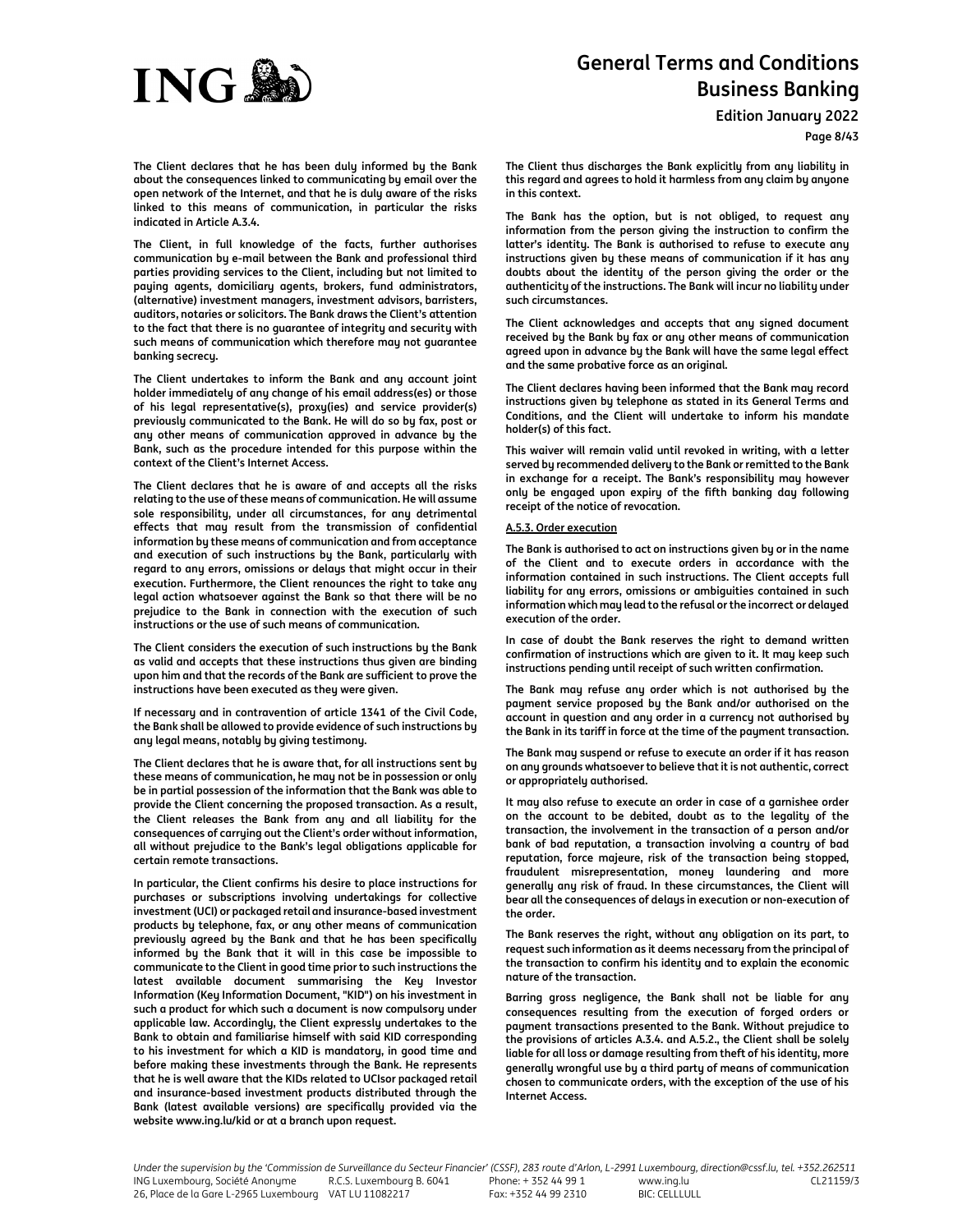

**Edition January 2022**

**Page 9/43**

**The crediting to an account of an amount resulting from a transaction whose settlement is not known or not concluded at the time of the booking shall, unless agreed otherwise, be made "under the usual reserves", even if the clause "under the usual reserves" is not expressly mentioned. If the transaction is not carried out, the Bank shall be expressly authorised to debit the account without notice.** 

Instructions shall only be carried out insofar as there is sufficient funding and provided that the signature matches the registered specimen.

The Bank reserves the right to credit the Beneficiary's account in its own books with all amounts to be transferred in favour of such Beneficiary notwithstanding the fact that the funds were to be made available to the Beneficiary, transferred to the Beneficiary's account with another bank or an account of the Beneficiary at the Bank other than stipulated in the order.

The Bank reserves the right to determine the method of execution of all payment orders given to it by its Clients (payments in cash, dispatch of funds, transfers, cheques, or any other method of payment which may be considered normal banking practice). Where the Client chooses not to use the method of execution proposed by the Bank, the Bank may either refuse to execute the order or levy an additional charge in accordance with the tariff in force.

## **A.5.4. Evidence of the order**

**The recording of a transaction in an account statement, overview and/or any correspondence sent by the Bank to the Client by any means whatsoever – including electronically – shall be deemed to constitute evidence of its execution. Failing such a document, a record of the transaction in the Bank's books shall be deemed to constitute such evidence.** 

**Unless evidence to the contrary is furnished, the Bank's records alone shall be sufficient to show that orders given by any telecommunication means and notably those given verbally or by telephone were carried out as instructed.** 

**If necessary and in contravention of article 1341 of the Civil Code, the Bank shall be allowed to provide evidence of such instructions by any legal means, notably by giving testimony.** 

**Furthermore, in accordance with the regulations in force, the Bank record instructions given by telephone in order to assist in the processing of orders, retain evidence of any commercial transaction or other commercial communication, monitor services provided for the benefit and/or at the request of Clients and verify the validity of orders. The Client gives his agreement to this practice and accepts that the telephone recordings shall be considered valid and irrefutable proof of their content.** 

**These telephone recordings shall be retained in accordance with the laws on limitation.** 

Failure to record or retain the recording may under no circumstances be held against the Bank.

The Bank is entitled to carry out electronic archiving and may not be blamed for not retaining the originals. Consequently, the proof of inaccuracy of the micrographic and electronic recordings made by the Bank on the basis of original documents must be made in writing.

## **A.5.5. Blocking or refusing a transaction or Information Request**

**The Bank may refuse to execute any transaction and/or suspend or block any accounts or transactions or make to the Client any Information Requests, wherever it believes there is a risk that the transaction may contravene the law or any obligation or regulation binding on the Bank or with which it has undertaken to comply. The foregoing shall apply in the following situations, amongst others:** 

**- under any European or national legislation, such as legislation on the fight against money laundering and terrorist financing, in**  **particular as regards its 'know-your-customer' duty as well as, if the Bank considers that an order or transaction are unusual as to their form, amount, description or any other characteristic assessed exclusively by the Bank;** 

- **- where there is an injunction or order from any competent authority to freeze funds or any other specific measure associated with preventing or investigating crime;**
- **- in the event the Bank notes that false or incomplete declarations have been made by the Client, or notes transactions inconsistent with the Client's profile or with declarations made by him/her on entering into a relationship with the Bank or at a later date, or which deviate from the Client's usual operations;**
- **- where the Client contravenes any obligation entered into vis-àvis the Bank, whether in accordance with this document or any other agreement or declaration; and/or**
- **- in the event an unusual situation concerning the format of an operation or instruction, its amount, reference or any other characteristic of the instruction or operation leads the Bank to suspect that it has not been instigated by the Client, is false or has been altered. In such a case, the Bank shall be authorised to suspend the instruction and/or block the Client's accounts without liability until it has successfully contacted the Client using the details indicated by him/her during correspondence.**

Although the Bank does not intend to serve as a judge in any disputes between the Client and a third party, there are circumstances in which the Bank agrees to consider an extrajudicial opposition that it deems legitimate. In such a case, the Bank holds all or part of the Client's assets unavailable for a period not to exceed the time required for the opposing party to bring legal proceedings as necessary.

In the event of the account being blocked, the Bank shall inform the Client by letter (post or e-mail), unless the fact of giving that information is unacceptable for security reasons or is prohibited by any Community or national legislation.

**The Client will not be entitled to compensation due to the freezing of an account or the suspension of such a transaction as provided for under the present Article.** 

**The Bank may refuse any request by the Client to unblock the account so long as, at its sole discretion, it believes that the reasons for the blocking continue to exist.** 

**In any case, its liability shall be limited in accordance with Article A.7 below.** 

**A.5.6 Transactions in cryptocurrencies** 

**The Bank reserves the right to refuse to execute and/or suspend any transaction carried out or initiated by the Client in cryptocurrencies if it considers sovereignly that its intervention in the framework of such transactions does not allow it to guarantee him compliance with its legal obligations, notably regarding monitoring transactions and the fight against money laundering and the financing of terrorism.** 

# **A.6. Complaints**

**A.6.1**.All Client complaints are to be sent in writing to ING Luxembourg, to the attention of the Complaints Department, 26 Place de la Gare, L-2965 Luxembourg, or following the procedure established for this purpose on the website www.ing.lu.

The normal processing time for complaints is set to thirty days unless a longer period is justified by the complexity of the request and the required investigations. In such a case, the Client shall be informed as soon as possible.

If this concerns a claim relating to a payment service, provided the file is complete, the normal processing time will be fifteen working days following the complaint.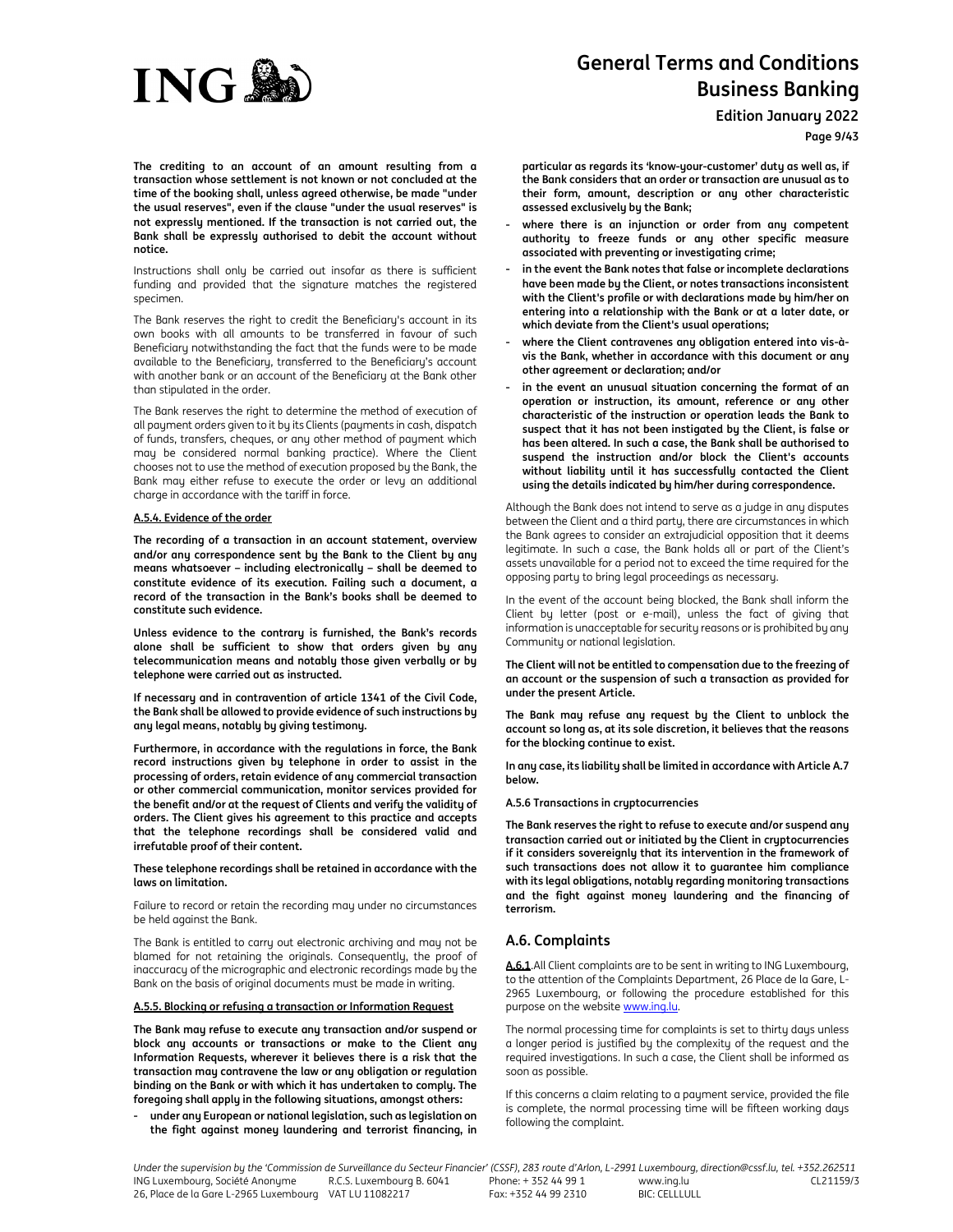

**Edition January 2022**

**Page 10/43**

In the absence of a response or a satisfactory response, the Client may submit a new complaint in writing to the Management Committee's head of complaints.

If the Client has obtained no response within the provided time limit or if the parties were unable to reach an agreement on the resolution of the complaint, the Client may contact the CSSF, as provided in CSSF Regulation16-07, available on the website www.cssf.lu, or any other Regulation replacing it.

**A.6.2. The Client may obtain correction of an unauthorised or incorrectly executed transaction only by immediately reporting in writing any error which he identifies in the documents or account statements sent to him by the Bank to its "Complaints" Service.** 

**If no complaint is received within the below period, all account statements and interest statements shall be deemed to be exact and approved by the Client.** 

**Without prejudice to the rules on domiciled post set out in article A.3.2. above, or mandatory legal provisions, the Client shall be presumed undeniably to have identified the unauthorised or incorrectly executed transaction within 30 days of the date on which the account statement relating to the disputed transaction was sent.** 

If no such notification is given within that period, taking into account to the nature of the transaction in question, the transaction shall be deemed to be correct and accurate and to have been approved by the Client.

**In any event and even after the aforementioned periods the Bank reserves the right to debit from any account held on its books any payment or other transaction made to it without permission or in error. Account statements are thus always issued subject to any errors or omissions in calculation or record keeping.** 

# **A.7. Exclusion of liability**

**A.7.1. The Bank shall incur no liability for any damage, loss or expenses suffered or incurred by the Client due to the performance by the Bank of its contractual obligations except in case of gross negligence by the Bank.** 

**A.7.2. The Bank shall be liable for the non-performance of any of its obligations only in the event of gross negligence on its part.**

**A.7.3. The Bank assumes no liability in respect of any loss or damage suffered by its Client as a result of force majeure or any event outside its control including, notably, any breakdown in transmissions, communications or information technology networks, postal and other similar strikes or collective industrial action and failure by the markets, clearing houses and/or brokers involved to perform their obligations for any reason whatsoever, armed assaults, errors or delays attributable to other financial organisations or third parties, interruption to telephone or telematic communications and non-performance by relevant markets, clearing houses and/or brokers of their obligations, for any reason whatsoever.** 

**A.7.4. Neither is the Bank liable for any prejudice which might result for its Client from any statutory or regulatory duties or decisions taken by the Luxembourg or foreign authorities, notably in relation to exchange controls, credit management or withholding taxes, irregularities with opposition procedures (in court and out of court), etc.** 

**A.7.5. The Bank may not be held liable in the event of a breakdown, even temporary, for whatever reason, of its computers. The same principle shall also apply in the event of the destruction or deletion of the data they contain or of the fraudulent use made of it by third parties.** 

**A.7.6. For the execution of any transaction the Bank may, whenever it deems it useful or necessary, call on the intervention of third parties. If, when appointing the third party, it follows the instructions of the Client, it shall not assume any liability in this regard. If, it chooses the third party at its own discretion, it shall do so with due care and attention, and shall only be held liable in the case of gross negligence on its part.** 

**A.7.7. The Bank shall be liable for the non-performance of any of its obligations only in the event of gross negligence on its part.** 

**In all events its liability shall be limited to direct damage.** 

**Neither the Bank nor any third party acting in its name may incur any liability in respect of the Client (except in the event of fraud) for any damage, loss or indirect cost, special, incidental or punitive loss which the Client may incur or bear, however it was caused and whether foreseeable or not. For the purposes of this article the expression "damage, loss or indirect cost" shall include, notably, any damage, loss or cost linked to the Client's inability to assign financial instruments in case of a fall in prices, to acquire financial instruments in case of a rise in prices, to conclude or complete any other transaction (such as a hedge, swap or other derivative transaction) under the terms of which the Client is bound to assign or acquire financial instruments, and any other damage resulting from a loss of business, profits, clientele or data.** 

# **A.8. Collateral**

# **A.8.1. Account indivisibility**

Without prejudice to the laws, regulations and agreements governing special purpose accounts, all the accounts of a same Client, of whatever nature and whatever the terms and conditions applicable to them, whether with a credit or a debit position, callable or not, which a Client holds with one or more of the Bank's branches form subaccounts of one single and indivisible account.

The Bank has the right to merge, at any time, these sub-accounts and to make transfers at any time by simple notice from one sub-account to another, of a debit balance to a credit balance and vice versa, and even from a debit balance to a debit balance, the term "balance" meaning here a debit or credit position. The balance of the single account is secured by all the collateral pledged as security and personal guarantees linked to any of these various sub-accounts.

If some sub-accounts are held in foreign currencies, they shall be converted into euros at the exchange rate in force on the account settlement or transfer date. Furthermore, the Bank, in the case where an asset expressed in a currency other than that in which the debit balance of another account is denominated no longer offers a sufficient margin, reserves the right of immediate conversion. The Bank alone shall judge if such cover is sufficient.

## **A.8.2. Right of set-off**

All transactions between the Client and the Bank, for the purpose of his business relationship, are deemed to be inter-related.

The Bank may, at any time, without notice, even after the bankruptcy of the Client, generally set-off respective credit and debit balances, whether callable or not, possibly by converting for this purpose foreign currencies into euros and vice versa, and by making transfers from one account to another. The Bank shall determine at its own discretion which of its claims it shall set-off.

Due balances shown by accounts opened in the name of a Client may be transferred, without giving legal notice or other formalities, to accounts opened jointly and severally and/or indivisibly in the name of said Client and third parties.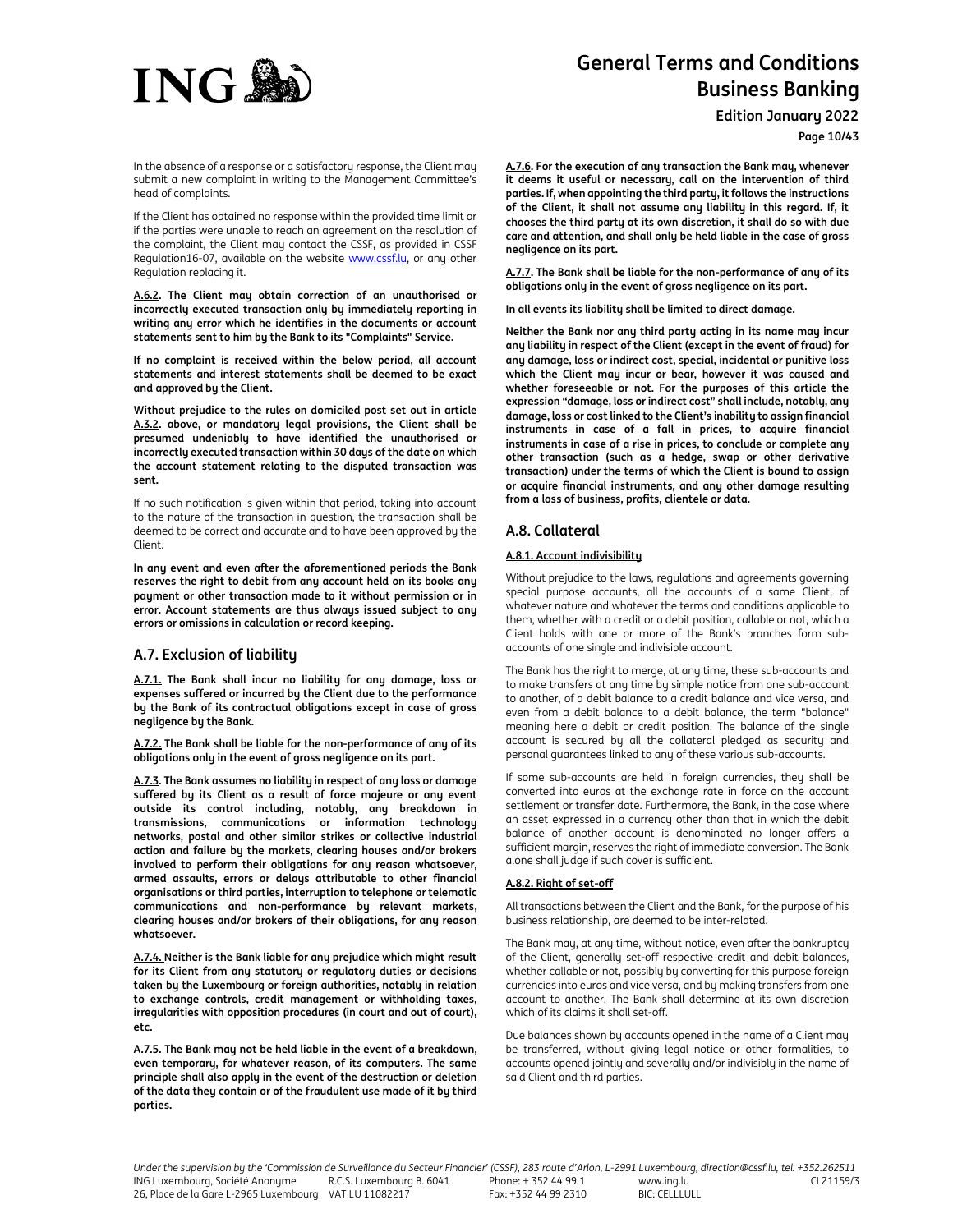

**Edition January 2022**

**Page 11/43**

Unless otherwise agreed, the Client waives the right to invoke Article 1253 of the Civil Code and agrees that the Bank may, at its own discretion, apply any sums received from the Client to the debt or proportion of the debt it is intended to reduce.

#### **A.8.3. Transfers between accounts held by jointly and severally and/or indivisibly liable parties**

**All accounts in the name of a Client and showing a debit balance whose repayment has been demanded may be credited, without formal notice or any other formalities by transferring to such account the credit balances recorded in the name of persons who together with the said Client are jointly and severally and/or indivisibly liable towards the Bank, either as principal or as secondary obligors under any collateral endorsement or any other guarantee. For this purpose, the Bank may, at any time, carry out any transfers which may be necessary to clear the debit balance of an account using the assets of another account.** 

## **A.8.4. Non-fulfilment of obligations – right of retention**

The Bank is authorised not to fulfil its obligations if the Client himself fails to fulfil any of his own obligations for whatever reason.

All sums and assets, of any kind whatsoever, held by the Bank on behalf of the Client, may be retained by the Bank in the case of nonperformance or delayed performance by the Client.

#### **A.8.5. Indivisible and preferential pledge**

**A.8.5.1. All documents, fungible or non-fungible bearer securities, assets, money claims, transferable securities, bills of exchange as well as precious metals entrusted and/or to be entrusted by the Client or on his behalf to the Bank constitute, ipso jure, an indivisible and preferential pledge to guarantee the total execution in principal, interest, inducements, costs and incidentals of all present or future commitments or obligations, including conditional or term debts, which the Client has entered into or may enter into towards the Bank for whatever reason, either alone or with joint and several third parties or not. The Bank may not be obliged to relinquish such assets.** 

**Furthermore, and unless otherwise agreed, all guarantees pledged now or in the future by or for the Client in the Bank's favour, irrespective of the date thereof, will secure the payment or repayment of any sums owing now or in the future by the Client to the Bank.** 

**The Bank may exercise its rights and prerogatives in the most favourable manner authorised by law two full days following the notification by registered mail to the Client of its intention to realise all or part of such a pledge. The two-day period starts on the date the registered letter is deposited at the post office. The Bank shall name the place, and as the case may be, the procedure and the bailiff or other qualified agent who will carry out the liquidation of all or part of the pledged assets.** 

**A.8.5.2. If the pledge consists of financial instruments under the terms of the Law of 5 August 2005 on Financial Collateral arrangements as amended and if these are listed on an official stock exchange in Luxembourg or abroad or traded on a regulated market, the Bank may, failing payment upon the due date, even without a previous formal demand, either have the financial instruments sold at the stock exchange or on the market on which they are traded, or appropriate the financial instruments at the current price or the last net asset value published, in the case of equities or shares in collective investment undertakings which regularly calculate and publish a net asset value. The Bank may also, even without a previous formal demand, in the event of failure to pay on maturity, appropriate the assets pledged to it at their market value in accordance with the Law of the 5 August 2005 as amended.** 

**In the case of pledged assets, the Bank may, under the terms of the Law of 5 August 2005 governing Financial Collateral arrangements as amended, set off, to the corresponding amount, the obligations of**  **the Client towards it and those of the Bank towards the Client, without prejudice to the account indivisibility agreement and/or setting off stipulated in these general conditions. For this purpose, the Bank is authorised to carry out exchange transactions or to settle in advance any transactions maturing in the future.** 

In application of this general pledge, when required:

- fungible or non-fungible bearer securities, whether in dematerialised or in another form, precious metals in general and all securities and financial instruments deposited by the Client with the Bank are forwarded to the Bank by way of pledge;
- the Bank is authorised to list under its name, in the issuer's registers, all registered securities to be held by the Client in its accounts with the Bank;
- all other negotiable securities may be endorsed by the Bank, in the name of and on behalf of the Client, indicating that the securities have been remitted as a guarantee;
- all securities and all fungible precious metals are considered as registered in a special account and, to this effect, the account opened in the name of the Client is declared by mutual agreement to be a special account constituted to this effect.

The Bank hereby accepts all the Clients assets held at the Bank in pledge in its favour.

**A.8.5.3. Without prejudice to any special guarantees obtained and the guarantees referred to above, the Bank shall be entitled at any time to require further guarantees to be pledged or existing guarantees increased to cover risks incurred by virtue of operations executed with the Client, matured or for future settlement, free of conditions or to which a condition precedent or subsequent is attached.** 

A.8.5.4 The Client expressly agrees that as long as the Bank accepts an express written waiver of the present general pledge in the context of the pledge by the Client of all or part of its assets deposited with the Bank in favour of a third party, this waiver remains under reserve of:

- acceptance of said pledge by the Bank; and
- creation of a new first-ranking pledge in favour of the Bank, identical to the present general pledge, which shall take effect at the earlier of the following two dates: the date at which the thirdparty beneficiary of the pledge notifies the Bank that the contract governing it (i) has ended or (ii) has been discharged. As need be, the Client hereby irrevocably and unconditionally accepts the automatic creation of this new pledge in such a case.

A.8.5.5. The Client expressly authorises the Bank, in the context of its contractual relations with its sub-depositaries, to grant a pledge right or any other similar surety in favour of them on the assets deposited by the Client with the Bank, and sub-deposited with one or more of its sub-depositaries.

## **A.8.6. Joint and several liability and indivisibility**

All persons who are joint holders of an account or assets, cobeneficiaries of a facility or jointly affected by the same transaction irrespective of their capacity are jointly and severally as well as indivisibly bound by all the obligations attached thereto.

The Client's heirs, universal claimants or claimants considered universal are bound jointly and severally as well as indivisibly by all of its obligations vis-à-vis the Bank.

# **A.9. Data protection**

**The Bank collects and processes the personal data of its Clients in accordance with the Personal Data Protection Laws and its Privacy Statement. The purposes of the processing carried out by the Bank are, in particular, to enable it to ensure:** 

- − **The granting and management of accounts, credits, or deposits;** 
	- − **The management and execution of payment transactions;**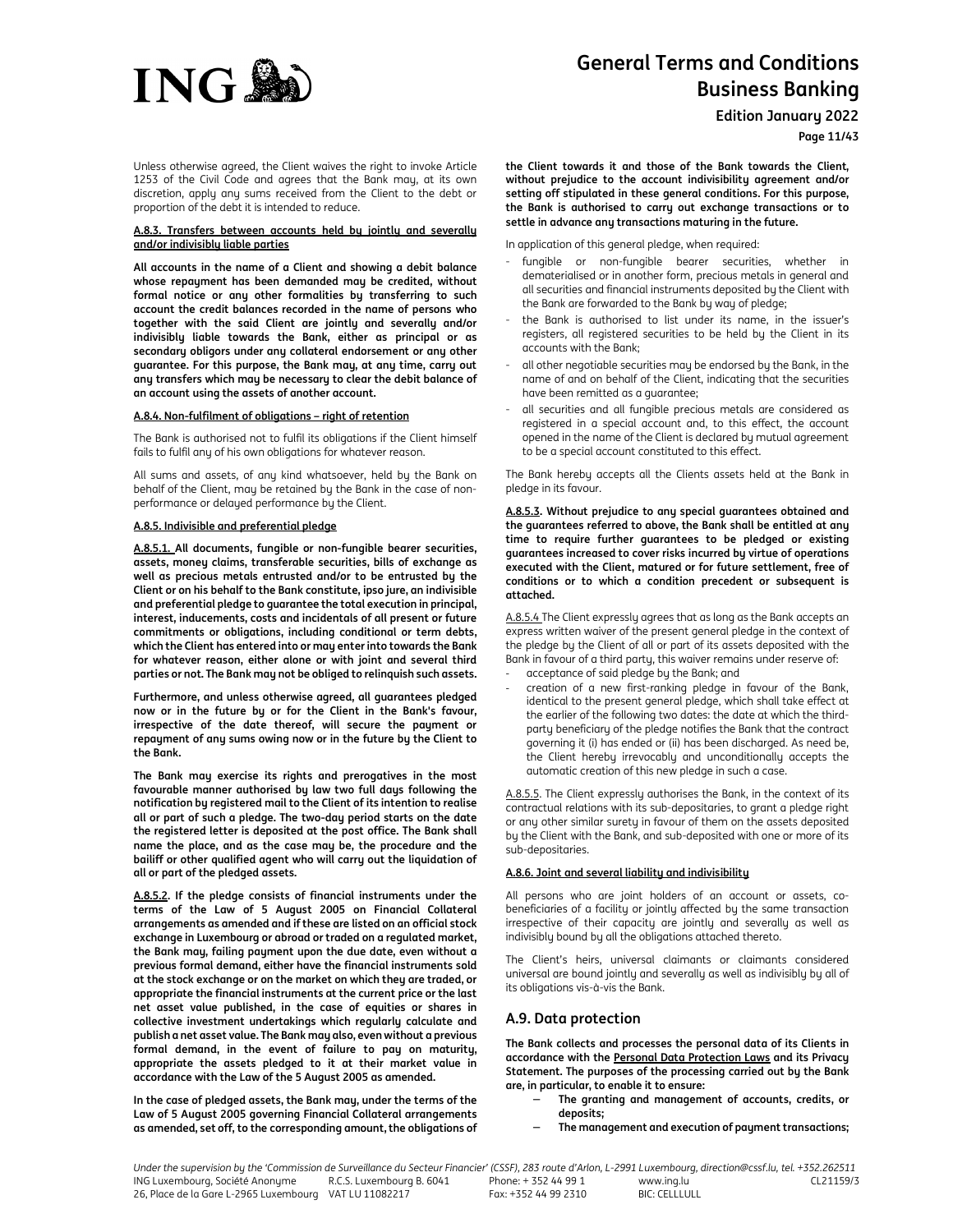

**Edition January 2022**

**Page 12/43**

- − **The overall management of banking, leasing and/or insurance intermediary services, as well as the management of related litigation;**
- − **Compliance with its legal obligations (for example with regard to the legislation on the fight against money laundering and terrorist financing legislation or investor protection);**
- − **Client follow-up through a global view of the Client and the determination of the Client's risk profile;**
- − **The management of subscriptions for units of mutual funds, UCIs, and SICAVs and, more generally, the management and execution of transactions in financial instruments including any related third-party requests for the Client's personal data;**
- The control of operations and the prevention of **irregularities.**

**The Bank is expressly authorised to process the personal data when such is necessary to guarantee the prevention, search, and detection of fraud in payment matters.** 

**In addition, third-party payment service providers only have access to personal data necessary for the performance of their payment services, and only process and store the data with the express consent of the payment service user. Depending on the case, the personal data of the Client's shareholders and/or agents, as well as of the beneficial owners may be collected and processed by the Bank for the same purposes and according to the same methods as those set out in this article and in the Privacy Statement. Subject to the legal or regulatory requirements in force, the personal data collected are not intended to be communicated to third parties other than the persons designated by the Client and the companies whose action is necessary to carry out one of the purposes, including in particular the Bank's subcontractors or the ING Group entities.** 

**Within the limits and for the purposes set out in Article 41 of the law of 5 April 1993 on the financial sector, certain data of the Client, including his personal data may also be passed on to the Bank's parent company or to third parties wherever the bank is legally bound or authorised such as supervisory authorities, judicial authorities, and tax authorities.** 

**The Client, their agents, and shareholders may object to the processing of their personal data. In which case the Bank may refuse to enter into relationships with the Client, terminate any existing relationship, or refuse to perform an operation requested by the Client or in favour of the Client. In accordance with the Personal Data Protection Laws, the Client, its agents, and shareholders have (i) a right of access, (ii) a right of opposition, (iii) a right of rectification, and (iv) a right to cancellation with regard to their personal data. The Bank's premises, car parks, and ATMs, whether or not accessible to the public, are equipped with CCTV systems. The data thus collected is processed by the Bank for the purposes of security and protection of the Bank, its property and materials, its personnel, and its Clients. Subject to the exceptions provided by Luxembourg law, this data is not likely to be disclosed to third parties.** 

**Personal data is processed according to the Confidentiality Agreement in force and available on the Bank's website at www.ing.lu or at a branch office.** 

**The Client undertakes to inform all his representatives, shareholders, beneficial owners, and other individuals acting on the Client's behalf with the Bank of the contents of this clause and the Confidentiality Agreement applicable. The Client guarantees the Bank that their consent has been obtained in this respect for the processing of their personal data by the Bank, as required.** 

**If the Client has a complaint relating to the processing of his personal data, or if he feels a possible violation of his personal data has occurred, he may consult the complaints procedure on the Bank's website at www.ing.lu and/or contact the Bank by writing to:** 

**Complaints Service, 26Place de la Gare, L-2965 Luxembourg, email: complaints@ing.lu.** 

**Moreover, for all intents and purposes, the Client agrees that the Bank reserves the right to record phone conversations and orders placed by phone in order to process them properly and to respect their legal obligations. Thus, the Bank shall maintain evidence of any commercial transaction or of any commercial communication to insure the monitoring of services provided in the Client's favour (upon his request or not) and monitoring of operations regularity.** 

**These recordings belong to the Bank. The Bank also may use such recordings and/or transcriptions for any other purpose that the Bank deems as legitimate.** 

**For this purpose, the Client agrees that the recordings of his telephone conversations are probative, valid, and irrefutable as to their content.** 

**In no event shall the failure to register or maintain the recordings be invoked against the Bank.** 

# **A.9bis Outsourcing**

**A.9bis.1 The Bank is bound by an obligation of professional secrecy. It may not disclose personal, banking, financial data and information relating to the business relationship with the Client (the "Information") to third parties, except if the disclosure of the Information is in accordance with (or required by) applicable law, on instruction or with the Client's consent.** 

**A.9bis.2. In order to provide the Client with optimal service and highquality standards, to comply with regulations, and to benefit from the technical resources of qualified specialists, the Bank may subcontract all or part of certain tasks or activities to third parties in Luxemburg or abroad, or to another ING entity worldwide (hereinafter the "Service Provider").**

**The Bank may outsource some or all of the following tasks and activities (together the "subcontracting"):**

- − **Operational, maintenance and support tasks for IT infrastructures and applications;**
- − **Messaging and payment platforms (including manual data encryption, processing, monitoring, and storage/archiving of payment messages), filtering and message verification to ensure transactions executed by the Bank comply in all respects with applicable international regulations and laws;**
- − **Centralisation and processing of all documents;**
- − **Client identification and data management activities (e.g. document collection, decision-making, risk appetite, tax classification, and reporting obligations (including notably QI, FATCA, CRS DAC 6, and EMIR);**
- The procedures for recording, monitoring, and archiving **instructions, and orders on banking and financial transactions (including by telephone);**
- − **The processing of payment services activities and financial instruments in commercial matters or litigation, from origin to decision-making;**
- The execution of any credit transaction and the management of **related cash flows, controls and verification of certain credit transactions and records.**

**For further information on all outsourced activities, the location of the outsourcing as well as the data exchanged, the Client may consult the "SUMMARY TABLE - Third party and/or ING Group common infrastructure" applicable to the Business Banking segment, available on the Bank's website at www.ing.lu.** 

**In all subcontracting, the Bank ensures compliance with its regulatory obligations in this area.**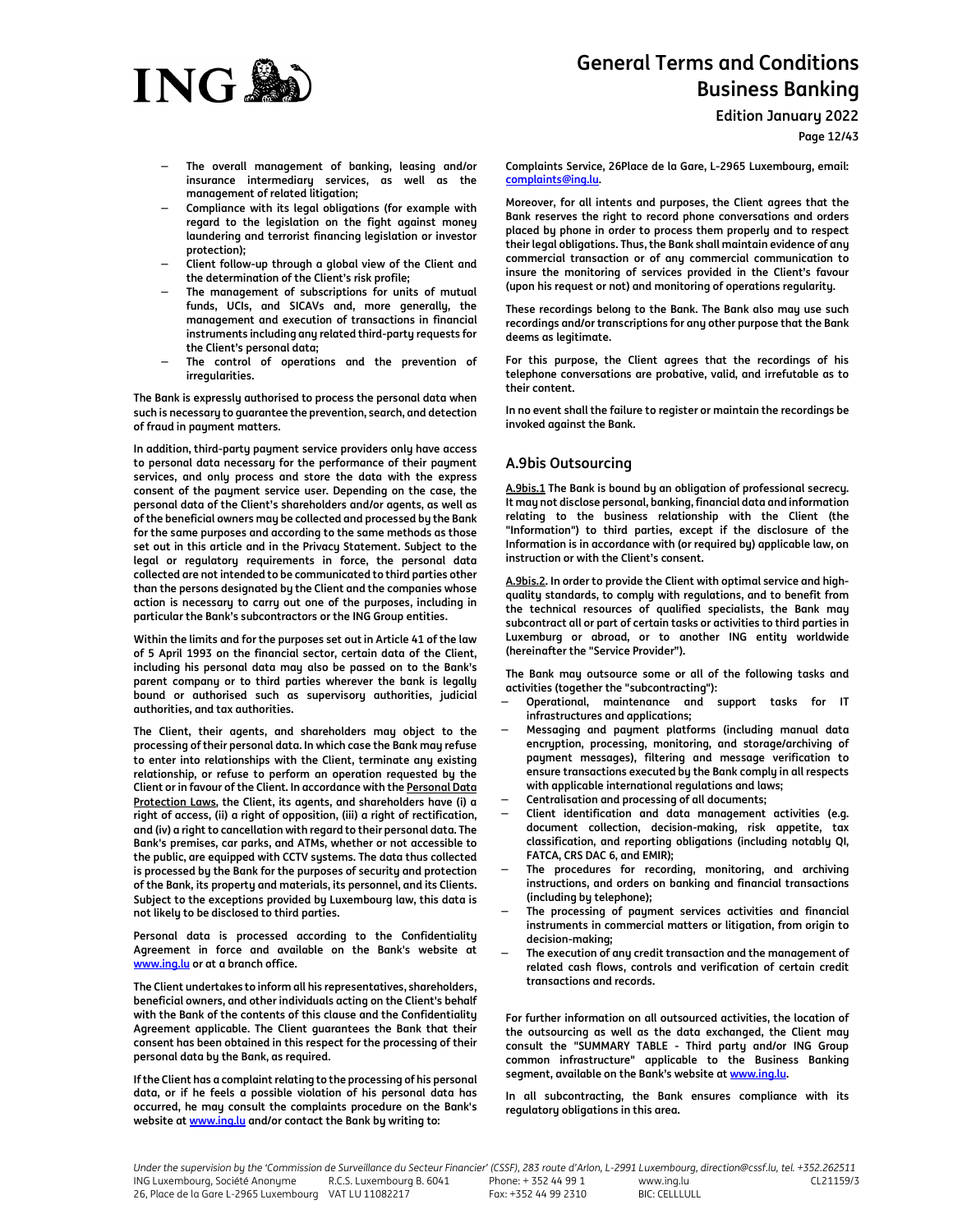

**Edition January 2022**

**Page 13/43**

**The Service Providers designated by the Bank may be regulated or unregulated entities that are either subject by law to an obligation of professional secrecy or contractually required by the Bank to comply with strict rules of confidentiality.** 

**The Client acknowledges and hereby agrees that the Service Providers are not subject to the Luxembourg rules relative to professional secrecy and that the professional secrecy that may be applicable to them could be less stringent than the Luxembourg legislation on professional secrecy. In certain circumstances and despite their confidentiality commitments, they may be legally obliged to provide the Information to third parties or to the authorities.** 

**A.9bis.3. The Client hereby expressly agrees and authorises the Bank to engage Service Providers in the aforementioned Subcontracting and the transfer and disclosure of the Information relating thereto to the Service Providers, in accordance with the regulatory requirements to which the Bank is held.** 

**A.9bis.4. To the extent permitted by applicable regulations, the Client accepts to bear all consequences resulting from the transfer and/or the disclosure of the Information to the Service Providers. He agrees that the Bank shall not be held liable in any way for any loss, damage or costs caused or incurred in connection with the transfer or disclosure of the aforementioned Information.** 

**A.9bis.5. The Information will be transferred and/or made available to the Service Providers for as long as the Client maintains a banking relationship with the Bank. A revocation by the Client of his consent must be sent to the Bank in writing, and this therefore constitutes a notice of termination of the banking relationship. This takes effect on the day the Bank receives it without prejudice to the Bank's right to maintain the information transmitted to the Subcontractors concerned for the purposes mentioned above for the retention period imposed by the Bank's procedures and/or the applicable laws.** 

# **A.10. Charges, expenses, and taxes**

**A.10.1.** The fees, interest rates, compensation and inducements charged by the Bank are set out by it in a tariff. An extract of this tariff is available to Clients in the forms laid down by law and shall be made available to them at each branch of the Bank and /or on the Bank's website.

If this extract does not contain the tariff applicable to the transaction or order the Client wishes to place, the Client should request the necessary information from his branch or his account manager, prior to placing the order or concluding the transaction.

When an order and/or transaction is executed, the Client is, in all cases, deemed to be aware of and to have accepted the Bank's tariff.

The tariffs for the services offered by the Bank may be modified by the Bank during the term of a contract in accordance with Article A.13.1.

**A.10.2.** Investigation charges as well as the charges incurred by the Bank as a result of legal proceedings instituted against the Client shall be debited from his account(s). Such is the case for roving bailiff or legal expenses in the context of attachment proceedings. This shall also apply to all expenses incurred as a result of measures taken against the Client by any authorities and to all expenses paid out by the Bank in the interests of the Client or his eligible parties.

**A.10.3**. All stamp duties and registration fees, asset transfer payments due, all taxes and duties, all deductions made at source, all fees, and salaries immediately due and repayable at the point of or on account of any operation concerning the Bank, shall be borne by the Client whether imposed by Luxembourg law or foreign law. The Bank is explicitly and unreservedly authorised, without prior formality, to make the resulting and corresponding adjustments following any variation in such taxes, duties, deductions made at source or other payments or salaries immediately due and repayable.

**The Client acknowledges that the Bank may be required to deduct any tax, fiscal charge or similar obligation for the Bank or the Client, including all interest or penalties associated with the above, from any payment made in connection with, or on account of, any operation carried out by the Client or on his/her behalf.**

**A.10.4.The Client authorises the Bank and commissions it if need be, (i) to proceed with all payments required by the Luxembourg or foreign authorities by way of attachment (including third-party summons) or any other document producing similar legal effects, and (ii) to debit his account(s) as a consequence up to the available balance, even if the Client's accounts are subject to a pledge or similar surety in favour of a third party, without loss for the Client or his representatives of the powers to move the pledged accounts. It is nonetheless understood that granting the present inducement constitutes only a right and not an obligation in favour of the Bank.**

**Furthermore, the Client expressly discharges the Bank from any liability for having conformed with the present clause.**

**A.10.5**. All duty and tax on capital income paid by the Bank acting as income payer, intermediary or paying agent or which it owes as a result of use of the sub-depositary shall be borne by the Beneficiary of the income.

**A.10.6. The Bank may not in any way be held liable for the costs or damage, whether direct or indirect, caused by the process of collecting or deducting such taxes, charges, or other fees. These costs and/or this damage will exclusively be borne by the Client.** 

**The Bank may only be held liable where it has made a serious or intentional error.**

**The Bank is not accountable for damage which may be caused by a failure to apply the relevant fiscal deductions or a failure to do so correctly, except where it has made a serious or intentional error.** 

**A.10.7.** All legal and extra-legal costs incurred by the Bank in clearing any debit balance or in exercising any guarantees shall be borne by the Client.

**A.10.8**. Unless otherwise agreed in writing, all costs charged by intermediaries or correspondents may be communicated by the Bank to its Clients.

**A.10.9**. The Bank hereby reserves the benefit of Article 12 of the Act of 18 April 2004 pertaining to payment periods and interest on delay, as modified, in the event of delay of payment by the Client of any invoices issued by the Bank in the framework of their contractual relation. The debts resulting from these invoices rightfully accrue interest at the legal rate under Article 12 of said Act.

# **A.11. Estates**

**A.11.1**. In the event of the death of a Client, the Bank must be advised immediately, by providing the Bank with a death certificate.

**A.11.2**. Unless otherwise stipulated, the death of a Client shall automatically result in the freezing of his account(s), securities deposit, and safe-deposit box(es) and the revocation pursuant to Article A.2.1..2 of these General Terms and Conditions of any powers of attorney which the deceased had granted to third parties.

**A.11.3. If the Bank has not been advised of the death, it shall not accept any liability with regard to the transactions that may have been carried out after the death by the joint account holders or the proxies of the deceased. Under no circumstances shall the Bank be required to gather the information about the death of its Clients, and consequently takes no responsibility for not having taken account of the publication of the death of the Client in the obituary column of any newspaper or any other medium.** 

**A.11.4**. For the heirs and eligible claimants to obtain the release of the account (s), securities depositary(ies) and safe-deposit box(es) of the deceased and to personally appropriate the assets deposited therein,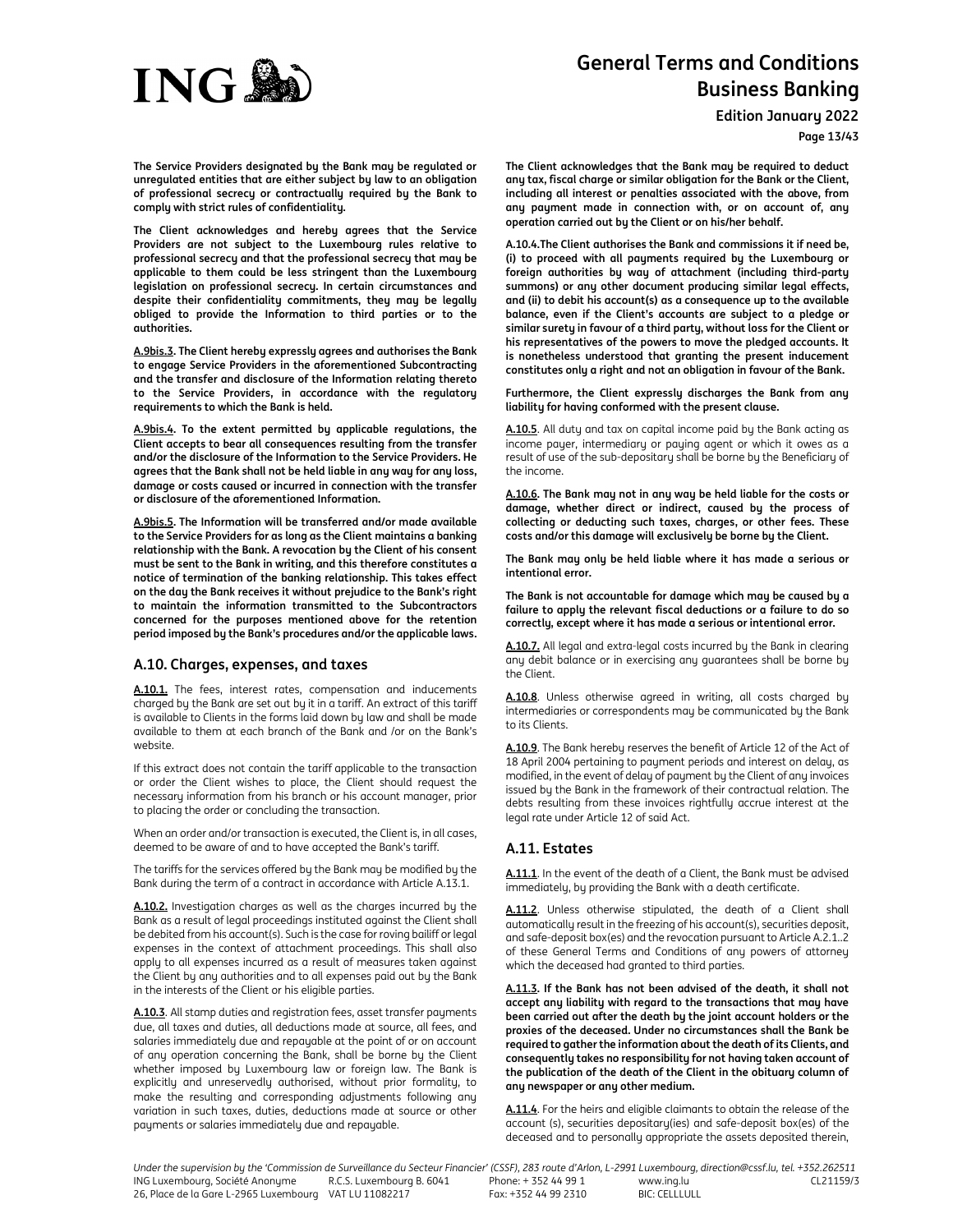

**Edition January 2022**

**Page 14/43**

the Bank must first have received the documents which establish the transmission of the estate and the written agreement of the eligible claimants.

**A.11.5**. The Bank shall transmit the correspondence relating to the estate to the last known address of the deceased, or to one of the eligible claimants or again, where appropriate, to the notary public in charge of the estate, or to any other duly authorised person. The correspondence thus addressed is, in all cases, intended for all the heirs and eligible claimants.

**A.11.6**. The Bank shall make any investigations at the request of an eligible claimant on the assets of the deceased Client, insofar as such eligible claimant has first proven his quality as an heir (by providing the documents establishing the transfer of the estate) and provides his reason for such an investigation. The Bank shall be compensated by the said eligible claimant for the costs incurred by the said investigation, according to the Bank's tariff in force.

**A.11.7. Barring gross negligence, the Bank shall not be held liable for any errors with regard to the transfer of the estate of the deceased Client if it is based on documents which are, or appear to be, probative for the remittance of the deceased's assets.** 

**A.11.8**.If the deceased had other commitments vis-à-vis the Bank at the time of his/her death, the transfer of the assets to the heirs by the Bank and/or the changing of the account name in favour of the heirs or certain heirs will not under any circumstances imply any renunciation by the Bank of its rights relating to these commitments or any granting of discharge by the Bank; unless expressly stipulated otherwise in writing by the Bank, the deceased's heirs continue to be jointly and severally liable for the commitments of the deceased.

# **A.12. Applicable law and jurisdiction**

**A.12.1. Unless otherwise stipulated, all the rights and obligations of Clients towards the Bank, including in relation to non-contractual matters, shall be governed by Luxembourg law.** 

**Unless otherwise provided, the registered office of the Bank shall be the place of performance of the Bank's obligations towards the Client and of the Client's obligations to the Bank. Consequently, unless otherwise provided and without prejudice to the Client's right to lodge a complaint with the CSSF, all disputes shall be brought before the courts of the district of Luxembourg.** 

**At its own discretion, the Bank may, however, if it prefers, bring the dispute before the court of the domicile of the defendant.** 

**A.12.2. The jurisdiction of the courts specified in this article shall not restrict the Bank's right to lay a case before any other court within the relevant jurisdiction or at its discretion any appropriate arbitration corporate body. The Client agrees to submit to the jurisdiction of these courts and the rules of this arbitration corporate body whatever they may be.**

# **A.13. Amendments to these General Terms and Conditions Business Banking**

**A.13.1. Unless otherwise provided, the Bank may amend these General Terms and Conditions, its tariff and any contract or specific conditions applicable to its products or services at any time and without notice.** 

**The Client shall be notified of such amendments via the Bank's website (secured or not) or by means of information sent with account statements or any other postal or email correspondence sent to him by the Bank.** 

**The General Terms and Conditions and the extract of the Bank's main tariffs in force may also be consulted on the Bank's website at any time.** 

**If the Client does not wish to accept these amendments, he must terminate in writing his business relationship with the Bank or the product or service affected by these amendments prior to the date of their entry into force. Unless otherwise provided such termination shall be free of charge and have immediate effect.** 

**Failure to use this right shall constitute acceptance by the Client of the amendments.** 

**The new provisions shall apply both to future transactions and to transactions initiated prior to the entry into force of the amendments.** 

**A.13.2**. The cancellation or ineffectiveness of certain clauses or of a part of these General Terms and Conditions or of the Bank's tariff or contracts or conditions shall affect neither the validity nor the effectiveness of the other conditions.

# **A.14. Retraction period**

**A.14.1**. For any distance selling agreement in relation to financial services except insurance or a consumer credit agreement as defined in the Consumer Code introduced by the law dated 8 April 2011 as amended, the Client has the right of withdrawal in writing using any permanent form, without indicating a reason and without paying a penalty, within fourteen (14) calendar days;

# **A.15. Translated versions of these General Terms and Conditions**

**A.15.1**. Unless otherwise agreed, in case of discrepancy between the French version and the translated versions of these General Terms and Conditions or of the Banks contracts and/or other conditions, only the French version shall prevail.

# **A.16. Fiduciary contracts**

**A.16.1.** Unless otherwise agreed and depending upon the circumstances, the fiduciary contracts entered into between the Bank and the Client shall be governed by the law of 27 July 2003 relating to trust and fiduciary contracts.

# **A.17. Miscellaneous**

**A.17.1**. The cancellation or ineffectiveness of certain clauses or of a part of these General Terms and Conditions or of the Bank's tariff or contracts or conditions shall affect neither the validity nor the effectiveness of the other conditions.

# **B. Provisions relating to the accounts**

# **B.1. General Provisions**

**B.1.1.** The Bank opens current or term accounts in euros or in foreign currencies in the name of private individuals or companies that it accepts.

# **B.1.2. Protection of depositors and investors**

B.1.2.1. The Bank is a member of the Luxembourg Deposit Guarantee Fund (FGDL).

In case of insolvency of the Bank, the FGDL protects depositors by guaranteeing the repayment of their deposits up to €100,000.

The deposit guarantee is implemented within the limits and under the conditions set by the legislation in force and by the statutes of the FGDL.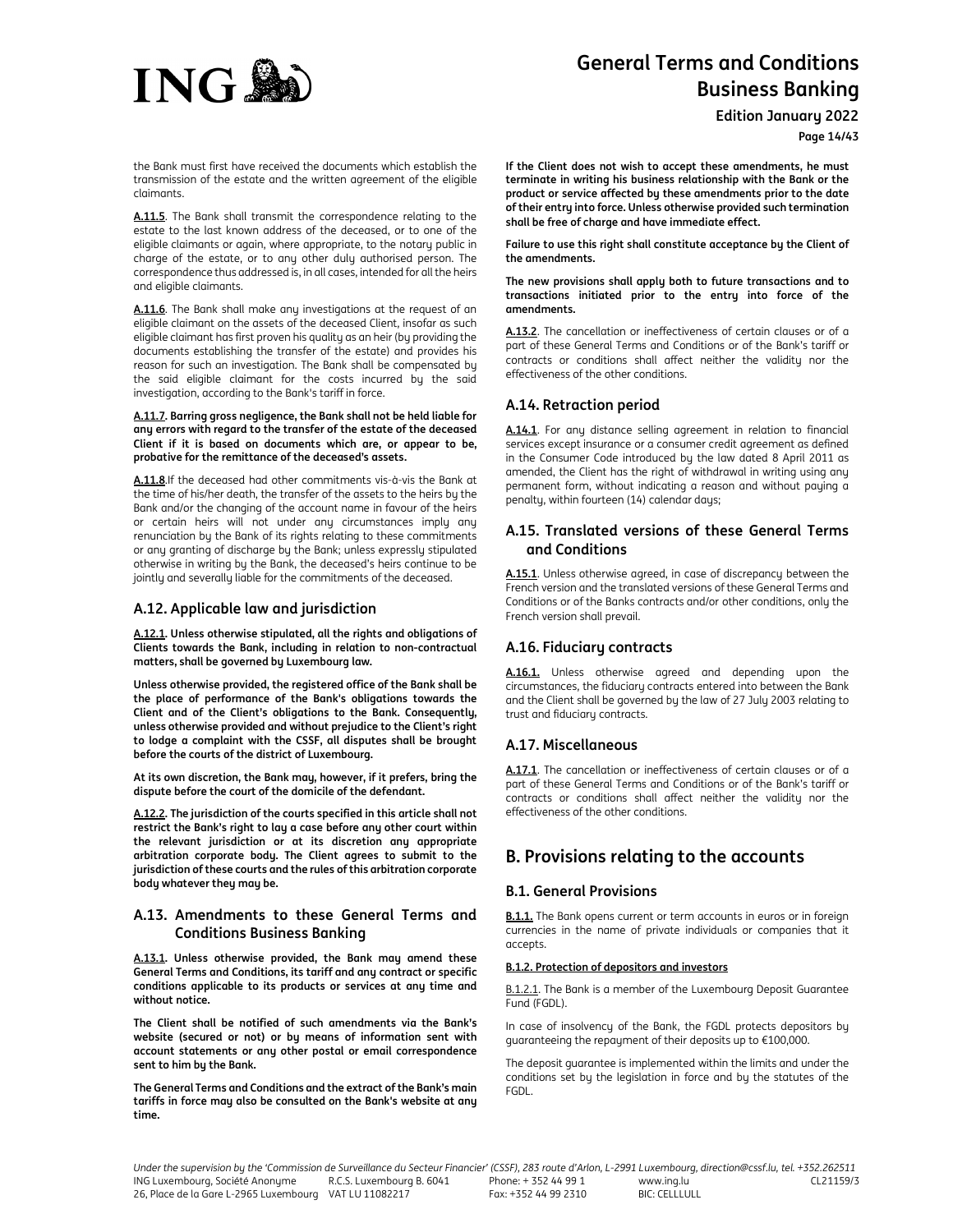

**Edition January 2022**

**Page 15/43**

The scope of the guarantee, the conditions of indemnification, and the formalities required to be indemnified are detailed in Appendix 1 of these General Conditions, on the website www.fgdl.lu, and are also provided to the Client by the Bank upon simple request.

B.1.2.2. Compensation for investors holding financial instruments is covered by the Luxembourg Investor Compensation Scheme (SIIL).

In the event of the Bank's default, if the Bank is unable to return the financial instruments to the Client, the latter shall have protection enabling compensation up to an amount of €20,000.

The extent of the guarantee, the compensation conditions, and the formalities to be completed are provided to the Client by the Bank upon request.

B.1.2.3. In order to qualify the beneficiaries of the assets contained in a deposit guarantee and investor indemnification account, as described herein, the Client must inform the Bank in a timely manner, in accordance with the rules laid down by the Luxembourg Deposit Guarantee Fund, of the number of beneficiaries concerned by the assets appearing in this account. He must be able to provide the Bank upon first request their identity and the breakdown among the beneficiaries.

## **B.1.3**.

Unless otherwise expressly agreed, these accounts shall bear credit or debit interest calculated on the account balance on a pro rata basis in accordance with the Bank's tariff in force. In the event of exceptional circumstances on the markets related to the reference currency, the Bank may decide to apply negative interest rates to Clients' deposits of any kind, subject to the provisions of this article on changes to interest rates being respected.

**Unless otherwise agreed, the interest rates on current and card accounts are set in accordance with the rate(s), calculation method(s) or reference rate(s) specified in the Bank's tariff in force, as well as according to practices and customs applicable in Luxembourg.** 

**In the event that a market rate is used as a reference to determine the credit interest rate applicable to an account and this rate becomes negative, the Bank may pass on this rate in full or in part to the Client, even if he has a positive balance, through the application of a negative interest rate to the account in question.** 

**The Bank may change the interest rates and other current account conditions at any time with immediate effect and without notice.** 

**When the Bank changes an interest rate or other conditions it shall give notice of this change via the account statement, postal or email correspondence, the transactional part of the its website and/or by communication on its website.** 

**The same rules shall apply to exchange rates. In the event of change of the exchange rates based on a reference exchange rate, the changes of the exchange rates may be applied immediately and without prior notice.** 

**B.1.4** In accordance with Regulation (EU) 2016/1011 of the European Parliament and of the Council of 8 June 2016 concerning indices used as a reference in the context of financial instruments and contracts (...) and amending Directives 2008/48/EC and Regulation (EU) no. 596/2014 (the "Regulations"), the Bank maintains a procedure for monitoring the benchmarks used, when the Bank applies an interest rate that is based on a benchmark index, describing the measures to be implemented in the event of substantial changes to a benchmark or the disappearance of that index.

In case of a (i) change affecting the composition and/or definition of the benchmark index, (ii) substitution of an index of the same nature or of equivalent nature, (iii) change affecting the publication organisation or the methods of publication, (iv) and in the event of the disappearance or absence of a benchmark, the Bank shall apply:

- The proxy index as indicated by the administrator of the relevant index; or
- The index as indicated by the central bank or regulatory authority in charge of overseeing the relevant index; or
- The index as determined by law, if any; or
- An index that it shall determine in good faith, taking into account market practices and circumstances.

The alternative index as previously designated will apply automatically, after prior written notification by the Bank by any means.

**B.1.5To the extent permitted by applicable regulations, the nonconsumer Client expressly waives his right to receive the information and conditions applicable to the account, whether on paper or any other durable form, prior to opening the account.** 

# **B.2. Overdrafts**

**B.2.1.** Unless otherwise agreed, all accounts must show a credit balance at all times.

#### **B.2.2. Should the Bank tolerate any kind of unauthorised overdraft this may never be taken as constituting a right of any nature to maintain or repeat such an overdraft.**

When the available balance on the account is insufficient or when the authorised credit line is insufficient, the Bank may carry out a payment order with a deferred execution date on three consecutive working days counting from the initial execution date as soon as the available balance is sufficient.

The moment such a payment order is received is considered to be the moment when the available balance is sufficient to execute such a payment order.

The Bank shall refuse execution of the payment order if the available balance is still insufficient at the end of the third banking day.

**B.2.3**. Unless otherwise expressly agreed, any account without credit facility shall be subject, ipso jure and without formal notice, to interest calculated prorata time according to the Bank's tariffs in force when it shows a debit balance.

**B.2.4**. The Bank may, at any time, demand the immediate repayment to cover the unauthorised overdraft or the entire debit balance of the account.

# **B.3. Current accounts**

**B.3.1**. Unless otherwise provided, "value" dates shall be determined in the Bank's tariff in force.

**B.3.2**. Any credit, whether or not it bears the wording "under usual reserve" shall be made subject to the condition of the actual arrival of the funds.

**B.3.3**. Unless otherwise indicated, interest shall be capitalised on current accounts annually and on current accounts with credit facilities quarterly.

# **B.4. Foreign currency accounts**

**B.4.1.** The Client unreservedly accepts the regulations of the European Central Bank or the Luxembourg Central Bank as well as all the legal or statutory provisions, as well as the measures taken or to be taken by the competent authorities.

**B.4.2. The Client's deposits in foreign currencies shall be placed in the Bank's name, but on behalf and at the risks of its Client, with correspondents chosen by the Bank and established either in the country of origin of the relevant currency, or in another country. In this case, the Bank is obliged to exercise due care and attention in its choice of and instructions to its correspondent. Its liability is, however, limited to cases of gross negligence.**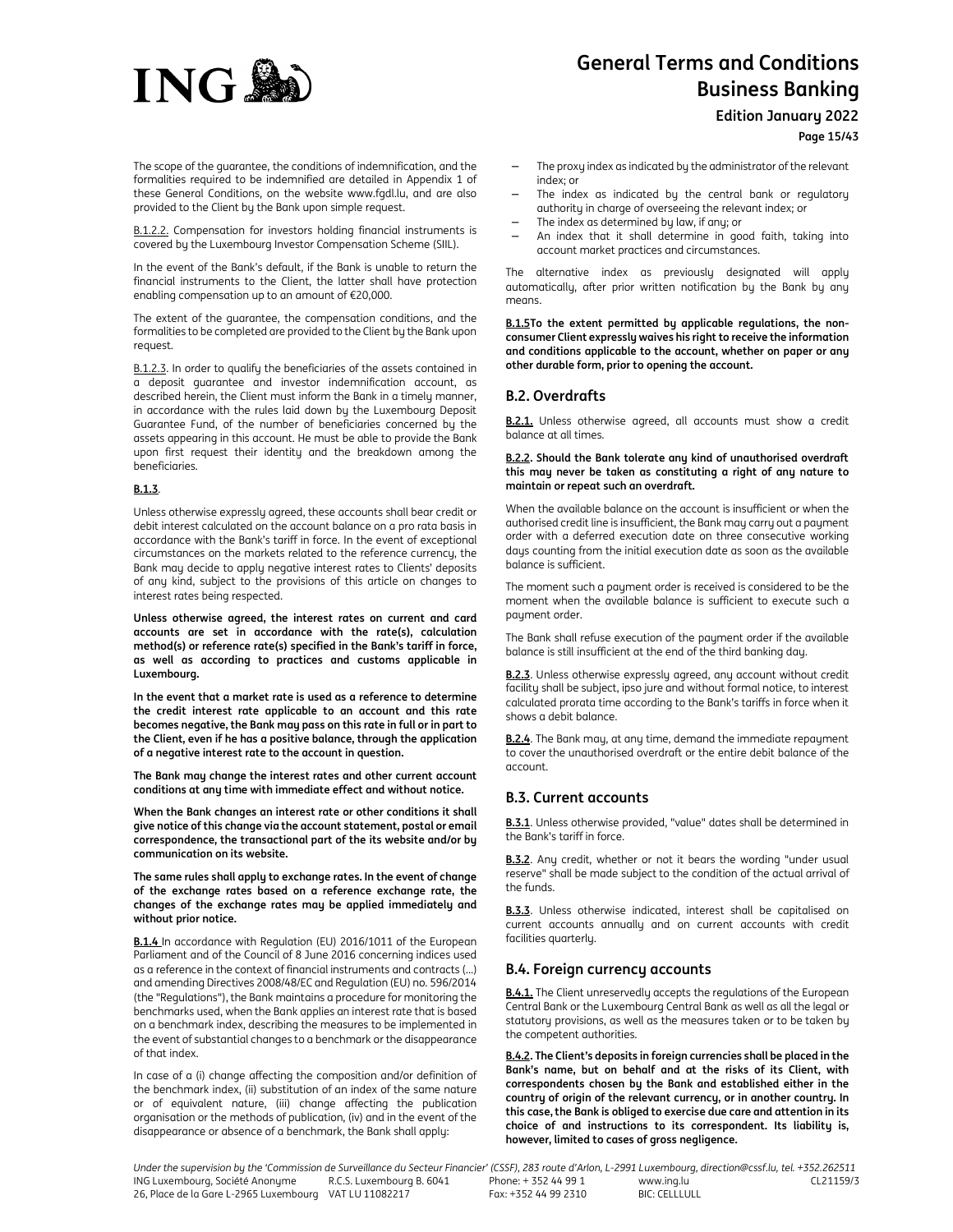

**Edition January 2022**

**Page 16/43**

**B.4.3. Consequently, the Client will bear a proportional share of all the financial and legal consequences affecting the assets placed in the Bank's name as a result of any case of force majeure that may arise, changes in rates or legal and statutory provisions, fiscal or otherwise, applicable in the country of the currency in question and/or in the correspondents' country and particularly in the case where the situation thus created may involve the elimination, deterioration, unavailability of or loss of income– total or partial – from the assets.** 

**B.4.4. The Client may not require assets to be restored in a currency other than that in which these assets are denominated. If the currency concerned is unavailable or has suffered significant depreciation, the Bank may, but is never bound to, remit the funds in the corresponding amount in euros with all exchange or other losses being borne by the Client.** 

# **B.5. Term accounts**

**B.5.1.** The Bank accepts deposits under the terms and conditions determined by it as notified to the Client at the time of opening or renewing a term account. Any dispute regarding those terms and conditions must reach the Bank at the latest within two calendar days after the relevant notice or statement being sent.

**B.5.2**. Unless specifically agreed between both parties, the Bank shall be entitled to refuse early repayment of any term account.

**B.5.3**. Unless the Client has given instructions to the contrary before the expiry date, the Bank reserves the right, without any obligation, to automatically renew term deposits for the same duration and under the terms and conditions in force at the time of the renewal.

# **B.6. Savings accounts**

B.6.1. Unless otherwise provided, a savings account may be funded by payments made at any branch of the Bank. They may also be credited with transfers or standing orders made by any individual or legal entity and by the remittance of cheques. The Bank reserves the right to restrict the amount of funds placed in the savings account.

Withdrawals are limited to amounts withdrawn in cash at any branch of the Bank and to transfers made to any account opened for the same Client number in the Bank's books in the name of the holder of the savings account.

**B.6.2.** Withdrawals may be made at any time up to the limit of the available balance and subject to the Bank's right to restrict the amount of withdrawals per week. However, if the account holder wishes to ensure his ability to withdraw a significant amount in cash on a given date, he shall notify the Bank accordingly at least three banking days prior to this date.

**B.6.3.** Credit or debit interest, calculated pro rata time on the account balance in accordance with the Bank's tariff in force, will be applied to deposits, including interest from a matured term deposit.

Cheque collections, coupon payments and redemption of securities which have matured are credited in accordance with the practices for such matters,

Amounts withdrawn or transferred from the savings account cease to be interest-bearing as according to the Bank's tariff in force.

**B.6.4.** The interest rates, premiums, and value dates applicable to the various savings accounts are set out in the Bank's tariff in force. In the event of exceptional circumstances on the markets related to the reference currency, the Bank may decide to apply negative interest rates to Clients' savings deposits, subject to the provisions of article B.6. on changes to interest rates being respected.

**The Bank reserves the right to modify the interest rates, value dates and conditions of the savings account at any time on the basis of market conditions. Account holders shall be informed of any changes**  **by means of notices displayed in the Bank's premises and/or on its website (secured or not) or by notices attached to account statements or other correspondence sent by the Bank to account holders.** 

**In the event that a market rate is used as a reference to determine the credit interest rate applicable to a savings account and this rate becomes negative, the Bank may pass on this rate in full or in part to the Client, even if he has a positive balance, through the application of a negative interest rate to the account in question.** 

**B.6.5.** The amount of interest is calculated once a year on 31 December. Interest due at the end of each year and not withdrawn is capitalised and itself becomes interest-bearing at the interest rate in force.

**B.6.6.** The Bank may terminate any savings account or category of savings account at any time and with immediate effect. The account holder shall be notified thereof by any of the means specified in article B.6.4 above.

# **B.7. Other deposit account**

**B.7.1**. All other interest-bearing deposit accounts are opened for non-Consumer Clients at the conditions mentioned in the confirmation of account opening addressed to the Client by the Bank, or on any other document later sent to the Client by the Bank.

# **B.8. Bank statements**

**B.8.1**. The Bank shall provide its Clients with account statements detailing, notably, the balance of the account, all the transactions carried out on the account during the period in question, any credit or debit interest payable and any charges made during the period in question.

The account information services provide the PSU with aggregated online information regarding one or more payment accounts it holds with one or more other PSPs. They are accessible via online interfaces of the PSP account manager. The PSU is therefore able to immediately obtain an overview of its financial situation at any given moment.

Unless otherwise provided for in this article, account statements shall be provided monthly and free of charge via the transactional part of the Bank's website by the Bank to Clients who have an Internet Access with it.

A Client who chooses to receive account statements by another method of communication previously agreed by the Bank and/or more frequently may be charged in accordance with the Bank's tariff in force.

For Clients whose Internet Access is refused by the Bank, statements shall be supplied or provided in the manner agreed with the Bank and in accordance with the Bank's tariff in force.

**B.8.2.** Where a Client has not received documents, account statements or other notices relating to a specific transaction within the usual or agreed posting times, he shall inform the Bank immediately.

# **B.9. Account termination and settlement**

**B.9.1. Either party may terminate the business relations and/or close all accounts at any time, without any obligation to provide a reason to the other party, subject to specific credit arrangements and by giving1 months' notice.** 

**The Bank may terminate the business relationship with immediate effect, without notice, in particular:** 

- if the Client has failed to comply with his, her or its legal **and contractual obligations;**
- **if the Bank considers that the Client's solvency is compromised and/or that the collateral obtained or requested is insufficient or has not been obtained;**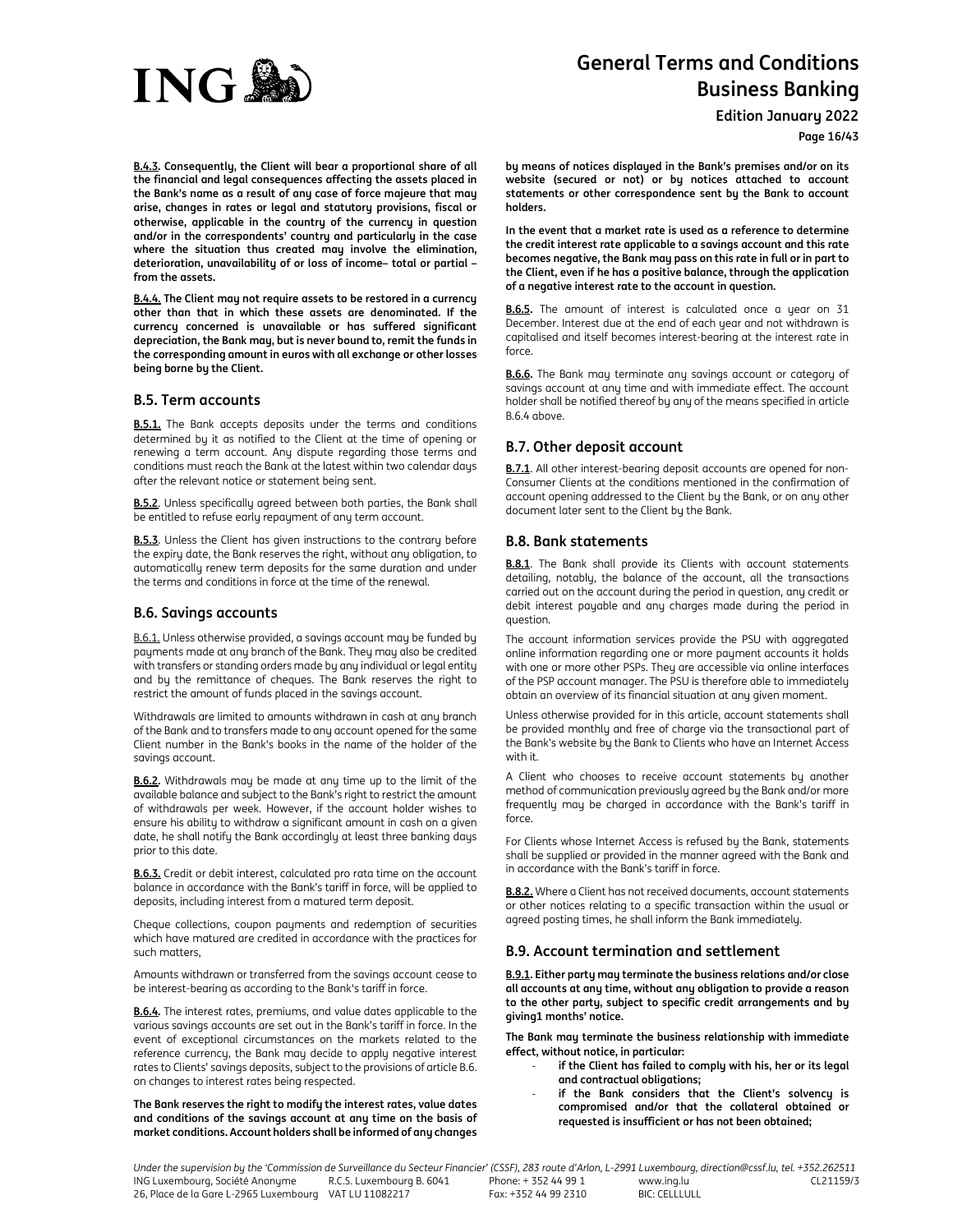

**Edition January 2022**

**Page 17/43**

- if the Bank risks incurring liability by continuing the **business relationship, or if the Client's transactions appear to the Bank to be contrary to public order or good morals or to these General Terms and Conditions Business Banking or risk harming the reputation of the Bank;**
- if the Bank is bound by legal obligations (in particular **under European or national legislation) and it considers that there is a risk that it could contravene these obligations by maintaining the business relationship with the Client. This will notably be the case in the context of the legislation on the fight against money laundering and terrorist financing.**

**The same applies, unless otherwise agreed, for any term and/or savings account.** 

**The Client will be notified by any correspondence (postal or electronic) sent by the Bank.** 

**The Bank reserves the right to invoice any termination of an account at its current rate.** 

**B.9.2. In case of the termination of its relationship with the Client, all undertakings entered into by the Client including those subject to a specific term shall automatically become payable immediately and without notice unless otherwise specified in the applicable legislation or by contract.** 

**B.9.3. After having terminated the Client relationship, the Bank may make all assets held in account available to the Client in the way it believes has been indicated, and does so at the Client's risk. Specifically, the Bank reserves the option to proceed in accordance with the terms specified in clause C.5. of these General Terms and Conditions. The Client is bound to withdraw his assets, or if applicable to give the Bank appropriate transfer instructions within the deadline indicated by the Bank. Otherwise, on expiry of this deadline, the Banks reserves the right to sell at any time the Financial Instruments deposited into the Account and to make the proceeds of the sale available to the Client.** 

**Furthermore, and without prejudice to private agreements or special regulations specifying a longer time frame, the Bank reserves the option to retain the funds for a period of sixty (60) days starting from the date of the termination in anticipation of the potential payment of all operations of any nature generally carried out by or for the Client. These assets do not generate interest.** 

**B.9.4. The Bank also reserves the right to freeze and/or to close any accounts upon which there have been no movements, whether they are in debit or not. The funds shall be held at the disposal of the Client without incurring interest. The Bank fees and costs shall however remain applicable in such a case.** 

**B.9.5**. The parties shall settle current transactions and their reciprocal balances as quickly as possible, subject to any specific terms or maturity dates laid down by contract, legislation or regulation which may not be contravened or varied, and in compliance with any undertakings given to third parties.

The provisions of these General Terms and Conditions and of any other agreement between the parties shall in all other respects remain applicable, until all transactions and all undertakings are completely discharged.

**B.9.6.** Where the Client gives no instruction as to the transfer of the assets held following termination of the relationship, the Bank reserves the right to transfer his assets to the Caisse de Consignation (Official Deposit holder).

# **C. Provisions relating to payment services.**

# **C.1. General Provisions**

The provisions of this Article C apply, unless otherwise provided in the frame of the product and/or payment service subscribed by the Client with the Bank.

The provisions of this Article C apply exclusively to the Payment Services that the Bank provides to Clients. Unless otherwise specified, this Article C applies to payment transactions effected in euros or in the currency of a State of the European Economic Area ("EEA") (on the date of publication of this version of the General Terms and Conditions, the EEA includes, in addition to the Member States of the European Union, Norway, Iceland, and Liechtenstein) and within the EEA (i.e. when both the Payer's payment service provider and the Payee's payment service provider are located in the European Economic Area. When only one payment service provider is involved in the Payment Transaction, that payment service provider must be established in the European Economic Area).

Unless otherwise specified, this Article C shall also apply to payment transactions carried out in the EEA in the currency of the States that are not part of the EEA. It also applies to payment transactions, regardless of the currency, from or to a State outside the EEA, but only in respect of those parts of the payment transaction that are carried out in the EEA.

This section applies to payment transactions and payment services described in the Annex to the Payment Services Act, transposing the PSD Directive.

## **C.1.1. Receipt of information and conditions prior to the acceptance of a payment service**

The non-consumer Client expressly waives his right to receive the information and conditions applicable to the payment service, whether on paper or any other durable form, before he is bound by the payment service contract or offer.

If the Bank acts as an initiation service provider, it gives the Payer and, where applicable, the recipient, or makes available to the Payer and recipient immediately after initiating the payment order:

- A) A confirmation of the successful initiation of the payment order with the payment service provider managing the Payer's account;
- (B) A reference allowing the Payer and the recipient to identify the payment transaction and, where appropriate, allowing the recipient to identify the Payer, as well as any information provided in the payment transaction;
- (C) The amount of the payment transaction;
- (D) Where applicable, the amount of the fees payable to the payment service provider for the payment transaction and, where appropriate, a breakdown of the amounts of those fees.

## **C.1.2. Information to be provided prior to a specific payment transaction**

The Client may, prior to the execution of a payment transaction, obtain by telephone or from a branch, details of the maximum execution period and the fees and a breakdown of the fees applicable to the specific payment transaction.

The Bank charges no costs to the Client and/or to the Payment Services User for the accomplishment of its information obligations or for executing corrective and preventive measures, except in the event of refusal of an objectively justified payment order, or revocation of a payment order, or for the imprecision of a unique identifier.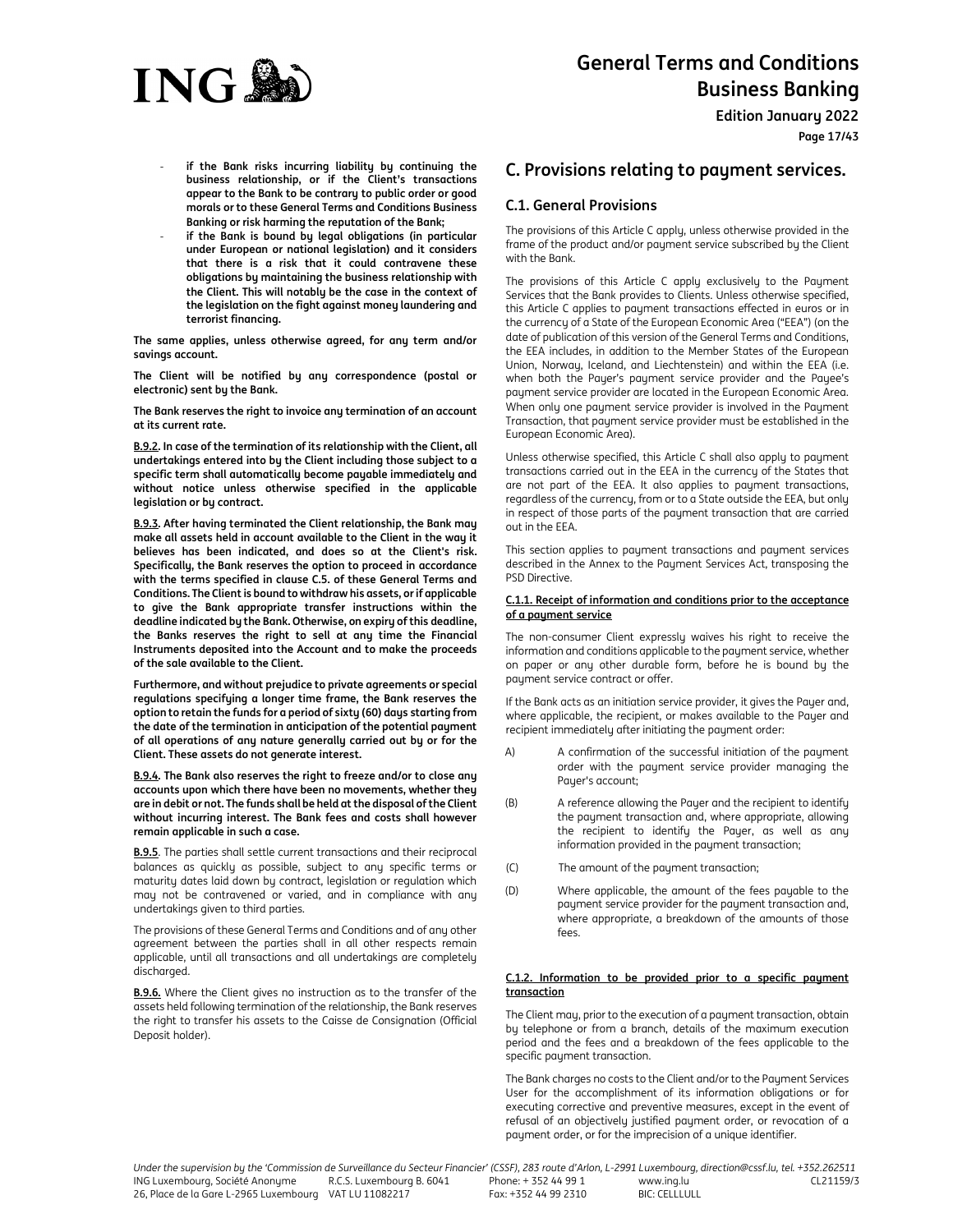

**Edition January 2022**

**Page 18/43**

## **C.1.3. Permission for initiation of a payment order and for a payment transaction**

The Bank is authorised to act on instructions given by the Client or in his name and on his account in writing, by Internet Access, Access by third party PSPs, telephone, fax, telex, SWIFT or by any other means of communication accepted beforehand by the Bank.

No payment order will be executed by the Bank unless duly authorised by the Client or any authorised third party acting in its name.

In the event of withdrawal of the consent by the Client and/or of the Payment Services User, the Bank is authorised to suspend or block the payment transaction.

A payment order may be authorised before or after its execution.

Payment orders may also be initiated through a duly authorised agent including, to eliminate any doubt, a PISP.

#### **C.1.4. Information to be provided to ensure the correct execution of an authorised payment transaction**

In order to ensure the correct execution of an authorised payment transaction, the Client shall provide the Bank with at least the following information:

- a) the Beneficiary's name
- b) the account number (or for certain payment systems the IBAN code) of the Beneficiary and the Payer;
- c) where necessary, and in particular for cross-border payment operations, the single transaction ID (or, for certain payment systems, the BIC code), of the bank or institution with which the Beneficiary account is held;
- d) where necessary, the address, the official ID document number, the Client ID number or the Payer's date and place of birth;
- e) the amount and the currency of the payment transaction (only transactions in the authorised currencies listed in the Bank's tariff will be executed by the Bank) and;
- **f) where appropriate, in the case of a scheduled transaction, the date of execution of the payment transaction.**

#### **C.1.5. Information to be provided by the payment service provider to the Client in case of fraud or suspicion of fraud.**

**When acting as a payment service provider, the Bank makes available to the Client the secure procedure it applies to notify it of a suspicion of fraud, proven fraud, or threats to security. This procedure is available on the website at www.ing.lu.** 

## **C.1.6. Time of receipt**

A payment order shall not be deemed to have been received by the Bank unless it has been duly authorised and contains all the information required for its correct execution.

The time of receipt of a payment order without a scheduled execution date is the time at which the payment order is received by the Bank.

If the time of receipt is not a banking day, the payment order shall be deemed to have been received on the next banking day on which the Bank carries on the activities required to execute the payment transaction.

The Bank is also authorised to set out in its tariff a cut-off time (near the end of a banking day) after which any payment order or incoming payment shall be deemed to have been received or provided on the following banking day.

Subject to the request being addressed in the agreed manner and being compatible with the type of payment order in question, the Client may agree with the Bank for the payment order to stats on a given date or on expiry of a specific period or on the date on which the

Payer made the relevant funds available to his bank, in which case the time of receipt shall be deemed to be the pre-agreed day.

If the agreed day is not a banking day, the payment order shall be deemed to have been received on the next banking day.

If the Client who initiates the payment order and the Bank agree that the execution of the payment order shall begin on a given day, or at the end of a set period, or the day when the Payer has placed the funds at the Payment Services Provider, the receipt time at the end of the payment transactions made to a payment account is considered to be the pre-agreed day.

# **C.1.7. Refusal to execute a payment order**

Where the Bank refuses to execute a payment order, the refusal and, if possible, the reasons for this refusal and the steps required to correct any material error having caused it shall be notified to the Client unless providing this information is prohibited under the regulations in force.

Without prejudice to the rules on held mail, notification of a refusal to execute a payment order shall be sent to the Client in the form of a bank statement or by mail (postal or electronic) addressed to him and/or in the form of a message posted on the Internet Access, on the automatic teller machine (ATM) or point-of-sale (POS) terminal no later than the banking day following the refusal or in the case of a payment transaction initiated on paper the second banking day following the refusal. In addition, a refusal to execute a payment order may also be notified to the Client directly by telephone, although the Bank shall not be bound to follow this course of action.

In case of a duly justified refusal, the Bank may charge the Client at the rate set out in the Bank's tariff in force.

A payment order which has been refused shall be deemed not to have been received.

# **C.1.8. Cancellation**

Unless otherwise stipulated in this article, a payment order is irrevocable from the point at which it has been received by the Bank.

A payment order with a scheduled execution date may be cancelled by the Client where cancellation of the payment order is received by the Bank no later than the end of the banking day prior to the date on which it has been agreed that the funds will be debited.

Where the payment transaction is initiated by or via the Beneficiary, the Payer may not cancel the payment order once it has sent the payment order or approved the execution of the payment transaction to the Beneficiary.

In the event of drawdown, and without prejudice to the repayment right, the Client and/or the Payment Services User may cancel the payment order no later than at the end of the banking day previous to the pre-agreed day to debit the funds.

At the end of the periods specified in this article, the payment order may only be cancelled with the agreement of the Bank.

Payment orders may be cancelled only at a branch, in writing, or via the Bank's Internet Access and, by means of an electronic waiver, by telephone or fax.

The withdrawal of approval for the execution of a series of payment transactions shall result in all future payments being deemed not to have been authorised.

In case of cancellation the Bank is authorised to charge the Client at the rate set out in the Bank's tariff in force.

The cancellation procedures apply to any payment transaction independently of the currency or destination.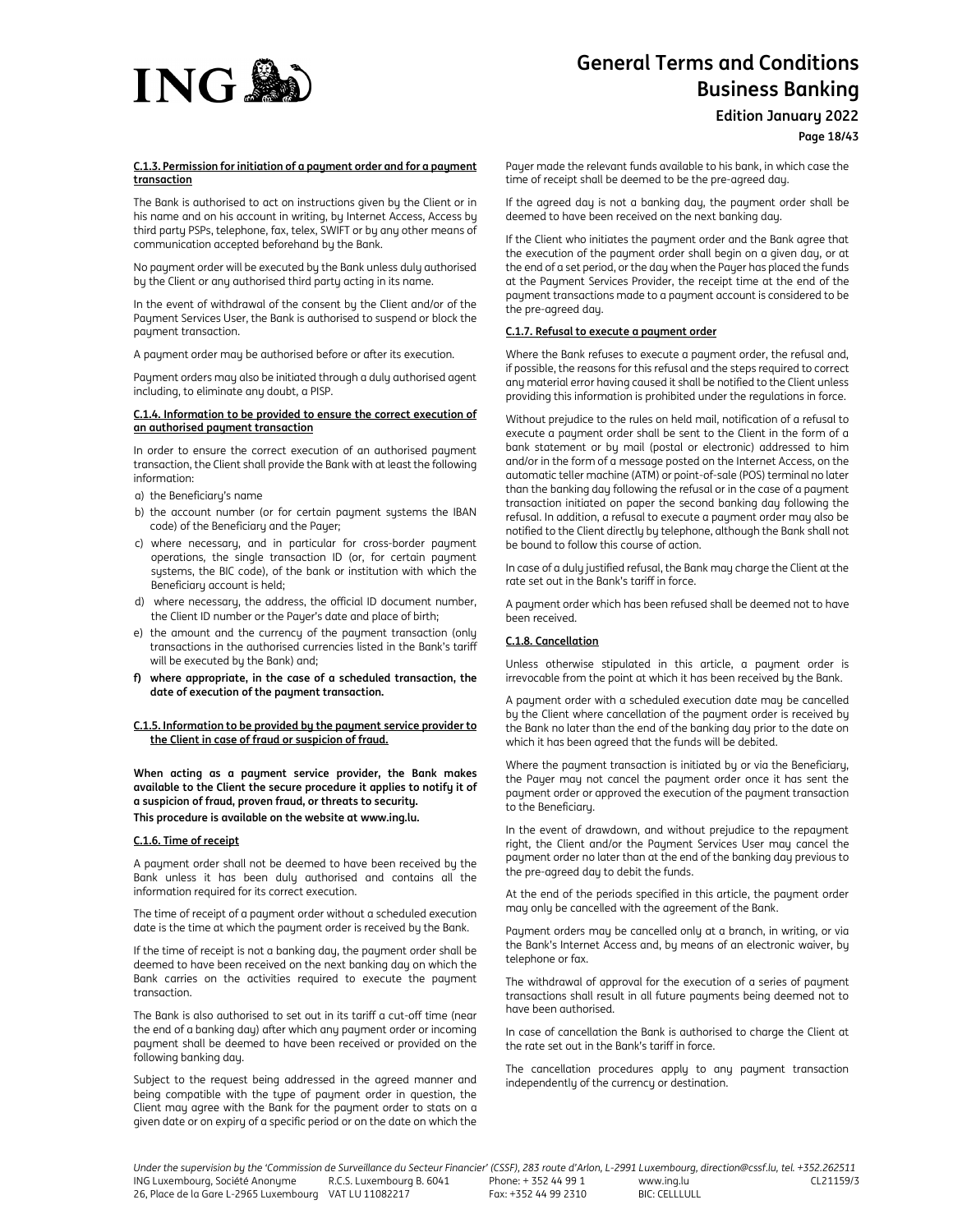

**Edition January 2022**

**Page 19/43**

#### **C.1.9. Currency conversion**

Payments shall be made in the currency agreed by the Payer.

Where funds are to be received, the amount of the payment transaction shall be credited to the Beneficiary's account indicated in the payment instruction even if the payment transaction implies a currency conversion and, unless otherwise instructed by the Client, at the time of the payment instruction and subject to the Bank's right to open an account in the currency of the transaction in the Client's name at its discretion and to credit the amount of the payment transaction to it. In the case of currency conversion, the Bank shall take a currency conversion charge. Unless otherwise instructed by the Client, the charge shall be debited from the account and in the currency of the account to be credited.

If the account indicated in the instruction to withdraw funds is in a currency other than that of the payment transaction the Bank shall levy a currency conversion charge. Unless otherwise instructed by the Client, the charge shall be debited from the account and in the currency of the account to be debited.

**Unless otherwise agreed, the exchange rate used for currency conversions shall be determined in accordance with the rate(s), the method(s) of calculation and the reference(s) specified in the Bank's tariff in force.** 

**The Bank may change the exchange rate at any time and without notice.** 

**The Client understands and accepts that the exchange rate communicated to him before the transaction and the exchange rate actually applied may vary due notably to the exchange rate fluctuations during the day.** 

#### **C.1.10. Deduction of the Bank's expenses from the amount transferred**

The Client authorises the Bank to deduct its expenses from any amount to be credited to the Client's account.

The Bank is also authorised to deduct its expenses from any amount to be debited from the Client's account subject to the funds being withdrawn in a currency other than that of an EEA Member State and/or the transfer being made to a payment account outside the EEA.

#### **C.1.11. Liability**

C.1.11.1. Executed non-authorised payment transaction

#### **The Bank's liability is limited to the correct execution of the payment transaction, in conformity to the payment order given by the Client.**

Without prejudice to articles A.6.2 and A.7.1 and C.1.20of these General Terms and Conditions, the Bank reimburses the Client no later than at the end of the first following banking day, for any unauthorised payment transaction only if the Client informs the Bank without any unjustified delay the Payment Services Provider Bank of the account at the time it observes such transaction prompting a complaint, as soon as it had verified and observed that the payment transaction was not authorised. The Payment Services Provider Bank managing the account may not reimburse in these times if it has good reason to suspect fraud, and if it communicates these reasons in writing to the CSSF.As required, the Bank re-establishes the Client's account in the status where it would have been if the unauthorised payment transaction had not taken place. The value date of such refund shall be the date at which the amount of the unauthorised payment transaction was debited.

The Bank, as Payment Services Provider of the instructing party, may request compensation of a refund paid by the Bank to the instructing party of the Beneficiary's Payment Services Provider.

When the Bank's liability is due to another Payment Services Provider or intermediary (such as of TPP or third-party PAYMENT SERVICES PROVIDER type), the Bank shall be indemnified by this Payment Services Provider for all losses incurred or sums paid out, including the

compensation if such other Payment Services Provider (Beneficiary's Payment Services Provider) does not use or does not request a strong authentication.

**The Client shall bear without limitation of amount all losses caused by unauthorised payment transactions, in particular if these losses result from fraudulent acts on his part or from the fact that the Client failed intentionally or as a result of gross negligence to fulfil the conditions governing the payment service. This shall also be the case if the Client fails to inform the Bank or the entity it designates as soon as he is aware of it.** 

C.1.11.2. Payment transactions executed using an incorrect personal identifier or IBAN code)

The Bank shall be considered as having correctly executed a payment transaction if it executes it on the basis of the Unique ID repeated in the instruction transmitted by the Client.

The Bank is not obligated to check any mismatch between the Unique ID and the Beneficiary's name or address repeated in the payment instruction.

Unless otherwise agreed, a payment order shall be executed by the Bank using the Beneficiary's account number (or IBAN) as supplied by the Client.

A payment order executed using the Beneficiary's account number (or IBAN) shall be deemed to have been duly executed in respect of the Beneficiary indicated by the Beneficiary's account number (or IBAN).

Notwithstanding the provision by the Client of further information in addition to the Beneficiary's account number (or IBAN), such as the Beneficiary's name and/or address, the Bank shall only be liable for the execution of the payment transaction in accordance with the Beneficiary's account number (or IBAN) as applied by the Client.

**If the Beneficiary's account number (or IBAN) as supplied by the Client is incorrect, the Bank shall not be liable for any failure to execute the payment order or to execute it correctly. The Bank shall, however, ensure in so far as it is reasonably possible and at the Client's request to recover the funds involved in the payment transaction.** 

In such a case the Bank shall be authorised to pass the collection costs on to the Client at the rate set out in the tariff in force.

## C.1.11.3. Non- or incorrectly executed payment transactions

(i) Where the payment order is initiated by the Payer, the Bank shall without prejudice to Articles C.1.10.2, A.6.2 and A.7.1 of these General Terms and Conditions be liable for the correct execution of the payment transaction in respect of the Client unless the Client/Payment Services User informs the Bank of this without unjustifiable delay from the time it becomes aware of such transaction prompting a complaint, and no later than within thirteen months following the debit date. With regard to the elements explained below, this paragraph does not apply if the Bank may prove to the Beneficiary, and if applicable to the Beneficiary bank, that the Beneficiary's bank has received the amount of the payment transaction within the execution timelines.

If the Bank is liable as the Payer's bank under the terms of the paragraph (i), it shall return to the Payer without delay the amount of the non- or incorrectly executed payment transaction and, where necessary, restore the Payer's account to the position it would have been in had the failed payment transaction not taken place.

If the Bank is liable as the Beneficiary's bank under the terms of the paragraph (i), it shall immediately make the amount of the payment transaction available to the Beneficiary and, where necessary, credit the corresponding amount to the Beneficiary's payment account.

As the Client is not a Consumer, the Bank will not be liable for costs incurred and interest borne by the Client for which it is responsible as a result of failure to execute the payment transaction or to execute it correctly.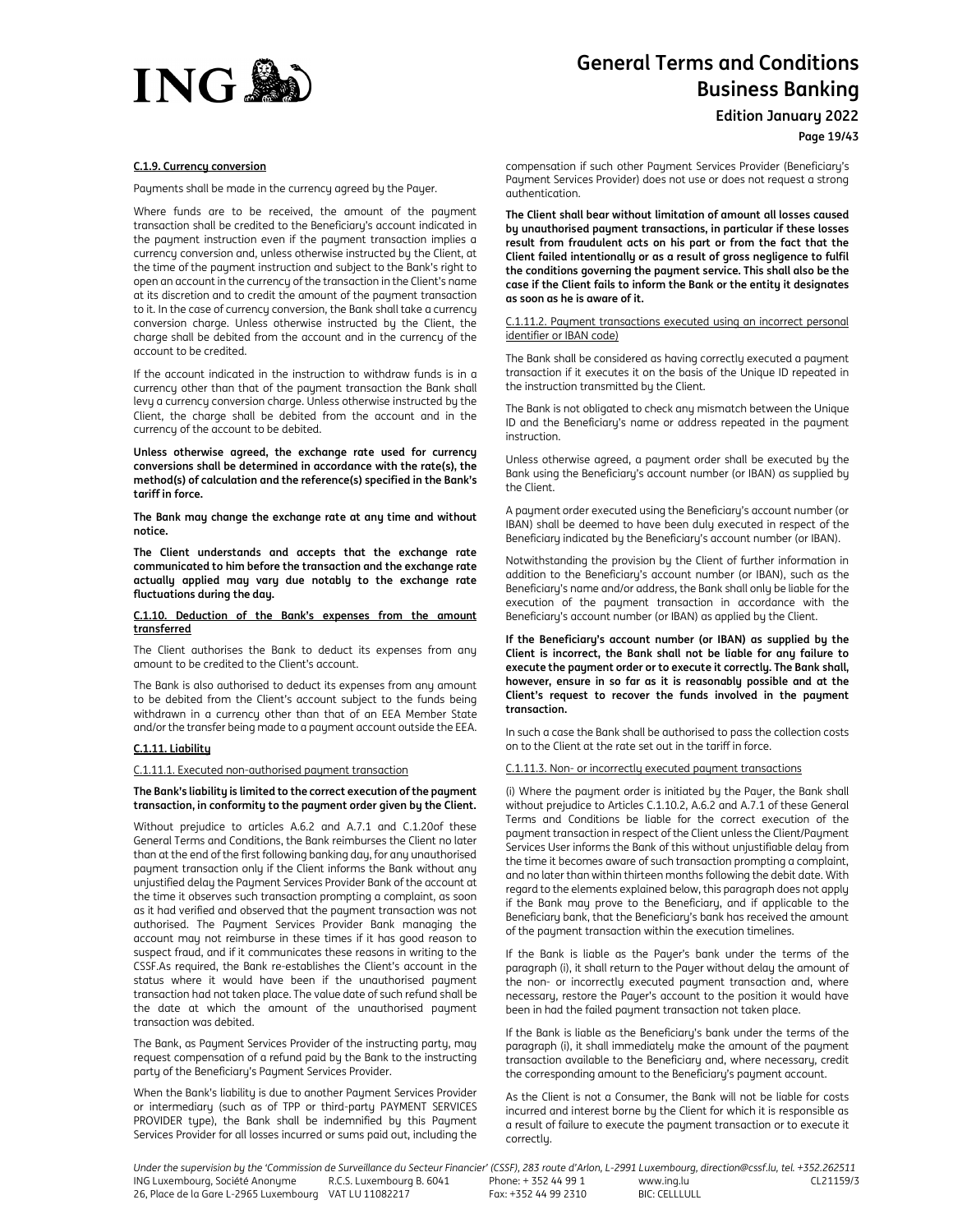

**Edition January 2022**

**Page 20/43**

(ii) Where the payment order is initiated by or via the Beneficiary, the Beneficiary's bank shall without prejudice to Articles C.1.10.2, A.6.2 and A.7.1 of these General Terms and Conditions be liable for the correct transmission of the payment order to the Payer's bank by the date and time agreed between the Beneficiary and its bank.

If the Bank is liable under the terms of paragraph (ii), it shall return the payment order in question to the Payer's bank immediately.

(iii) Where the payment order is initiated by or via the Beneficiary, the Beneficiary's bank shall without prejudice to Articles C.1.10.2, A.6.2 and A.7.1 of these General Terms and Conditions also be liable for the immediate provision of the funds and the value date applicable to the payment transaction.

If the Bank is liable under the terms of paragraph (iii), it shall ensure that the amount is made available to the Beneficiary immediately after it is credited to the Beneficiary's bank account.

In the case of a non- or incorrectly executed payment transaction for which the Beneficiary's bank is not liable under the paragraphs (ii) and (iii), it is the Payer's bank which is liable vis-à-vis the Payer. Where necessary and without delay the Payer's bank shall return the amount of the non- or incorrectly executed payment transaction and restore the payment account debited to the position it would have been in had the incorrect payment transaction not taken place.

At the Client's request and irrespective of the Bank's liability, the latter shall make every effort to track the payment transaction and notify the result of its search to the Client, this within the laws on limitation.

#### **C.1.12. Reimbursement of payment transactions initiated by or via the Beneficiary**

C.1.12.1. Reimbursement of SEPA Domiciliation

The right of refund is expressly excluded for SEPA Domiciliations which are within the scope of the SEPA B2B Direct Debit Scheme applicable to Clients who are not Consumers.

## C.1.12.2. Verification of powers linked to a B2B direct debit mandate

**Where a non-Consumer Client transmits a B2B direct debit mandate to the Bank with a view to authorising debits from his/her account by a lender, the Bank only has a duty to verify that the persons having signed the mandate on behalf of the Client correspond to those authorised in his/her account book at the point the mandate for the account movements is transmitted, irrespective of the Client's powers of representation with regard to third parties in his/her capacity as Client, and as they are published or listed with the relevant registry of commerce. The Client explicitly releases the Bank from any additional verification in this respect.**

#### **C.1.13. Spending limits**

The Bank may set spending limits for the use of payment instruments. These limits are indicated in the contractual conditions applicable to the payment instrument in question.

The Bank may change these limits at any time and without notice in the case of Clients who are not Consumers.

#### **C.1.14. Right to receive copies of contractual conditions**

The Bank shall furnish the Client on request with a paper or other durable copy of the General Terms and Conditions Business Banking in force and any other conditions applicable to the payment service requested.

#### **C.1.15. Charges**

The Bank may make charges for the use of payment services and, subject to the legal limits, for the provision of information relating to these services.

Moreover, the Bank reserves the right to charge a fee for the termination of any payment service contract by a Client who is not a Consumer.

Unless otherwise agreed, these charges shall be indicated in the Bank's tariff in force.

The non-consumer Client expressly waives his right to receive the information and conditions applicable to the account, whether on paper or any other durable form, prior to opening the account.

## **C.1.16. Term of the contract**

Unless otherwise agreed, all payment service contracts are concluded for an indefinite period.

#### **C.1.17. Termination**

Without prejudice to Article B.9.1 of these General Terms and Conditions, the Bank is authorised to terminate any payment service contract concluded for an indefinite period subject to two months' notice (postal or electronic) sent to the Client.

Unless otherwise agreed, the Client may terminate a payment service contract concluded for an indefinite period at any time and without notice.

Fees and payments charged on a regular basis for the provision of a payment service to a Client who is not a Consumer are payable to the Bank and shall not be reimbursed in case of termination of the payment service contract.

#### **C.1.18. Messages on payment orders**

The information specified in the "Message" field of the payment order will not necessarily be communicated completely or only in part by the Bank. The Bank shall not incur any liability as a result of this fact.

## **C.1.19. Data transfer**

**In instructing the Bank to executive a domestic or international payment, the Client authorises the Bank, its correspondent banks and any other specialist company involved in the transmission or execution of the payment instruction, such as SWIFT, to process all the data required for the correct execution of the payment instruction and/or required by the legislation/regulations in force. Such processing may, notably, be carried out from centres located in other European countries and/or in non-European countries in accordance with local legislation. Consequently, notably the authorities of these other countries may have access to data processed and/or stored in these operational centres.** 

#### **C.1.20. Complaints**

**The Client may obtain correction of an unauthorised or incorrectly executed payment transaction only by immediately reporting in writing to the Bank's "Complaints" Service any error which he identifies in the documents or account statements sent to him by the Bank, no later than within thirteen (13) months after the date on which the disputed transaction was debited.** 

**If no complaint is received within the above period, all account statements and interest statements shall be deemed to be accurate and approved by the Client.** 

**Without prejudice to the rules on domiciled post set out in article A.3.2 above, there shall be a non-rebuttable presumption that the Client has become aware of the executed transaction within 60 days of the date on which the account statement relating to the disputed payment transaction was sent.** 

If no such notification is given within that period, having regard to the nature of the transaction in question, the transaction shall be deemed to be correct and accurate and to have been approved by the Client.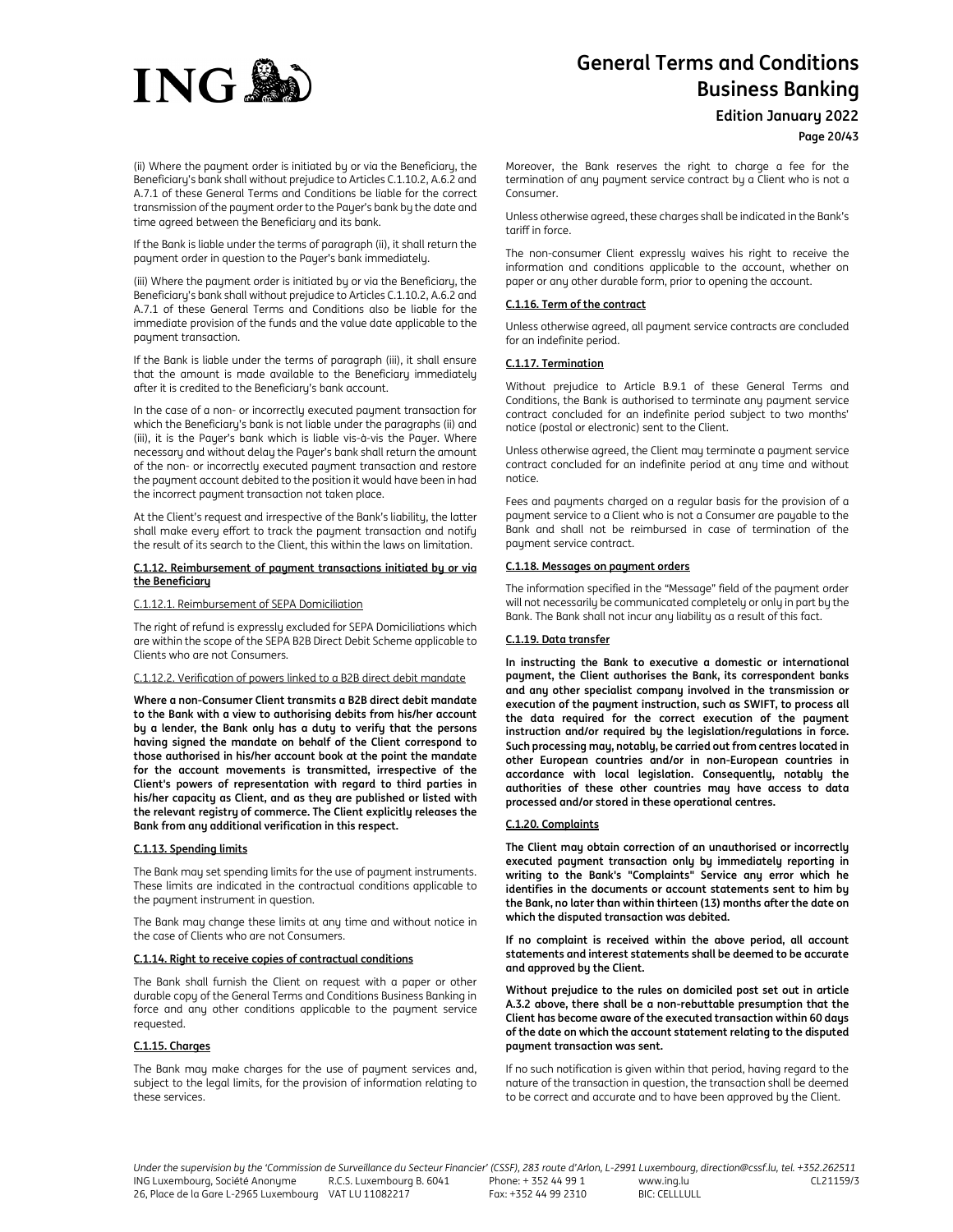

**Edition January 2022**

# **Page 21/43**

The Client shall report in the same way and within the same time limits any errors or discrepancies he observes, in particular, in the statements of account, or in any other messages delivered in any form whatsoever, notified or sent by the Bank, and any observations which those documents or messages raise on the part of the Client, and the aforementioned 60-day period shall begin to run on the date on which the document or message in question is issued.

In the event of an unauthorised payment transaction, the Bank shall immediately reimburse the Client once it has verified and ascertained the amount of the unauthorised payment transaction. Where necessary, the Bank shall restore the Client's debited account to the position in which it would have been had the unauthorised payment transaction not occurred.

#### **C.1.21. Securitised procedure in the event of suspected fraud or security threat**

The Bank makes available/furnishes to the Client Payment Services User the securitised procedure that it applies to allow the Client/Payment Services User to notify it of suspected fraud, averred fraud, or security threats.

#### This procedure is available on the website www.ing.lu.

If the Bank has a suspicion of fraud, averred fraud or security threat, the Bank shall make contact with the Client/Payment Services User. To do this, it shall use on or the other of the communication means at its disposal (such as securitised messaging, phone contact of the officer in charge of relations, or postal mail).

#### **C.1.22. Call-Back measures**

#### C.1.22.1 General points

For the purpose of combating fraud and/or if the Bank has doubts concerning the authenticity of a payment order, the Bank may wish to verify certain payment orders, without being obliged to do so. This procedure is referred to hereinafter as a "Call-Back Procedure" and the application of the Call-Back Procedure to an order is called a "Call-Back".

Payment orders subject to the Call-Back Procedure will only be carried out by the Bank after the successful completion of the verification process described below. The Bank may not guarantee, in this context, the execution of the payment order on the day of its reception.

The execution of any payment order will thus remain suspended as long as a Call-Back has not been conclusively completed. However, if the Call-Back attempts are unsuccessful during three banking days, the payment order will be rejected. The delay in execution, in particular if a positive Call-Back is only possible after the applicable cut-off time, or the rejection of the payment order concerned, may not be blamed on the Bank.

#### C.1.22.2. Regarding a legal entity Client:

The contact person(s) designated by the Client as part of the Call-Back Procedure will be contacted by phone or email. The Bank will check with the contact person certain data of the payment order to enable it to ensure with reasonable accuracy the authenticity of the transaction before executing the payment order.

The order in which the contact persons are designated by the Client will not determine the order in which these persons will actually be contacted by the Bank. Each of these people may be contacted in order to perform a Call-Back.

If no contact person was designated by the Client or none of the contact persons is reachable, the Bank may ultimately contact the Client's legal representatives (provided the Bank has their telephone number or email) in order to perform the Call-Back. The absence of recourse to this solution may not be blamed on the Bank.

Via a duly signed ad hoc document, available upon request from the Client Relations Manager, the Client shall keep the Bank informed as soon as possible of any changes to the list of contact persons in order to ensure the proper execution of the Client's payment orders. The required modifications will only be effective once the Bank has been notified of the Client's appointment of a contact person or a change in this contact list, without prejudice to Article A.1.7 of the Terms & Conditions.

# C.1.22.3. Regarding the individual Client:

The contact person under the Call-Back Procedure shall be:

- By default, the account holder concerned;
- − In the case of an account opened in the name of two or more holders, any one of the account holders;

The contact person will be notified by phone or email. Any telephone number or email address provided to the Bank in any respect concerning a contact person may be used for Call-Back purposes.

The Bank will check certain data of the payment order with the contact person to enable ensuring reasonable accuracy and authenticity of the transaction before executing the payment order.

If there are several contact persons for the same account, the Bank may indifferently, without order of preference, contact any one of the contact persons to perform a Call-Back.

# **C.2. Transfer**

# **C.2.1. Description**

A transfer is a payment service involving the transfer of funds by debiting an amount from the Payer's account and crediting the corresponding amount to the Beneficiary's account.

A transfer may be executed in writing (using the form provided by the Bank or by other written instruction) via the Internet Access or, by means of an electronic waiver, by fax, telephone, telex, SWIFT, or any other means accepted beforehand by the Bank.

The transfer is the payment Service provided by the payment service provider who holds the Payer's Payment Account. This consists of crediting, on the basis of an instruction from the Payer, the Payment Account of a Beneficiary by a Transaction or a series of Payment **Transactions** 

## **C.2.2. Information required for the correct execution of a transfer**

In addition to the information required under article C.1.4 of these General Terms and Conditions, in order to be executed correctly all transfers must specify the principle according to which the Bank will charge the fees, i.e. **SHA** (the Beneficiary pays the charges collected by his payment service provider and the Payer pays the charges collected by his payment service provider), **BEN** (Beneficiary pays all charges) or **OUR** (Payer pays all charges).

**The Client acknowledges and accepts that all outgoing payment transactions in a currency of an EEA country where both the payment service provider of the Payer and that of the Beneficiary are located in an EEA country, will be executed according to the SHA system, save in case of an express request to the contrary and subject to the consent of the Bank.** 

**Therefore, for payment transactions made within the European Union, when the Payment Services Provider of the Payer and that of the Beneficiary are both located in an EEA country, or when the single services provider acting in the payment transaction is located in an EEA country, the Beneficiary pays the costs drawn down by its Payment Services Provider and the Payer pays the costs drawn down by its Payment Services Provider, unless an exception is made and accepted by the Bank.** 

**For incoming payments, the Client shall instruct the Bank to apply the charging principle chosen by the Payer.** 

**The Client shall refrain from raising any objections in respect of this article.**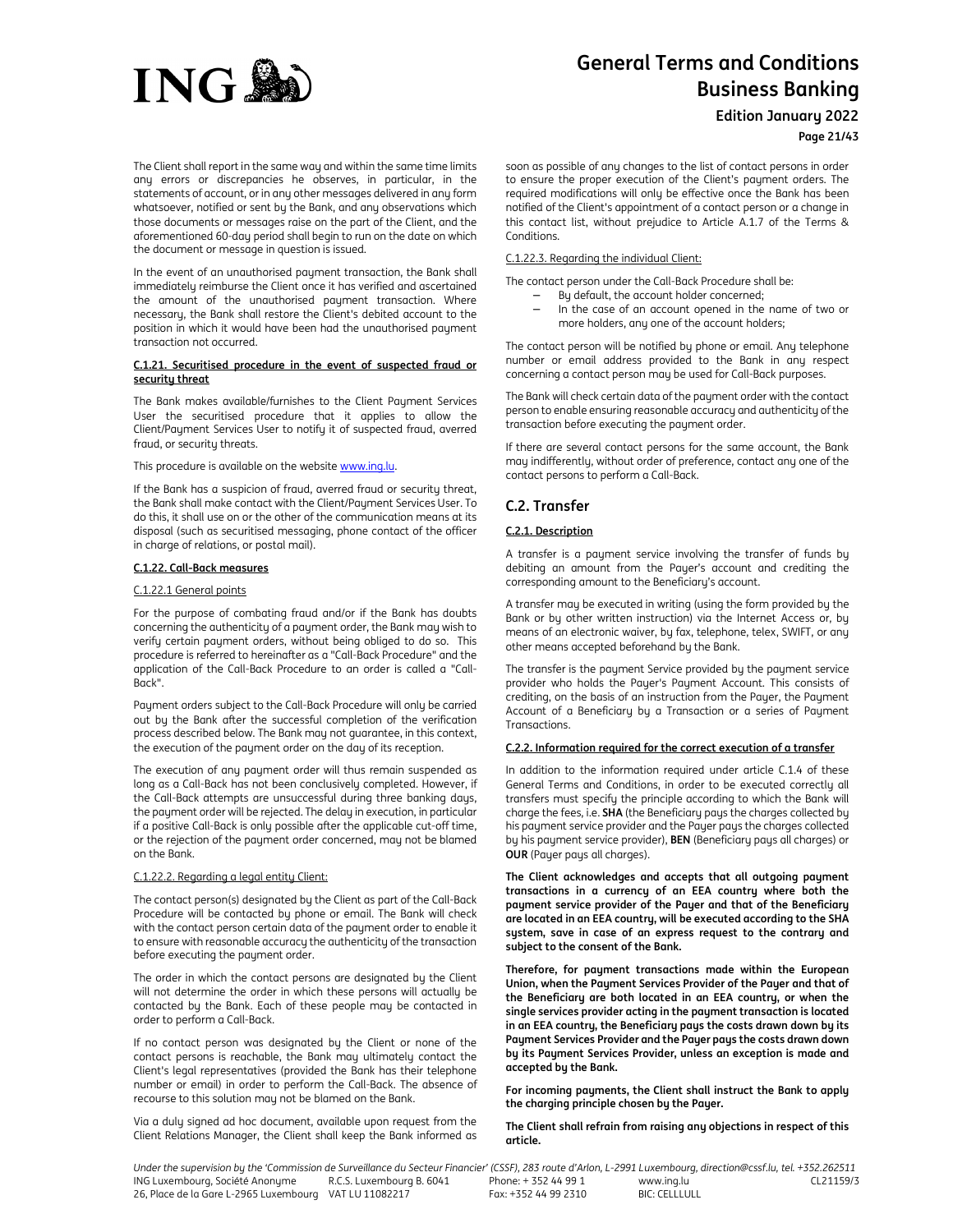

**Edition January 2022**

**Page 22/43**

# **C.2.3. Approval of the execution of a transfer**

A transfer is authorised by the handwritten or electronic signature of the Client or, by means of electronic release, with the Client's telephone agreement or any other process accepted by the Bank.

Consent to the execution of a payment transaction may also be given via the Beneficiary or a payment initiation service provider.

# **C.2.4. Consent to third-party PSP services**

Access to the accounts by third-party payment service providers is only possible if the Client provides explicit consent to this effect.

Regarding the Account Information Service (AIS), this agreement is granted for a period of 90 days, and is also made through the usual means of authentication of the Client - mainly Luxtrust products.

The Client thus agrees that third-party PSPs may access his accounts, initiate payments, and/or obtain confirmation of the availability of funds.

Third-party PSPs will be able to access the following data: account number, posted balance, available balance, transaction history, and transaction details.

## **C.2.5. Time of receipt of a transfer**

Without prejudice to Article C.1.5 of these General Terms and Conditions:

- transfers transmitted to the Bank by fax shall be deemed to have been received by the Bank at the time and date indicated on the fax received by the Bank;
- transfers remitted over the counter or at the reception desk in a branch shall be deemed to have been received by the Bank at the time they are remitted at the counter or at reception as per the Bank's date stamp;
- payments placed in the letterboxes provided by the Bank for this purpose are collected every banking day at the cut-off time set out in the Bank's tariff in force. Only those payments found in letterboxes at the time of collection shall be deemed to have been received by the Bank on the day of the collection.
- transfers executed via the Internet Access shall be deemed to have been received by the Bank at the time and date indicated on the transaction advice note.

#### **C.2.6. Maximum execution period for payment transactions**

**Payment transactions will be made in euros inside or outside the EEA, transactions carried out in Luxembourg in an EEA currency, other than the euro without a foreign exchange transaction, as well as transactions with a single conversion between the euro and another EEA currency, if the conversion is made in the member state of that other currency and the transfer is made in euros, it shall be executed at the latest at the end of the first banking day upon receipt (as defined in Article C.2.5 of these General Terms & Conditions provided the regulations do not impose shorter deadlines.** 

**This period may be extended by one additional banking day in the event of a paper payment order.** 

**Other payment orders made within the EEA are executed no later than 4 (four) banking days from the date of reception (as defined in Article C.2.5 of these General Terms & Conditions).**

**For all other payment orders outside the EEA, regardless of the currency (other than the euro) or within the EEA in currencies other than the euro and the currencies of the countries of the EEA may be executed within a period of more than 4 (four) banking days from receipt (as defined in Article C.2.5 of these General Terms & Conditions).** 

#### **C.2.7. Availability of funds**

**For any input of funds, independently of the payment currency, the currency of the Beneficiary's account or any currency conversion, the amount of the payment transactions shall be credited to the Client's account on the same day as the funds are available on the account of the Payment Services Provider.** 

# **C.3. Direct debits (Domiciliation)**

# **C.3.1. Description of the service**

Direct debit is a payment service designed to debit the payment account of a Payer where a payment transaction is initiated by the Beneficiary on the basis of approval given by the Payer to the Beneficiary, to the payment service provider or to the Payer's own payment service provider.

## **C.3.2. Approval of the execution of a direct debit transaction**

**A direct debit transaction shall be deemed to have been authorised by the Client Payer by its handwritten or electronic signature on the corresponding direct debit order.** 

#### **C.3.3. Cancellation**

Notwithstanding article C.1.7 of these General Terms and Conditions and without prejudice to the right of reimbursement the Payer may cancel the payment order no later than the banking day prior to the day agreed and before the cut-off time indicated in the Bank's tariff in force.

After this period the Payer may cancel the payment order only with the agreement of the Bank.

Direct debit transactions may be cancelled by the Client Payer in a branch, e Bank, in writing or by means of electronic release, by telephone or fax or any other means of communication accepted by the Bank.

The withdrawal of approval for the execution of a series of payment transactions shall result in all future payments being deemed not to have been authorised.

In case of cancellation the Bank is authorised to charge the Client at the rate set out in the Bank's tariff in force.

## **C.3.4. Execution period**

In case of the closure of an account, the Bank shall cancel all direct debit instructions on the account. The Client Payer alone shall be responsible for informing its creditors of its new bank details.

Upon receipt of a request from the destination Payment Services Provider, the Bank (as transmitting Bank) carries out the tasks indicated in the banking mobility guide available at the website www.ing.lu, in particular closes the transaction account at the date indicated in the authorisation, if the Client has no pending payment obligations related to this payment account, and invoices the Client for the costs corresponding to the services rendered, as shown in the tariff excerpt.

## **C.3.6. Remittance for collection**

**Any Client remitting a direct debit for collection by Worldline Financial Services, the Bank or any other payment service provider (hereinafter the "Client Beneficiary") undertakes unconditionally and on first request to repay to the Bank any amount, in both capital and interest, which the Bank may be bound to reimburse directly or indirectly to the Payer of a direct debit contested under Articles 62 and 63 of the PSD2 Directive or the SEPA rules.** 

**This undertaking shall remain valid until thirteen months after the end of the relationship between the Client Beneficiary and the Bank.**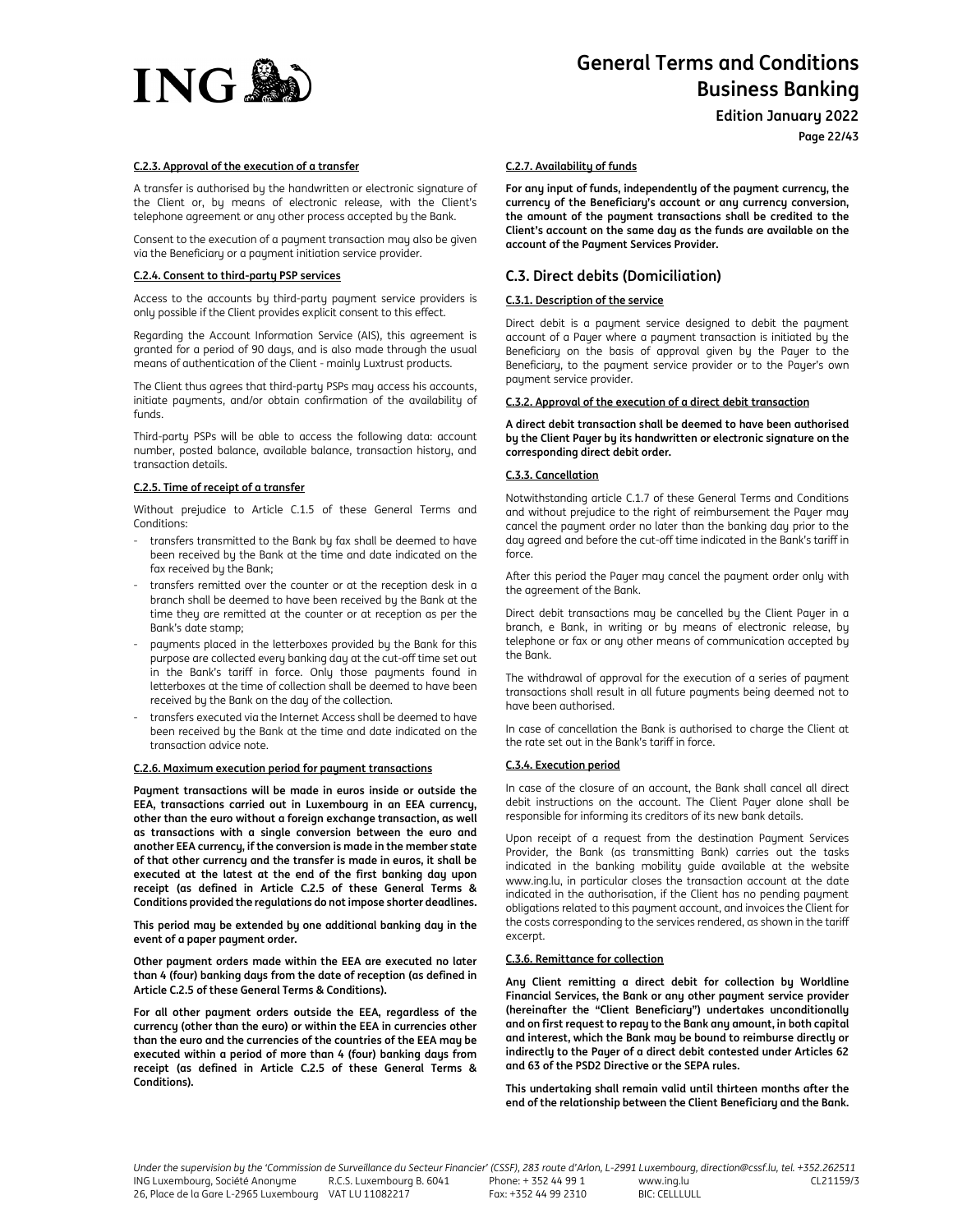

**Edition January 2022**

**Page 23/43**

**The Bank is expressly authorised by the Client Beneficiary of the contested direct debit transaction to debit any one of its accounts held with the Bank with any amount due under the terms of the first paragraph of this article.** 

**In addition, the Bank may but is not bound to refuse any remittance where the Client presents a default or insolvency risk and where it elects to do so shall accept no liability therefor.**

# **C.3.7. SEPA Domiciliation (direct debits)**

**Unless otherwise indicated expressly in writing to the Bank, the Client authorises the Bank to debit the account(s) under its Client number(s) in accordance with all SEPA direct debits (Single European Payment Area) presented for collection.** 

**By accepting the execution of a SEPA direct debit on any one of his client numbers, the Client acknowledges and accepts that his anonymity may not be guaranteed, firstly since the creditor may chose a bank which will collect the direct debit outside the Grand Duchy of Luxembourg, and secondly due to the location of the systems processing these orders abroad. The details of the transaction and the identity and account number of the debtor are transferred and thus processed and stored outside the Grand Duchy of Luxembourg.** 

# **C.4. Standing orders**

# **C.4.1. Description of the service**

A standing order is a payment transaction initiated by the Payer intending to debit his payment account on a regular basis with an amount fixed in advance.

# **C.4.2. Approval of the execution of a standing order**

A standing order is deemed to have been authorised by the Client by the handwritten or electronic signature of the Client placed on the corresponding instruction.

## **C.4.3. Execution period**

A standing order will be executed on the date of execution specified by the Client subject to the date specified being a banking day. Failing this, the standing order will be executed on the next banking day.

## **C.4.4. Account closure**

In case of the closure of the account the Bank shall cancel all standing orders on the account.

# **C.5. Cash withdrawal**

## **C.5.1. Description of the service**

The cash withdrawal is a payment service initiated by the Payer in which his payment account is debited by the withdrawal of cash.

The cash withdrawal may be made in a branch or by the use of a payment instrument at an automatic teller machine or a point-of-sale terminal.

A Client wishing to withdraw a cash amount greater than ten thousand EUR (10,000) from his/her current or savings account on any given date must inform the Bank's services at least three banking days before that date. Depending on the currency to be withdrawn, the notice period may be longer than the above-mentioned notice period. Failure by the Client to withdraw funds reserved in this way shall be subject to a fee in favour of the Bank in accordance with its current tariff.

The Client and the Bank agree that, in the event of a request to withdraw an amount greater than ten thousand EUR (10,000) in cash, the Bank shall only be entitled to release itself from its duty of repayment through the production of a crossed bank cheque or by bank transfer to a country with legislation on the fight against money laundering and terrorist financing equivalent to the legislation of the

Grand Duchy of Luxembourg. The Client accepts that his/her request for withdrawal may only be executed in accordance with the above conditions.

## **C.5.2. Approval for the execution of a cash withdrawal transaction**

A cash withdrawal shall be deemed to have been authorised by the Client by the Client's handwritten or electronic signature placed on the corresponding instruction.

## **C.5.3. Cancellation**

A cash withdrawal operation is irrevocable once it has been approved by the Client.

# **C.5.4. Execution period**

Without prejudice to the aforementioned provisions, the cash amount is made available to the Payer after receipt of the cash withdrawal instruction as defined in article C.5.1. of these General Terms and Conditions.

# **C.6. Cash deposit**

## **C.6.1. Description of the service**

Cash deposit is a payment service initiated by the Payer which consists of paying cash into a payment account in return for receiving the corresponding credit to the payment account designated by the Payer, without prejudice to clause A.5.3. sub-paragraph 8 and clause B.3.2. of these General Terms and Conditions.

The Cash deposit service may be carried out in a branch or at a Bank ATM found in certain branches of the Bank, or, in the case of a specific reciprocal agreement, by using a night safe or surveillance and security firm.

Using the card's PIN code, the main holder, and/or the person in possession of the card, may pay euro notes into the account(s) linked to the card. Notes must not be folded, stapled, or held together with paperclips, and they must not become creased. A limited number of notes may be deposited per transaction; however, several deposits are possible.

The Bank is entitled to oppose the deposit of significant amounts of cash because of the associated operational risks, and/or because of its legal obligations to combat money laundering. These limits are displayed at ATMs and/or are stated in the information on current bank charges.

**During the process of depositing cash at an ATM, the Client will be asked to confirm the amount paid in as counted by the machine. Should the Client dispute the amount, only that amount confirmed by the Client when making the deposit at the ATM shall be binding on the parties.**

## **C.6.2. Approval of the execution of a cash deposit transaction**

A cash deposit transaction is deemed to have been authorised by the Client by the handwritten or electronic signature of the Client placed on the corresponding instruction.

## **C.6.3. Cancellation**

A cash deposit transaction is irrevocable once the cash has been remitted by the Client.

## **C.6.4. Time of receipt**

Remittances made via a night safe are collected every banking day at the cut-off time set out in the Bank's tariff in force; the remittances in the night safe at the time of collection are deemed to have been received by the Bank on the day of collection.

Remittances made via a security company acting on behalf of the Bank are deemed to have been received by the Bank on the day of collection of the remittances by this security company.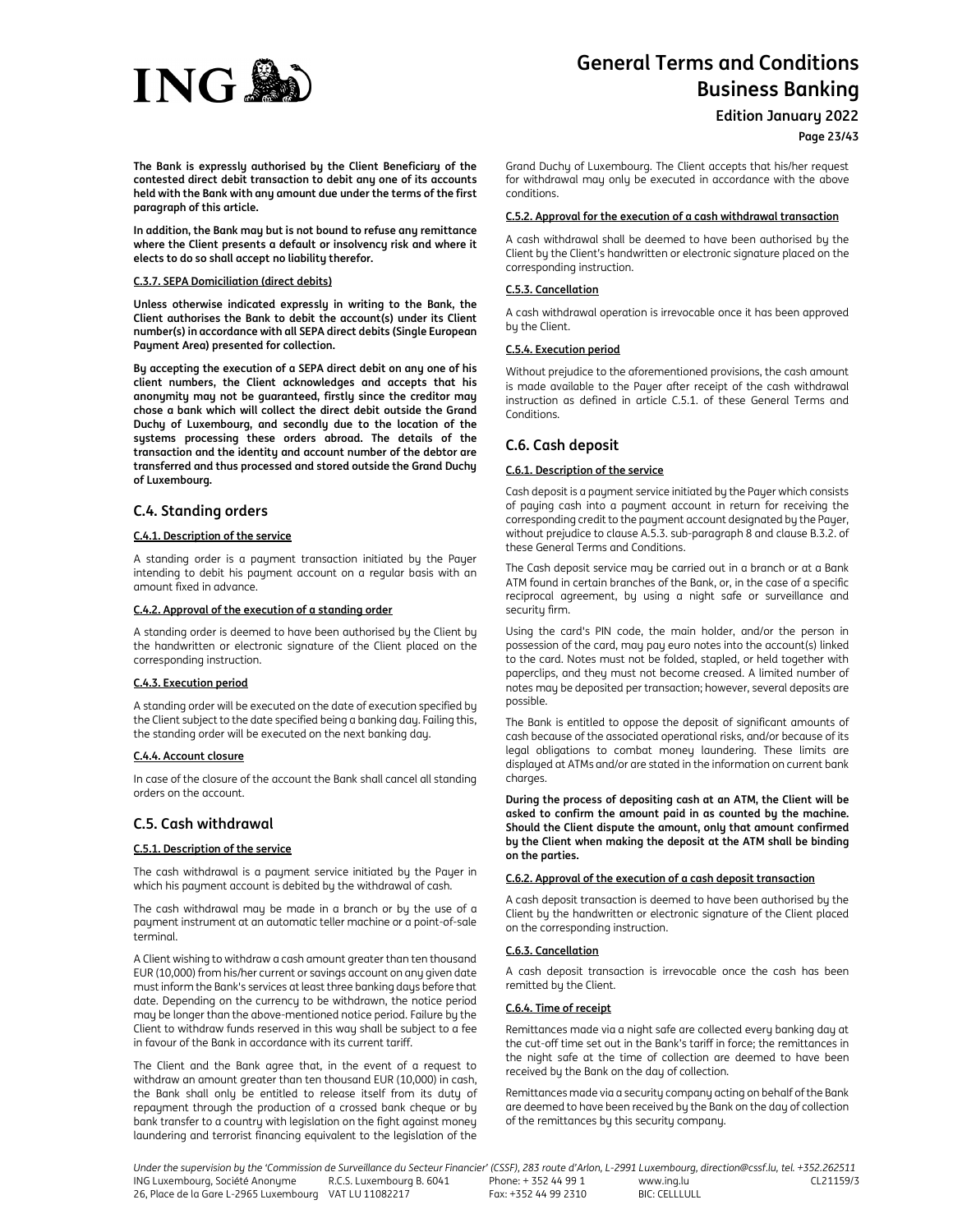

**Edition January 2022**

**Page 24/43**

This article is without prejudice to article C.1.6 of these General Terms and Conditions.

# **C.6.5. Period of execution**

Without prejudice to article C.1.8 of these General Terms and Conditions, remittances received or deemed to have been received by the Bank are transferred and made available on the payment account designated by the Payer:

- a) no later than the following banking day **(D+1)**
	- in the case of the payment in the same currency as the payment account by a non-Consumer;
	- in case of payment in a currency other than that of the payment account, for cash payments in EUR into an account with EEA currency.
- b) at the latest on the second banking day **(D+2)**
	- in case of payment in a currency other than that of the payment account, for cash payments in EUR into an account with non-EEA currency.

# **C.7. V PAY and Visa cards**

**C.7.1.** The Bank may issue "V PAY" or "Visa" cards governed by the provisions set out on the card application forms, the regulations operating within the framework of the V PAY and Visa International systems and the General Terms and Conditions applicable to V PAY and Visa cards to those of its Clients, or their proxies, who request such cards.

# **C.8. Bank Internet Access and mobile access to the website**

**C.8.1.** By means of a special agreement, the Bank provides its Clients with an online banking service accessible via the section of its website dedicated to transactions, which is governed by the Bank's Internet General Conditions and Remote Selling, or by the Terms and Conditions relating to E-Banking Pro Services describing the electronic services aimed at professional clients of the online banking services provided by the Bank.

**C.8.2**. Mobile Access to the Website is provided by the Bank through its IT systems (especially its software and servers) and is intended for use by Clients using computer systems compatible with Apple, Android, or any other system subsequently chosen by the Bank and which grants the Client access to the transaction section of the Bank's Website.

# **C.9. Access by third-party payment service providers ("TPP" or "third-party PSP")**

**C.9.1**. With the explicit consent of the Client, the Bank is obliged to make the Online Payment Accounts of the latter accessible to thirdparty PSPs if a Client wishes to use the latter's services. In this case, it is the Client's responsibility to enter into appropriate contracts with these third-party PSPs.

**C.9.2**. Two categories of third-party PSPs exist: the third-party PSPs of the AISP type, which offer an account information service, and the third PSPs of the PISP type, which make it possible to initiate payments.

C.9.3. The Bank is part of an ING Group platform offering a common API library to TPPs to enable the Bank's Clients to retrieve Account Information, Initiate Payments and Confirm the availability of Funds (the "PSD2 Services"). The TPPs connect to the ING Group PSD2 Solution, from which the Bank's Clients have access to the PSD2 Services.

C.9.4. The third-party PSP transmits payment orders to the Bank and/or makes the information available from third party PSP provided that:

The use of the ING channel for these services has been accepted by it.

- A payment transaction has been given in conformity with the Bank's requirements and instructions.
- The account holder has authorised the Client and/or User to add the account(s) of the holders of accounts held with a Third-party PSP to the ING channel has such accounts, transfers the payment transactions and/or receives the information on such accounts.
- and the account holder has authorised the Third-party PSP where the account is held to execute the payment transactions transmitted by the Bank and sent the information with regard to the account at the Bank.

The Client hereby expressly recognises and accepts that the Bank may count on the fact that all the authorisations as stipulated in this clause are in force and effective up until the Bank has received a written notice otherwise.

The Client authorises the Bank to send a payment transaction by entering its electronic signature and/or any other means of authorisation and by submitting it or filling out the initiation of the payment transaction.

Unless indicated otherwise in the documents pertaining to the Services, the Bank shall transmit a payment transaction to the Thirdparty PSP upon receipt. If the payment transaction is not received one banking day or is received after the cut-off time, the payment transaction is considered to have been received on the following banking day.

**The Bank shall be liable only for the transmission of the payment transaction to the Third-party PSP. It is not liable for the conformity of the payment transaction sent with standard formats as specified by the Third-party PSP. Execution of payments sent shall be subject to the terms of the Third-party PSP and the Bank shall not be liable for the execution of these instructions or for any actions or nonactions of such Third-party PSP.** 

Unless indicated otherwise in the documents pertaining to the Services, a payment transaction that must be sent by the Bank may not be cancelled by the Bank. Cancellation of a payment transaction is possible only directly with the Third-party PSP responsible for the execution of a payment transaction and subject to its terms.

Clients have the right of recourse to services proposed by TTPs or Thirdparty PSP Services Providers to initiate payments, as long as these TPPs or Third-party PSPs have an approval granted by the competent authorities designated to grant the approval (without the Bank being obliged to verify it).

**Unless there is some imperative legal provision, the Bank reserves the right I particular to refuse any request to access and/or any payment transaction initiated by the Client and/or any User who uses information services on accounts (AISP) and/or payment initiation (PISP) proposed by TTPs or Third-party PSPs in the following cases:** 

- **if the Client has not given explicit consent to access its personal data;**
- **if the Client has not given his consent to execute a payment transaction or a series of payment transactions (given in the agreed form between the Payer and the Payment Services Provider);**
- **for reasonable reasons of security.**

The Client's identification/authentication elements for his Internet Access have a strictly personal and non-transmissible character.

The Client is therefore obligated to take full necessary measures in view of preserving the security and confidentiality of its identification elements and bears all risks and losses related to a transfer of said identification elements to any third party he authorises.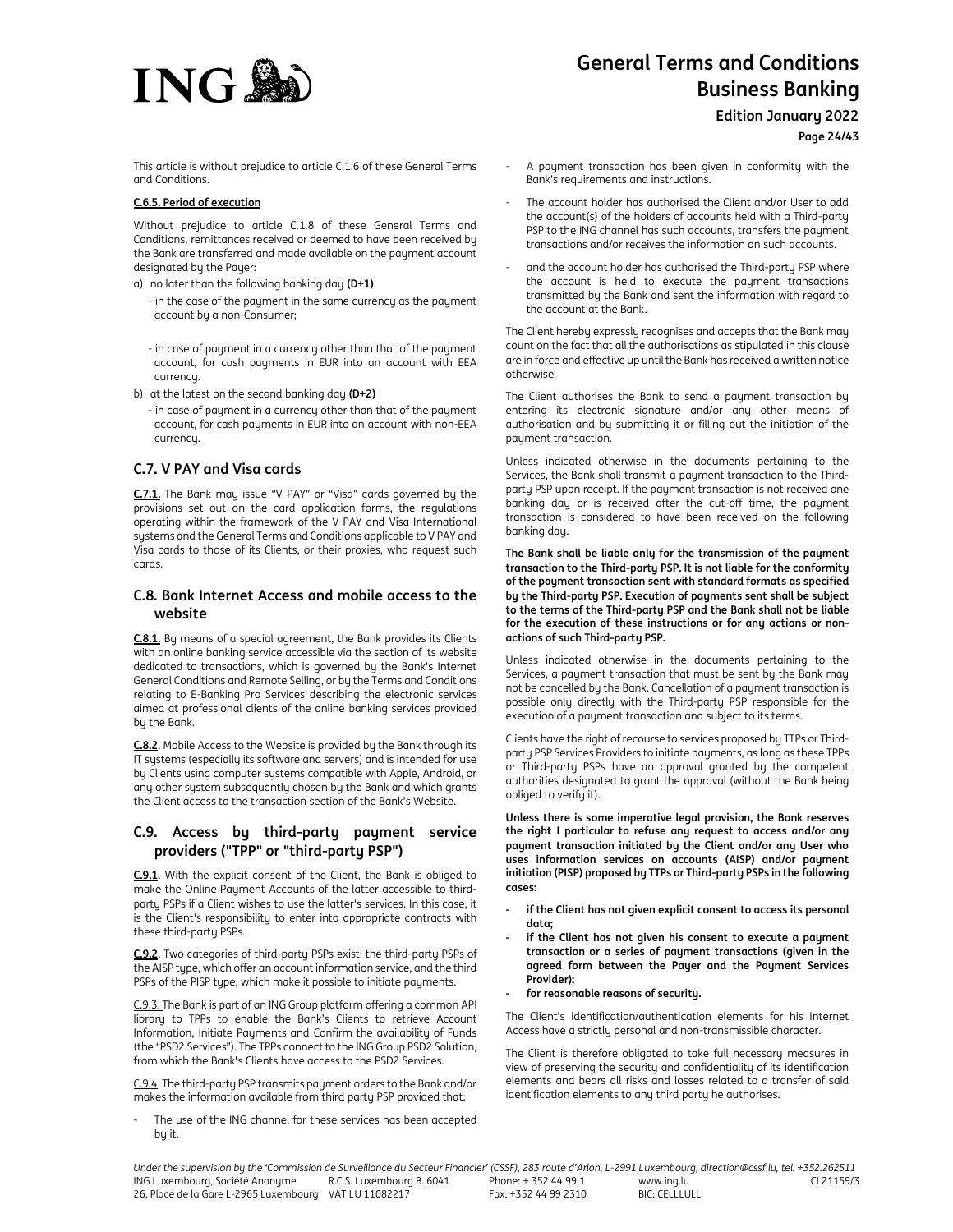

The Bank reserves the right to block or restrict access to the Bank's internet services in the event of suspected unauthorised or fraudulent access to the Client's payment accounts by an AISP or a PISP or in the event of a fraudulent initiation of a payment order by a PISP. The Bank may block a specific transaction initiated by the Client using a connection tool or the login tool itself. The Bank shall notify the blocking of the internet services or the connection tool to the Client by any means it deems appropriate. If possible, the Bank will notify the Client before blocking the transaction and at the latest immediately thereafter, unless for any reason, in particular security factors, the fact of giving this information is not acceptable or is prohibited by law. In order to obtain the unblocking of the operation of Internet services, the personal identifiers, or the blocked connection tools, the Client will submit his request to the Bank in accordance with Luxembourg law.

In the event the blocking is justified by reasons relating to an AISP or a PISP, access to the Client's payment accounts will be released by the Bank itself if the reasons justifying the refusal of access are cleared. The Bank will not be liable for any prejudice that may arise from a blockage and/or possible lack of information relating to this blocking, except in the case of intentional misbehaviour or gross negligence on the part of the Bank.

# **C.10. Waiving of right of protest**

**C.10.1. Unless expressly requested by the Client, the Bank and its correspondents are not required to proceed with protests in the case of non-acceptance or non-payment, or to give notice in this regard, or to observe the legal deadlines in this regard in connection with the transferable securities they hold, in the capacity as the owner, Beneficiary, holder or proxy for the collection. However, if the Bank performs such formalities it shall do so without accepting any liability.** 

# **D. Provisions relating to trade bills**

# **D.1. General Provisions**

**D.1.1**. In the context of this Section, the term "trade bill" covers inter alia bills of exchange, promissory notes, warrants, cheques, and documentary remittances.

**D.1.2. In some cases, such instruments may be regularised by the Bank without entailing any liability whatever for it; in particular, with regard to the authenticity of the signatures and the validity of the various mentions thereon.** 

**D.1.3. The Bank shall incur no liability for the consequences arising out of an order wrongly executed as a result of imprecise, incomplete, or false instructions of the remitter.** 

**D.1.4. The Bank shall take the utmost care with regard to any bills remitted to it together with instructions, but shall not accept any liability where such instructions are not observed by holders.** 

**D.1.5. The Bank and its correspondents shall only be required to observe all formalities and deadlines stipulated by the law to protect the rights attached to bills remitted for collection within the limits of physical possibility. Consequently, the Bank shall incur no liability in the event of any failure to present bills within the legal deadline and it shall not guarantee the cancellation of protests within the legal deadlines.** 

# **D.2. Cheques**

**D.2.1**. Blank cheques may be delivered to Clients at their request. However, the Bank may not be forced to comply with such a request nor to justify the reasons for a refusal.

# **General Terms and Conditions Business Banking**

**Edition January 2022**

**Page 25/43**

**D.2.2**. Unless otherwise expressly agreed, the Bank may pay cheques at the account holders' risk, whether or not the Bank has been advised of the issue of the cheques.

**D.2.3. Barring gross negligence, the Bank shall not be liable for any loss or damage of whatever nature that may result from the misuse, loss, theft, forgery, or misappropriation of blank cheques.** 

**D.2.4**. In the event of the loss, theft or misappropriation of cheques, the Client is required to notify the Bank immediately, by registered mail.

**D.2.5.** The Bank reserves the right to refuse the payment of cheques for which there are insufficient funds.

**D.2.6. The Bank is entitled to terminate immediately, by registered mail, the Client's right to use the cheques in his possession without being required to justify such decision. In such case, the Client shall be required to return all unused blank cheques to the Bank immediately. If the Bank breaks off its relationship with the Client at the same time, any credit balance shown by the account shall be made available to the Client only after the unused blank cheques have been returned and/or after a period of 30 days under the terms and conditions indicated in article B.9 of these conditions.** 

**D.2.7**. Any Client who breaks off his relationship with the Bank shall also be required to return the blank cheques in his possession.

**D.2.8. If the Client stops a cheque, the Bank reserves the right to decide whether or not it shall take account of such instruction and, in the first case, to block, on the Client's account, an amount equivalent to the amount of the cheque until receipt either of an amicable agreement signed by the payee of the cheque and by the Client, or until the case has been settled by a judgement having force of res judicata on the rights of the Client and/or the payee of the cheque.** 

# **D.3. Statements - unpaid items**

**D.3.1**. Subject to Article D.3.6 of these General Terms and Conditions, the remittance amount shall only be paid to the remitter or credited to its account after actual collection. However, the Bank may credit the remitter "under the usual reserves". The net collection proceeds shall only be acquired by the remitter subject to it having been acquired by the Bank.

**D.3.2**. Where bills in foreign currencies are credited in euros, collection is carried out at the rate applicable in the Grand Duchy of Luxembourg or at the rate agreed with the Client.

**D.3.3**. As far as bills credited "under usual reserve" and not paid when due (whether protested for non-acceptance or non-payment, or not protested) are concerned, the Bank may debit the Client's account without prejudice to its right of recourse by any legal means against the drawer, the drawee, the endorsers or any other person committed by such bills of exchange which the Bank shall hold until the final clearing of any debit balances; the same principle shall apply for bills not due.

**D.3.4**. This right to endorse and preserve the title of all bills, whether due or not, subsists even in the event of Client's bankruptcy, whatever the Client's credit or debit position towards the Bank before endorsement; partial recoveries on endorsed bills shall not only be used to reduce to the debit balance obtained after the endorsement for which the Bank has the right to act in the bankruptcy proceedings or any collective liquidation procedure.

**D.3.5**. Any bill on which the drawer has not indicated the words "no charges" or "no protest" or any other similar expression, shall be deemed to be contestable in the event of non-payment. However, the absence of any protest may never prevent the Bank from endorsing the bills under the above-mentioned circumstances and conditions.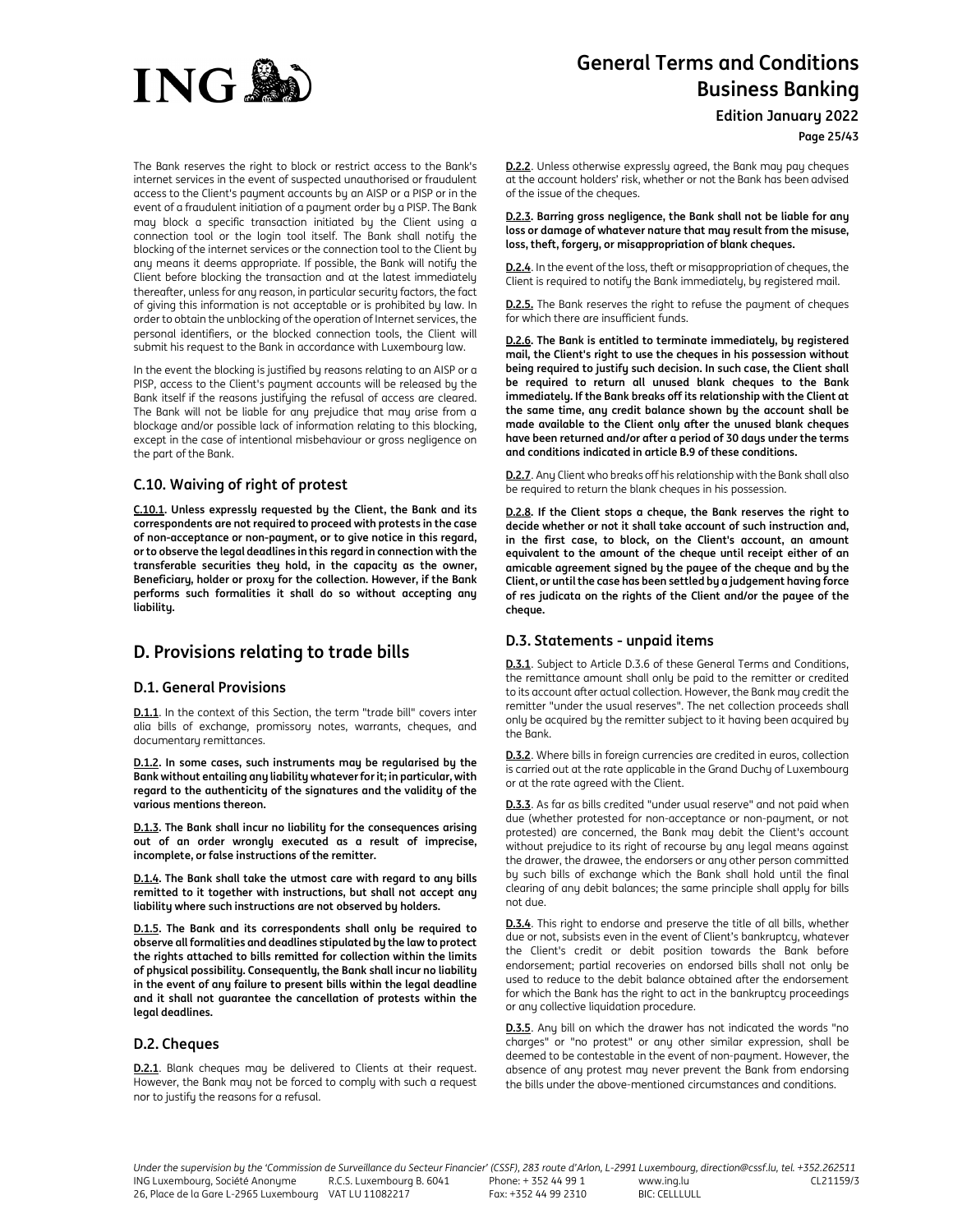

**Edition January 2022**

**Page 26/43**

**D.3.6**. In the event the drawees or the beneficiaries of bills have the right to demand, after payment, the repayment of the bills from the drawers, the latter shall be required to reimburse the Bank, on written request, the proceeds of the payment of any bill whose repayment may be claimed by the Bank, regardless of the period passed since the payment. The Bank reserves the right to debit the drawer's account by the amount thus to be reimbursed, without having to obtain its prior consent.

# **D.4. Liability**

**D.4.1. The Bank shall assume no liability for any loss or damage, which may result from:** 

- **a) the loss of bills as a result of events deemed to be circumstances beyond its control ("force majeure") (war, fire, etc.) as well as following postal errors, loss, or theft of envelopes, or strikes, etc.;**
- **b) the non-presentation for the same reasons of bills remitted to the Bank either for discounting or for collection;**
- **c) the incorrect presentation of bills due to a drawee's incomplete address of the drawees;**
- **d) the irregularity, barring gross negligence by the Bank, of bills with regard to the form of their drawing, or for any other reason;**
- **e) in the case of bills presented for acceptance, with regard to the validity of the signature of the acceptor, or especially the authenticity or the regularity of such acceptance;**
- **f) requests for the return without costs of bills removed from the Bank's portfolio.**

# **D.5. Documentary collections**

**D.5.1. The Client attests to the validity and legality of the documents submitted for collection, particularly concerning their required disclosures. The Client also attests to the authenticity of the signatures appearing on these documents. The Client consequently accepts that the Bank need not carry out any verification in these respects and accepts any consequences resulting from the invalidity of the documents submitted by the Client for collection, their illegality, or invalid signatures.** 

**When presenting documentary bills for collection, the Bank shall, furthermore, not assume any liability with regard to the accuracy of the calculations, the quantity, the quality, or the value of the goods represented by the documents, the terms and conditions of the insurance policy and the solvency of the insurers.** 

**If, nevertheless, and without prejudice to the above, the Bank should detect the incomplete, imprecise, incorrect or illegal nature of a document for which it is responsible for collection, it may – but is not so obliged – either to return it to the Client, or make corrections if it is in the position to amend the data, this operation additionally implying that the Bank does not guarantee the document's quality.** 

**D.5.2.** The Bank refuses to be the receiver or the consignee of goods, except in the case of a special agreement.

**D.5.3. The Bank shall not assume any liability with regard to the lack or the imprecision of the instructions relating to the delivery of documents, the insurance, the shipment, and the storing of goods, etc.** 

# **D.6. Domiciliation of trade bills**

**D.6.1.** Any account holder may, by means of a general domiciliation agreement, domicile at the Bank the trade bills drawn on it and denominated either in a currency with legal tender in the Grand Duchy of Luxembourg or in a foreign currency. By means of such a general domiciliation agreement, the holder shall authorise the Bank to pay, and debit its account with all bills domiciled and accepted by him.

**D.6.2.** The Bank shall consider any domiciliation given to it as validly established provided the agreement indicates the number of the current account to be debited.

**D.6.3. The Bank shall incur no liability with regard to the authenticity and the validity of the domiciled bills paid on the instructions of the Client.** 

# **E. Provisions relating to credit facilities**

# **E.1. General Provisions**

All credit facilities, in whatever form, are governed by the terms and conditions contained in:

- these General Terms and Conditions;
- the General Regulations for Credits;
- the credit confirmation letters;
- the deeds drawn up privately or before a notary public and other documents relating to the granting and use of credit facilities.

The Bank reserves the right to inform Clients who have been granted credit facilities of any amendment by any means and, in particular, by registered mail, by ordinary letter with or without any agreement, or by message enclosed with the account statements or printed on the statement itself.

The Bank may always refuse a credit request without having to justify itself, unless there is an imperative legal provision.

Unless expressly provided otherwise in the applicable credit documentation, for all loans, credit facilities, credit lines and other advances, it is understood that when the interest rate applied depends on an external reference rate to which the Bank adds its margin, said interest rate may never be less than this margin.

# **E.2. Documentary credits**

**E.2.1.** Without prejudice to the terms of any specific agreement between the parties, documentary credits arranged through the Bank are governed by the "Uniform Customs and Practice for Documentary Credits" drawn up by the International Chamber of Commerce in Paris, whose text is available upon request, as well as by the clauses of these conditions in all cases not provided for in the aforesaid "Customs and Practice".

**E.2.2.** The various inducements debited to the applicant's account as well as all the other expenses incurred by the Bank and its correspondents shall not be repaid in the event of cancellation, termination, or non-utilisation of the credits.

**E.2.3.** Prior to taking up the documents, the Bank shall examine whether they are apparently in compliance with the documentary credit conditions. The settlement of the documents under such terms and conditions binds the principal to release the Bank and take delivery of the documents.

**E.2.4. In the event of transit, the principal is required to appoint the forwarding agents. If he fails to make such appointments, the Bank is authorised to choose a forwarding agent at its own discretion. In both cases, the Bank does not accept any liability for any damage resulting from the transit, even where it may be ascribed to the action or fault of the forwarding agent. The principal undertakes to repay the Bank for the costs of handling, re-shipment, etc., which it may be charged by the forwarding agent.** 

**E.2.5. If the Bank uses the services of another bank in order to comply with the instructions of the principal, it deems itself authorised to lodge funds provisionally at the Bank whose services it is using, in all cases, on behalf of and at the risks of the principal, without itself assuming any liability.**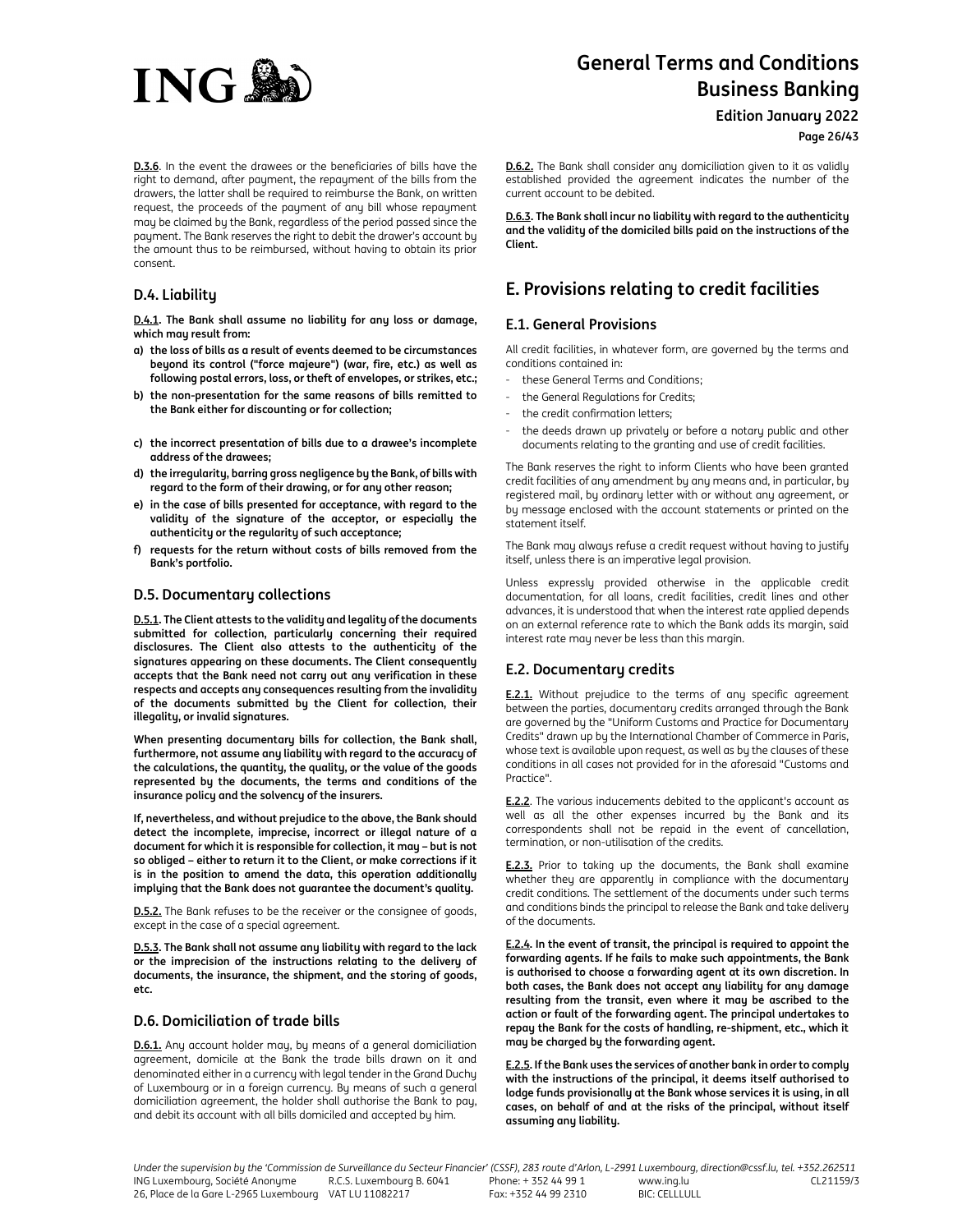# **ING®**

# **General Terms and Conditions Business Banking**

**Edition January 2022**

**Page 27/43**

**E.2.6. The Bank shall not be held liable if it is not possible to open or to use the credit pursuant to foreign laws or regulations. The Bank also declines all liability with regard to the general terms and conditions contained in the printed documents remitted to it.** 

**E.2.7.** For the interpretation of the trade terms, the Bank refers to the current "International rules for the interpretation of trade terms" (INCOTERMS) of the International Chamber of Commerce.

# **F. Provisions relating to Financial Instruments and investment services**

# **F.1. General Provisions**

# **F.1.1. Introduction**

F.1.1.1. This chapter F concerns all transactions on Financial Instruments made with or via the Bank. It also describes the Client's rights and duties in the Financial Instruments field. It is inseparable from the best execution order policy (hereafter called the "Execution Policy"). The Bank asks the Client to read the Execution Policy.

In the event of modification of the Execution Policy, the Client's failure to exercise his right to terminate his business relationship with the Bank, in accordance with Clause A.13 of these General Terms and Conditions, shall be deemed as acceptance by the Client of the Execution Policy in force. The provisions stipulated in this chapter F as well as the Execution Policy are applied for all Clients unless specially agreed otherwise, and/or special Execution Policy agreed between the Bank and the Client.

F.1.1.2. The Bank's liability limits stipulated in this chapter F, as well as the Execution Policy, do not prejudice its general duty of diligence in the context of which it recognises its liability for gross negligence or wilful misconduct– excluding minor negligence – committed in the exercise of its professional activity, by the Bank itself or its officers, in accordance with clause A.7 of these General Terms and Conditions.

F.1.1.3. The provisions of this Chapter F apply whether the Financial Instruments are physically held on deposit with the Bank, or in a Financial Instruments account.

F.1.1.4. The most recent version of the Execution Policy in force is available at the Bank's branches and online at www.ing.lu (under the heading Regulation/MiFID 2).

The Client is also invited to refer to the "Guide for investors", the purpose of which is to present the main Financial Instruments and the associated risks, and which is given to each Client when opening a Financial Instruments account.

# **F.1.2. Financial Instruments**

# F.1.2.1. Definitions

The following terminology is used in the present chapter F and in the other document concerning transactions and services pertaining to Financial Instruments. The terms have the same meanings in the singular or plural:

## A - Securities, Assets and Financial Instruments.

For the application of these General Terms and Conditions, the terms "Securities", "Assets" and "Financial Instruments" all mean the same thing and designate all instruments of a financial type as defined in Luxembourg financial laws (in particular, shares, bonds, shares in Exchanged Traded Funds (ETFs), financial futures, interest term contracts), excluding savings insurance and investment insurance.

## B – Securities Account and Cash Account

1. "Securities Account" (or "Financial Instruments Account") means the specific account in which the Financial Instruments are registered.

- 2. "Cash Account" means the cash debit or credit account related to the Securities Account concerned. The Cash Account in general has the same IBAN number as the corresponding Securities Account.
- C Transactions

"Transactions" means the purchase, sale, or subscription of Assets, except for temporary assignments of Securities. The term "purchase" concerns purchases as such, but also subscriptions (e.g. shares or units of UCI or shares of SICAV (investment company with variable capital)). The term "sale" concerns sales as such, but also redemptions (e.g. shares of SICAV, as well as commercial paper when this may not be sold via public sale).

D – Investment and ancillary services

The Investment and ancillary services offered by the Bank include:

- Portfolio management;
- Investment advice;
- The receipt and transmission of orders on Financial Instruments;
- The execution of orders on behalf of Clients;
- The custody and administration of Financial Instruments on behalf of Clients;

(the "Services"). They are set out in section F.1.4 of this chapter F.

E – Complex and non-Complex Financial Instruments

- 1. "Non-Complex Financial Instruments" include in particular shares traded on a regulated market or equivalent market of a third-party country (including Exchanged Traded Funds or "ETFs"), monetary market instruments, bonds and other debt securities, undertakings for the collective investment in transferable securities (UCITs), structured deposits and other non-Complex Financial Instruments that meet the criteria determined by Luxembourg or European financial laws.
- 2. "Complex Financial Instruments" are all Financial Instruments that do not fall within the legal definition of Non-Complex Financial Instruments. Amongst other things, these are any assets entitling the owner to acquire or sell other Assets, or giving rise to a cash settlement fixed by reference to movable Assets, a currency, an interest rate, a yield, to raw materials or other indices or measures (such as warrants, structured notes, option contracts, term contracts, exchange contracts, future rate agreements and other derivative contracts pertaining to movable Assets, currencies, interest rates, yields, issuance quotas, raw materials, climatic variables, freight rates, inflation rates or other official economic statistics, or other derivative instruments, indices or measurements, that may be settled by physical delivery or in cash.

The following Financial Instruments are also considered as "Complex»: shares in alternative funds; share, bonds and monetary market instruments incorporating a derivative instrument, monetary market bonds and instruments exhibiting a structure that renders the understanding of the risk incurred difficult to estimate for the Client, structured UCIs; structured deposits incorporating a structure that renders the understanding of the risk incurred concerning the yield or exit cost of the product before term difficult to estimate for the Client, "CFDs" and issuance quotas.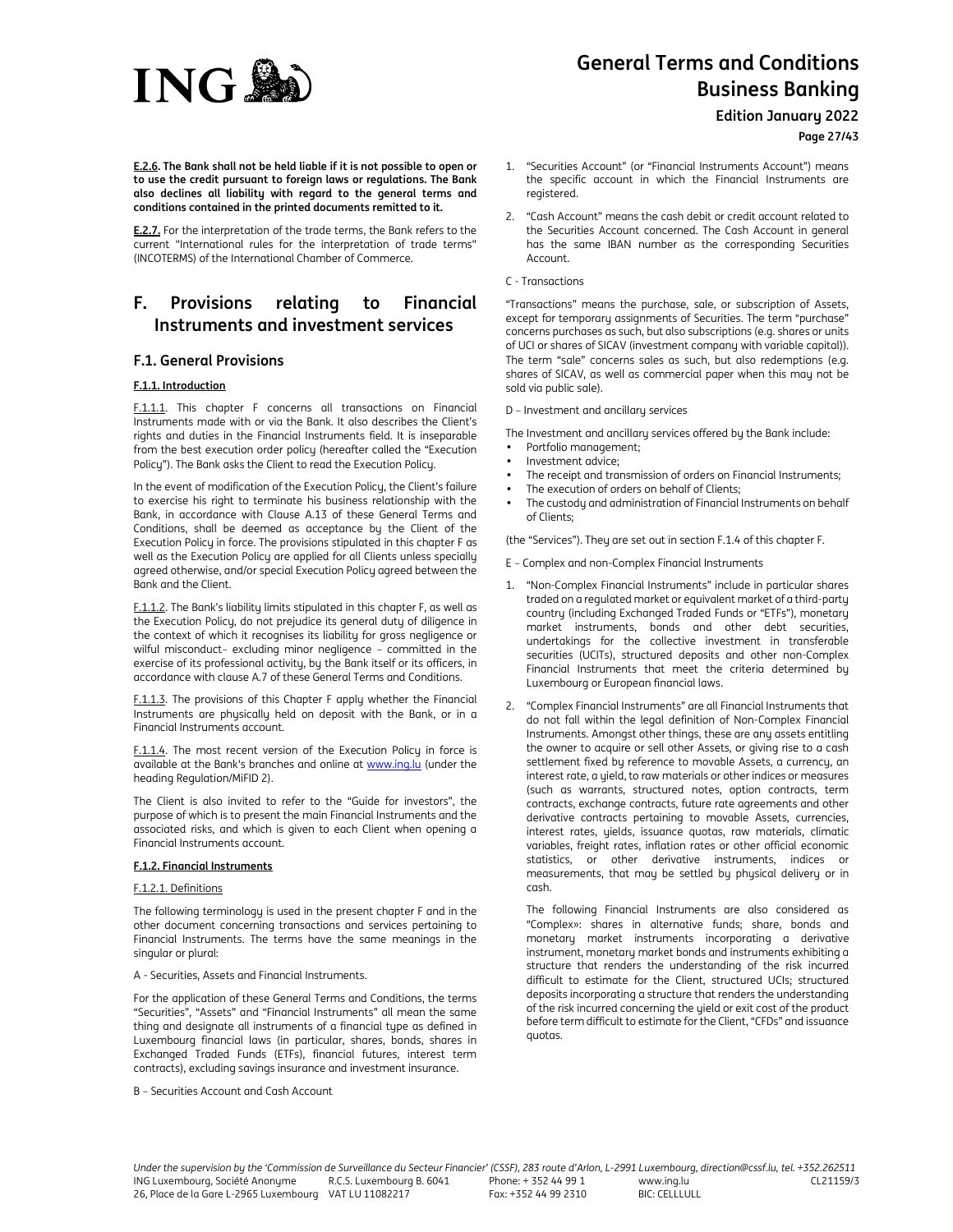

#### F.1.2.2 General Provisions

#### A – Communication modes

Orders on Financial Instruments introduced by the Clients must meet the rules pertaining to the orders given by the Client in these General Terms and Conditions. For these orders, the Client may communicate with the Bank through various means. The use of certain communication modes (in particular phone and/or fax or Internet Access) is nonetheless subject to concluding a specific agreement and/or confirmation via another communication mode if the Bank deems it necessary.

- B Obligations to cover orders pertaining to Financial Instruments
- 1. When subscribing or purchasing Financial Instruments, the Client makes sure to constitute an adequate cash coverage with the Bank for the execution of his purchase order or subscription of a Financial Instrument. The Bank is authorised to block and reduce the available balance of the account to be debited for this Transaction (if applicable, increased by the credits being realised in the account) by the indicative amount of the order (except costs and taxes) as provision for it, up until actual execution, cancellation or expiry of the order. At execution of the Securities purchase or subscription order concerned, the amount thus rendered unavailable shall, if applicable, become available again up to the difference between the blocked amount and the amount actually due to the Bank pursuant to execution of the order (including costs and taxes).

In the event of cancellation or expiry of the order, the amount thus made unavailable shall become fully available again. In any event, the creditors' interest on the sums concerned shall be booked normally without the least loss stemming from this unavailability. The indicative amount of the order corresponds to the number of Securities requested, multiplied by the latest known price at the time of the order or, if applicable, the limit price chosen for these Securities, excluding costs and taxes.

2. At sale or redemption of Financial Instruments: when a Client gives a redemption or sale order for Financial Instruments, he makes sure to have the necessary Securities for the sale/redemption in the Securities Account. Short-selling is prohibited unless an express agreement exists between the Bank and the Client.

C – Information pertaining to Financial Instruments or to Services pertaining to Financial Instruments

- 1. Specific or general information pertaining to Financial Instruments and to Services pertaining to Financial Instruments (in particular determining the price of the Financial Instrument concerned) communicated or made available by the Bank are provided by the Bank, by the other companies of the ING Group (list provided upon simple request to the Bank) or by third parties. This information is only intended for the Bank's Clients unless expressly stipulated otherwise. The information is given in the perspective of executing Transactions or providing Financial Instruments or Services by the Bank or by other entities of the ING Group, or by third parties on whose behalf the Bank acts as intermediary.
- 2. It is meant exclusively for the Client's personal use, who makes sure it remains confidential. Communicating it or making it available nonetheless does not engage the Client to carry out the Transactions or to adhere to the Services pertaining to Financial Instruments concerning which the information is communicated or made available. The Bank takes the greatest care with the quality of the information, both as concerns its content and the manner it is communicated or made available.
- 3. The Bank implements reasonable means to communicate correct and up-to-date information, though it does not guarantee it is the latest available. Moreover, it does not agree to ensure such updating if it decides to no longer reproduce or disseminate the information concerned. Unless legally or contractually stipulated

# **General Terms and Conditions Business Banking**

**Edition January 2022**

**Page 28/43**

otherwise, the Bank may thus modify the available information at any time and without prior notice to the Client beforehand and, in this context, interrupt all or part of its Services pertaining to Financial Instruments.

- 4. Whether or not the information is given a date and/or time, it is valid only at the time is communicated or made available, subject to any changes and without prejudice to any later changes in legislation or regulations in force.
- 5. The Client is aware that the information may be modified between the time of its communication or availability and the time of realisation of the Transaction or adhesion to the Services pertaining to Financial Instruments concerning which the information is communicated or made available. The information that the Bank provides in its own name, as well as that provided by the other entities of the ING Group, is based on an objective analysis of the data at the Bank's or these other entities' disposal.
- D Information from sources outside the Bank

When the information about Financial Instruments comes from sources outside the Bank, the Bank makes sure to collect it from leading sources. Information from such sources, which the Bank communicates or makes available with the mention of them, is transmitted faithfully by the Bank without appreciation or guarantee from it. In particular, the accuracy, absence of error, exhaustive character and updating of the data from third parties may not be guaranteed. The Bank is unable to detect the incomplete, imprecise, or incorrect character of the data in its possession unless this is manifest. The consequences of any errors it includes may not be attributed to it. The estimates and prices thus communicated or made available by the Bank correspond to those of well-traded Securities. They only apply for the financial market to which they pertain. They are provided subject to the laws and regulations that apply to this financial market, amongst other things as concerns the possibilities of differences between published prices and the prices at which the Transactions are actually carried out. They are provided on an indication basis and constitute only one element of appreciation and estimation for the Client, who assumes all the consequences of the use he makes of them.

- E Communication and availability of information
- 1. Without prejudice to the foregoing, the Bank communicates or makes available to the Client appropriate and understandable information concerning the Services and the Financial Instruments offered and/or provided by the Bank or via the Bank, as well as on the investment strategies suggested, in order to allow the Client to understand the nature and risks of the Service and of the specific type of Financial Instrument concerned, and to make a well-informed decision.
- 2. This information is communicated or made available by the Bank, depending on the type of Financial Instrument concerned, in particular through the technical or commercial data sheet of the instrument, the prospectus and/or an explanatory brochure. With regard to shares or units in investment undertakings (UCI) and packaged retail and insurance-based investment products, the appropriate information will in particular be provided by the communication or making available of the prospectus and the Key Information Document ("KID"), as well as periodic reports, if applicable.
- The information communicated or made available by the Bank is intended for its Clients and is not based on an examination of the Client's own situation, with the exception of personalised recommendations communicated or made available as part of the investment advice Service. Subject to this reservation, the information communicated or made available by the Bank may not therefore be considered as personalised recommendations to carry out Transactions or to adhere to the Services relating to Financial Instruments, within the meaning of Article F.1.4.2.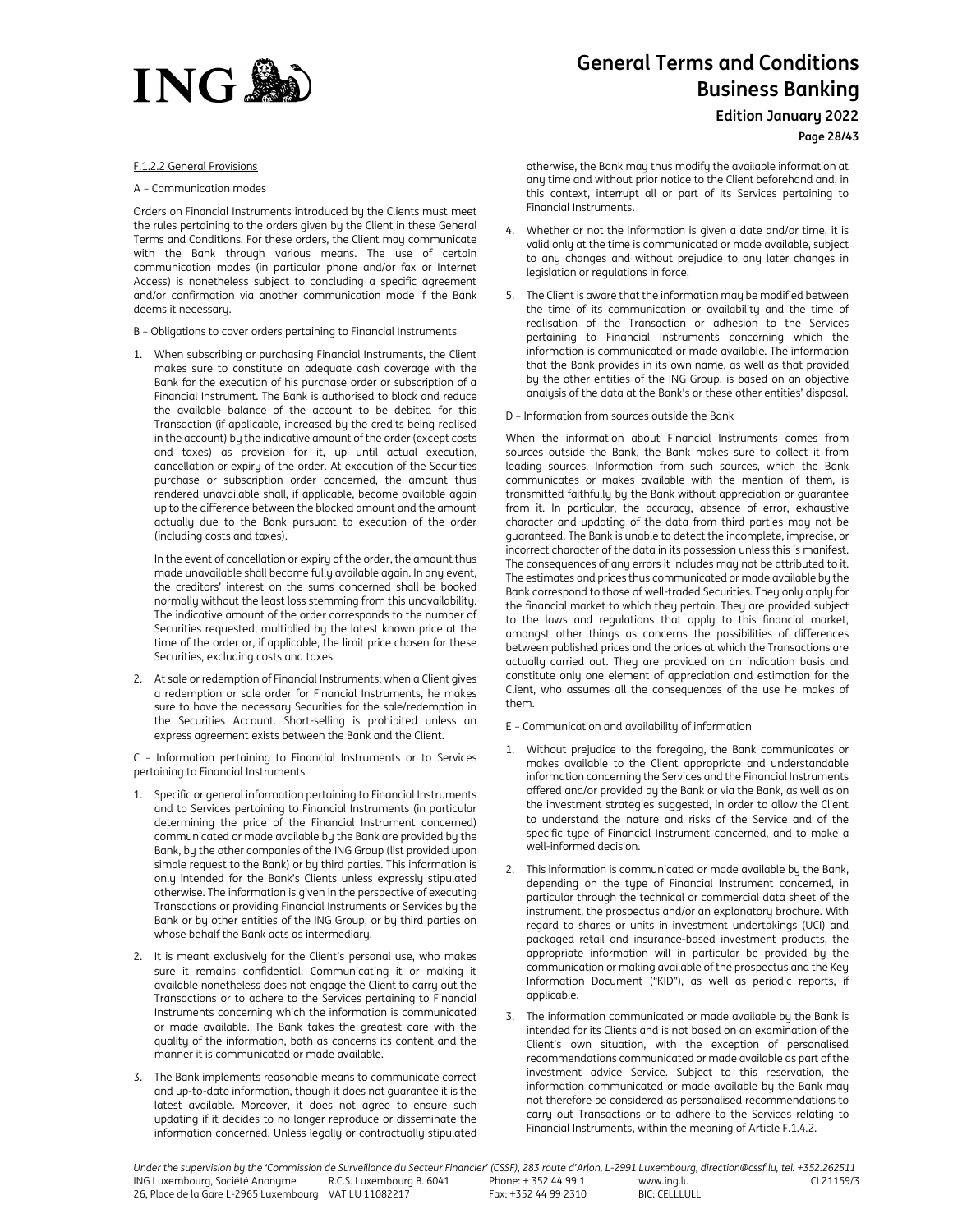

**Edition January 2022**

**Page 29/43**

F – Value of the communicated information

The information communicated or made available is only a set of elements of appreciation for the Client and is, in any event, communicated or made available without guarantee or responsibility for it by the Bank, except for gross or intentional negligence on its part. The Client remains exclusively and entirely liable for the use he freely makes of this information and for the consequences of his decisions.

G – Information on the related costs and expenses

Information about the costs related to Financial Instruments orto Services pertaining to Financial Instruments is contained on the Bank website in the tariff brochure and in the document "Overview of costs and charges relative to financial instruments", which the Client may consult prior to a transaction. If all or part of the price has to be paid or is expressed in a foreign currency, this currency, the applicable exchange rate, and costs are indicated. With regard to shares or units in undertakings for collective investment (UCI) and packaged retail and insurance-based investment products, this information will be provided by the communication or making available of the prospectus and in the Key Information Document ("KID"). In addition, the Bank provides quarterly reports to Clients with a statement of the costs and charges for Financial Instruments and investment services that have been charged and borne during the period elapsed in the Client's portfolio, including the benefits.

## F.1.2.3. Acceptance of Assets

- 1. The effective deposit of Assets or the registration of Financial Instruments in the Securities Account takes place subject to acceptance of the Assets in conformity with and without prejudice to application of the provisions of section F.2 below. Before the purchase or the deposit of any Asset or Financial Instrument, it is necessary for the Client to have fulfilled the whole intelligencegathering process. After receipt of all documents and information required, it is possible that a latency period is applicable to analyse the documents and information obtained.
- 2. Assets are redeemed, as the case may be, at the Bank's offices or by transfer into an account in another bank, within a reasonable period. The Financial Instruments on a Securities Account may be transferred exclusively by bank transfer onto another Securities Account with the Bank or with another financial institution.

## F.1.2.4. Conflicts of interest

The Bank has established and implements a policy for managing conflicts of interest in compliance with the legal provisions in force. This policy identifies those situations that might or do give rise to a conflict of interests including a high risk of harming the interests of one or more Clients and aims to inform Clients on a durable medium of the existence of the conflict and related risks. In accordance with the MiFID 2 Regulation, a brief description of this policy is available online atwww.ing.lu (under the heading "Regulation/MiFID 2").Further information may be provided at the Client's request.

# F.1.2.5. Benefits

In the context of the provision of its Services, and to the extent authorised by the regulations in force, the Bank grants or receives from third parties remuneration, commissions or non-pecuniary benefits, this remuneration varies according to the services provided to the Clients. Further details are given in paragraph G below as well as in the policy on the receipt or payment of commissions, available online atwww.ing.lu (under the heading "Regulation/MiFID 2").

#### F.1.2.6. Application of American rules

1. Prohibition to supply investment services to persons identified as "American"

The Client declares having been informed that the Bank cannot offer services in connection with financial instruments or other securities, notably the purchase, consulting, holding and/or sale of financial instruments or other securities to Clients identified as American or "equivalent" (in accordance with the rules in force and the Bank's internal rules) including (but not exclusively) in the event of a Client:

- Having either American nationality, or a legal or fiscal or postal address in the United States of America, or a telephone number in the United States of America or permanent residence in the United States of America (a "Green Card") or is identified as "American" according to applicable rules;
- Whose principal or representative has either American nationality or a legal or fiscal or postal address in the United States of America, or a telephone number in the United States of America or permanent residence in the United States of America (a "Green Card") or is identified as "American" according to applicable rules;
- With one of the beneficial owners having either American nationality or a legal or fiscal or postal address in the United States of America, or a telephone number in the United States of America or permanent residence in the United States of America (a "Green Card") or identified as "American" according to applicable rules;

The Bank is therefore expressly authorised to suspend such services and/or sell and/or transfer to another bank not belonging to the ING Group all financial instruments or other securities held by such Clients with the Bank once it has identified them as American or "assimilated" or that it has become aware of the status of American nationality of the Client (established in accordance with the rules in force and the Bank's internal rules).

In the event that (i) this service is nevertheless provided and Financial Instruments are acquired or transferred and deposited in a Financial Instrument Account, or (ii) the Client is subsequently identified as American or similar by the Bank, the latter reserves the right, after having informed the Client at least 60 calendar days in advance of his possibility to transfer these Financial Instruments to another financial institution, to sell the relevant Financial Instruments at their market value and to close the Financial Instrument Account. In such case, the Bank will not bear any costs and charges.

#### 2. Financial Instruments or securities subject to American rules

Given the existence of certain American regulations likely to have extraterritorial scope, the Client declares having been informed that the Bank may refuse the holding of certain financial instruments or securities, notably if the Client invests in the products listed in article F.2.1.15.

Moreover, in the event of the acquisition of other financial instruments or securities falling within the field of application of American rules, the Client declares having been informed that the Bank is subject to the obligations detailed in article F.9.4.

## F.1.2.7 Communication to the authorities

- 1. The Client irrevocably authorises the Bank to furnish the empowered authorities (or their duly empowered agents) with all information required by them under the investigatory powers invested in them, in particular under the provisions of the modified law of 5 April 1993 on the financial sector, or that would be conferred upon them by any legal or regulatory provision supplementing or substituting these provisions. The Client recognises that, by the sole fact of transmitting an order or carrying out a Transaction, he confirms the authorisation given above.
- 2. In the context of the Transactions on Financial Instruments, the Bank is required to report certain transactions on Financial Instruments to the Luxembourg and European authorities. In this context, the Bank shall give the information on the transaction and the Client's data to the European authorities in compliance with personal data protection laws.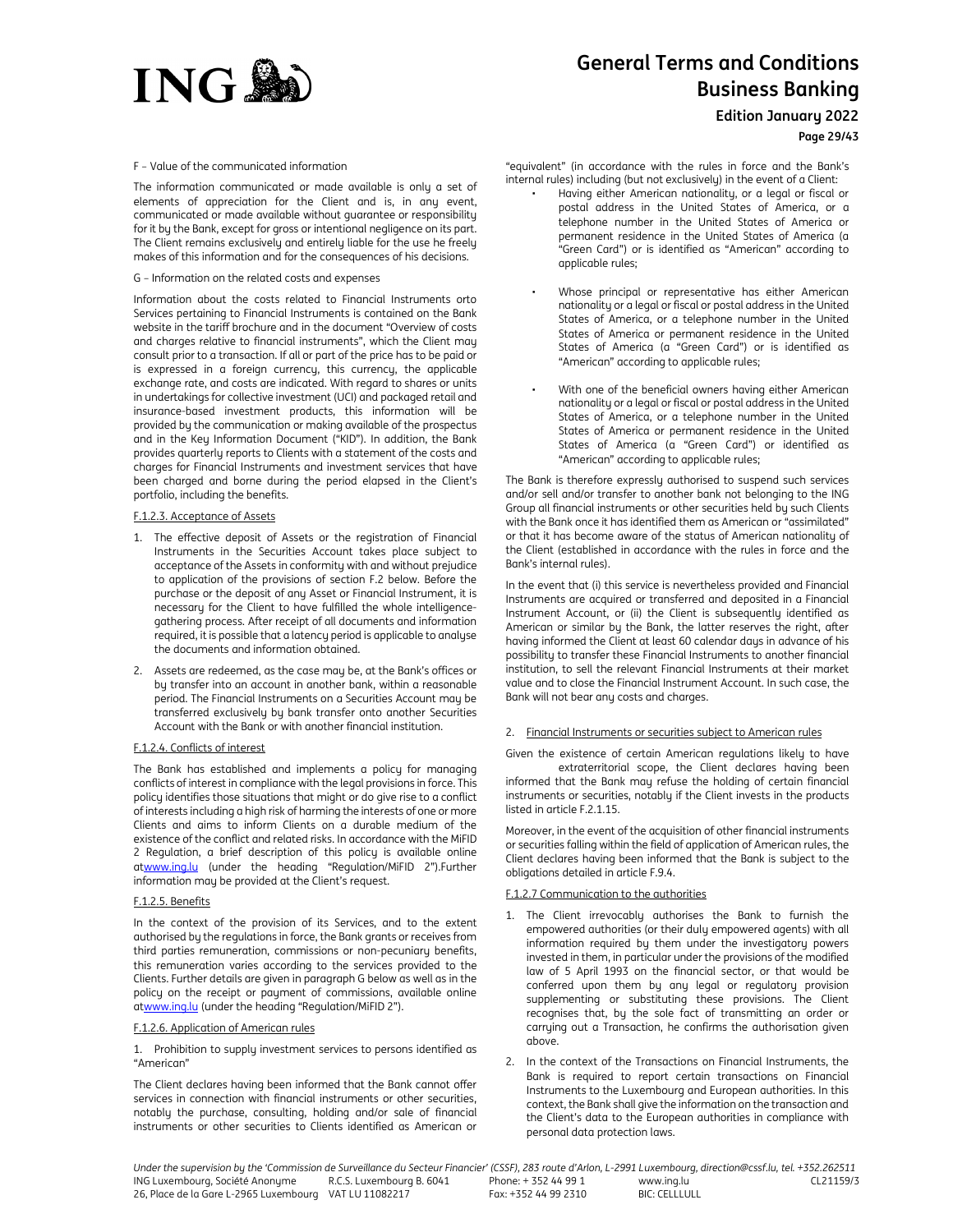

**Edition January 2022**

# **Page 30/43**

The Client agrees, if the Bank does not have all the data requested, to communicate all the missing data to the Bank at first request.

- 3. When a Client entrusts the Bank with a Financial Instrument issued by an entity located outside Luxembourg on deposit and the Bank is questioned, on the basis of the regulations applicable to this Financial Instrument, the Client gives his irrevocable agreement to the communication of the data concerning his identity (name, address and nationality), his rights to the Financial Instruments (ownership, usufruct, number), their characteristics, the date of deposit (Nominee system), etc., as well as the transaction details:
	- To the foreign third-party depositary;
	- To the competent organisation or supervisory authority;
	- To the entity issuing the Financial Instrument concerned;
	- To a public organisation, a fiscal, administrative, or judicial authority in the context of an inquest or dispute;

Or to their duly mandated agents.

The foregoing provisions also apply concerning the identity, address, and nationality of the beneficiary if the beneficiary is not the owner.

If the Bank does not have all the information requested, the Client agrees to furnish all the relevant missing data to the Bank at first request.

#### **F.1.3. Client classifications for investment and ancillary services**

F.1.3.1. Retail Clients, Professional Clients and Eligible Counterparty Clients

In accordance with the regulations in force, before offering a Client investment products and services, the Bank classifies each Client under one of the following three categories: retail client (or non-professional client); professional client; or eligible counterparty client.

This classification determines the level of protection to which the Clients are entitled.

- A "Retail Client" or "Non-professional Client" is any natural or legal person who is not a Professional Client as defined below;
- A "Professional Client" is any natural or legal person who has the experience, knowledge and skills necessary to make his or her own investment decisions and correctly assess the risks incurred, and who meets certain criteria defined by the regulations in force;
- An "Eligible Counterparty Client" is any professional Client who, concerning specific services, meets additional criteria defined by the regulations in force.

#### F.1.3.2. Information of the Client as to his category

The Client shall be advised of the category to which he belongs, in his account opening form or, in the event of a modification, by means of a separate letter.

#### F.1.3.3. Change of category

The financial regulations in force provide for the possibility for a Client to request a change of category and, in certain cases, to obtain a change of category. The Client who wishes such a change shall send a request to the Bank, which decides, depending on its conditions, circumstances, and knowledge of the Client, if it may accept this request.

## F.1.3.4 Communication with Retail Clients

Notwithstanding article A.3 hereof, Retail Clients may, at any time, modify the method of receiving correspondence and ask to receive it as a hard copy, for free (except for requests for copies of documents).

#### **F.1.4. Investment services relating to Financial Instruments**

# F.1.4.1. Portfolio management services

1. This Service is a discretionary management service for the Client's portfolio on the basis of a discretionary management agreement and in accordance with a management strategy agreed between the Bank and the Client.

2. It requires the prior determination of the Client's Investor Profile, established by means of an investor questionnaire. If the Client fails to respond to the questionnaire, the Bank will not be able to provide the discretionary management service, as more fully described below.

## F.1.4.2. Non-independent investment advice services

- 1. Investment advice consists of providing personalised recommendations to the Client, either at the Client's request or on the initiative of the Bank concerning one or more Financial Instruments.
- 2. The investment advice service provided by the Bank is a nonindependent advice service: it covers a limited analysis of different types of Financial Instruments compared to Financial Instruments available on the market; it may also relate to Financial Instruments issued or offered by an entity of the ING Group, or an entity having close links (in particular legal or economic) with the Bank or the ING Group.
- 3. This Service is provided and set out by signing an investment advice agreement. It requires the prior determination of the Client's Investor Profile, established by means of an Investor Questionnaire. If the Client fails to answer this questionnaire, the Bank will not be able to provide the investment advice service to the Client, as more fully described below.
- 4. The Bank carries out a periodic assessment of the adequacy of the Client's portfolio in relation to the Client's Investor Profile and informs the Client through periodic quarterly reports.

# F.1.4.3. Receiving and transmitting orders on Financial Instruments

- 1. The receipt and transmission of orders on Financial Instruments is offered or provided by the Bank without any personalised recommendation being made to the Client.
- 2. Before providing this service to a Non-professional Client, the Bank carries out an assessment of the Client's knowledge and experience (see Article F.1.5.3.) in the area of Financial Instruments, in order to determine whether the envisaged Service or Financial Instrument is appropriate for the Client.
- 3. If the Non-professional Client chooses not to provide any information or if the Non-professional Client does not provide the Bank with sufficient information to carry out this knowledge and experience assessment, the Bank reserves the right not to execute a purchase order made by the Client for such time as the necessary information is not provided by the Client.
- 4. If the Bank considers, on the basis of the knowledge and experience assessment, that the service or the Financial Instrument envisaged is not appropriate for the Retail Client, the Bank will inform the Retail Client before executing the order.
- 5. Additional information on, in particular, the total amount of commissions and costs invoiced and, the breakdown by item included, may be communicated to the Client at the Client's request.

#### F.1.4.4. Securities Account opening and Financial Instruments custody service

- 1. The Bank's Securities Account opening and Financial Instruments custody service enables the Client to deposit and have the Client's Financial Instruments kept in a Securities Account in accordance with the provisions of section F.2. below.
- 2. The Bank shall use it best efforts to open a Securities Account within two Banking days following the day of effective receipt of the request form to open a securities account in order to provide the Financial Instruments custody service, provided that: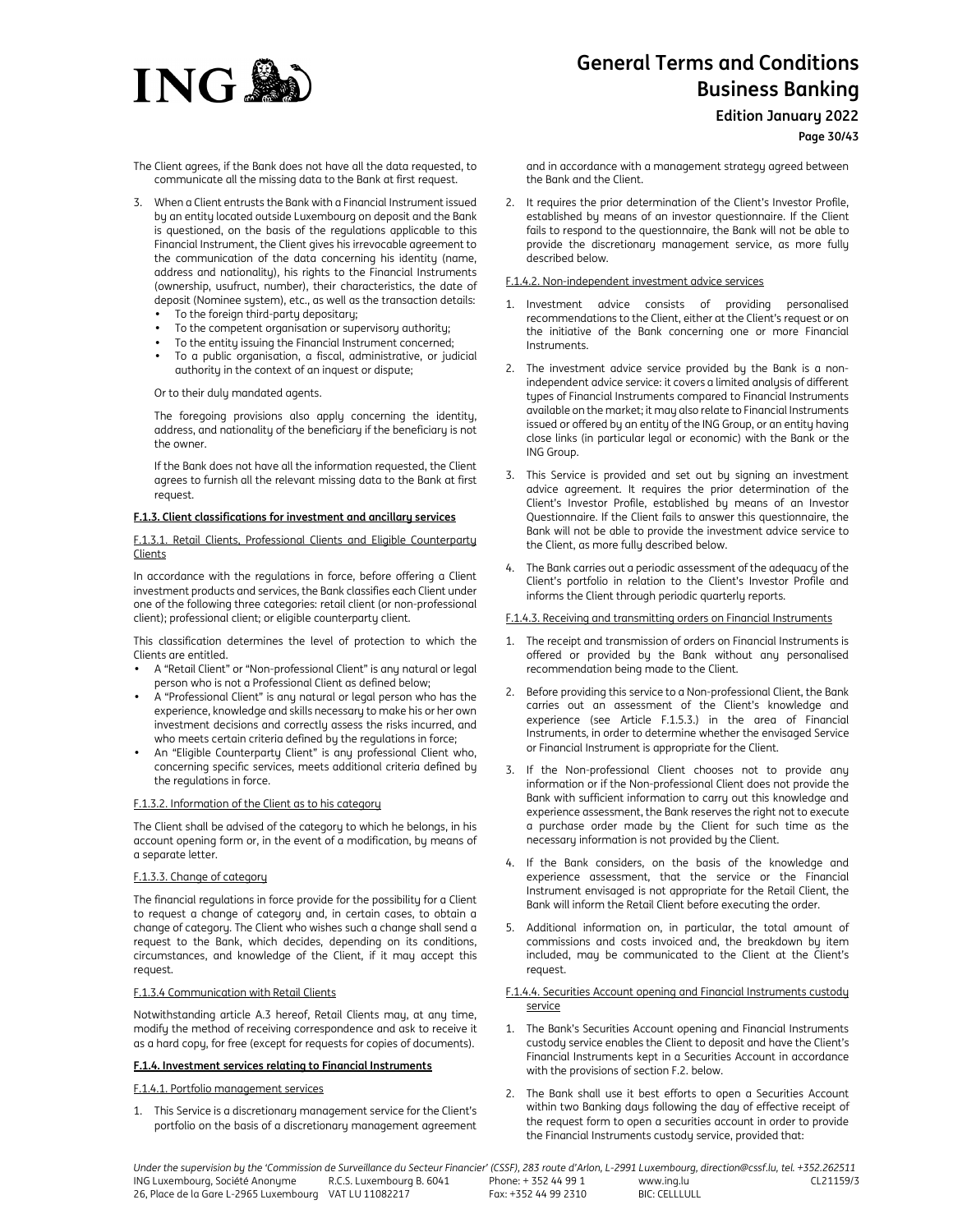

**Edition January 2022**

**Page 31/43**

- the request is made on a Banking Day;
- the Client has a Cash Account;
- 3. The Bank reserves the right to close any Securities Account and the Cash Account linked to it three months after the withdrawal of the last Financial Instruments registered.

#### **F.1.5. Investor Profile and suitability and appropriateness assessments**

#### F.1.5.1. Investor Profile

Once a Financial Instruments account is opened, the Client's investor profile is determined on the basis of a questionnaire.

This Investor Profile remains valid until the Client informs the Bank of any related change. The Investor Profile is also reviewed periodically.

The Client must inform the Bank of any change in his or her personal situation that may have an impact on the Client's Investor Profile, as soon as the Client is aware of this change and before any new Transaction. The Client is responsible for the accuracy of the information provided to the Bank for the establishment of the Client's Investor Profile. The Bank may rely on this information unless it knows or should know that the information provided by the Client is clearly out of date, inaccurate or incomplete. In this case, the Bank reserves the right not to provide the service concerned and may not be authorised by law to provide it.

#### F.1.5.2 Suitability assessment

The Investor Profile for Clients entering into a portfolio management or investment advice agreement serves as a basis for the necessary suitability assessments (the "Investor Profile").

This Investor Profile is drawn up on the basis of three types of information:

- the Client's knowledge and experience in matters of investments;
- the Client's financial situation; and
- the Client's investment horizon and objectives.

For each agreement or each account, the Client may define different investment objectives and a different investment horizon, which will allow different Investment Profiles to be defined.

When the account linked to the management or advice agreement belongs to several holders, these holders shall agree on a common investment horizon and objective and determine an Investor Profile for this account.

#### F.1.5.3. Knowledge and experience assessment and appropriateness assessment

1. Knowledge and Experience Assessment: The Bank performs a Knowledge and Experience Assessment (the "Knowledge and Experience Assessment") in order to collect information only on the Client's knowledge and experience in terms of investments concerning the different categories of Financial Instruments offered by the Bank. The Client is responsible for the accuracy of the information the Client provides to the Bank to perform the knowledge and experience assessment.

Appropriateness assessment: Based on the results of the Knowledge and Experience assessment, an assessment of the appropriateness of the Financial Instrument is carried out. This is a one-off assessment to verify that the Financial Instrument concerned is appropriate to the Client. This assessment is performed when the Client is considering a purchase Transaction on a Financial Instrument.

## **F.1.6. Client reports**

## F.1.6.1. Confirmation of execution

Except when providing a discretionary management service, the Bank shall send the Client, on a durable medium, a notice confirming the execution of the order, at the latest during the first Banking day following its execution.

## F.1.6.2. Periodic statement of investments

At least quarterly, the Bank shall make available to the Client, on a durable medium, a statement of the Financial Instruments and of the funds held by the Client with the Bank.

The Bank shall also send the Client, at least quarterly, a detailed management report including, in particular, a description of the composition and value of the portfolio, the total amount of commissions and costs incurred over the period covered and dividends, interest and other payments received during the period covered.

## F.1.6.3. Suitability report

If an investment advice service is provided, the Bank shall provide the Retail Client with a suitability report, before the execution of the transaction. This report shall indicate whether and to what extent the recommendation formulated is suitable for the Client, taking into account the Client's Investor Profile.

F.1.6.4. Obligation for legal entity Clients to have a Legal Entity Identifier ("LEI") code (for communication to supervisory authorities)

All legal entity Clients agree to request an LEI (Legal Entity Identifier) code from a LOU (Local Operational Unit) or from a Registration Agent if they wish to acquire, sell or execute certain transfers of Financial Instruments such as shares, warrants, bonds and trackers (ETFs, funds traded on the stock exchange). This obligation also applies if the Financial Instruments are traded over-the-counter or if they represent an underlying product of an unlisted Financial Instrument. Financial institutions, such as the Bank, which perform this type of Transaction on behalf of their Clients, are subject to reporting obligations to the authorities, provided for by the MiFID 2 Regulation, for which the LEI code is required.

Before carrying out the Transactions referred to above, the legal entity Client agrees to request an LEI code and to communicate that code to the Bank. More information is available online at the Bank's website www.ing.lu.

F.1.6.5. Additional information requirements for portfolio management transactions or those involving contingent liabilities

When the Bank holds the account of a Retail Client comprising positions in leveraged financial instruments or transactions involving contingent liabilities, the Bank shall inform the Client when the value of each of these financial instruments falls by 10% compared to its initial value, and for each multiple of 10% thereafter. The Bank shall inform the Client by no later than the end of the working day on which this threshold is exceeded or, in the event the threshold is not exceeded on a working day, at the end of the next working day.

If a discretionary management service is provided, the Bank shall inform the Client when the value of the Client's portfolio falls by 10% compared to the last valuation, and thereafter for each multiple of 10%. The Bank shall inform the Client by no later than the end of the working day on which this threshold is exceeded or, in the event the threshold is not exceeded on a working day, at the end of the next working day.

#### F.1.6.6 Target market

When distributing Financial Instruments, the Bank takes into account the target market defined by the producer or the issuer of the Financial Instrument in question as well as the target market defined by the Bank.

When providing a discretionary management service or an investment advice service, the Client is informed that the Bank may be required to execute or recommend a transaction for a Client located outside the target market (including in the negative target market in the context of discretionary management), only for hedging or portfolio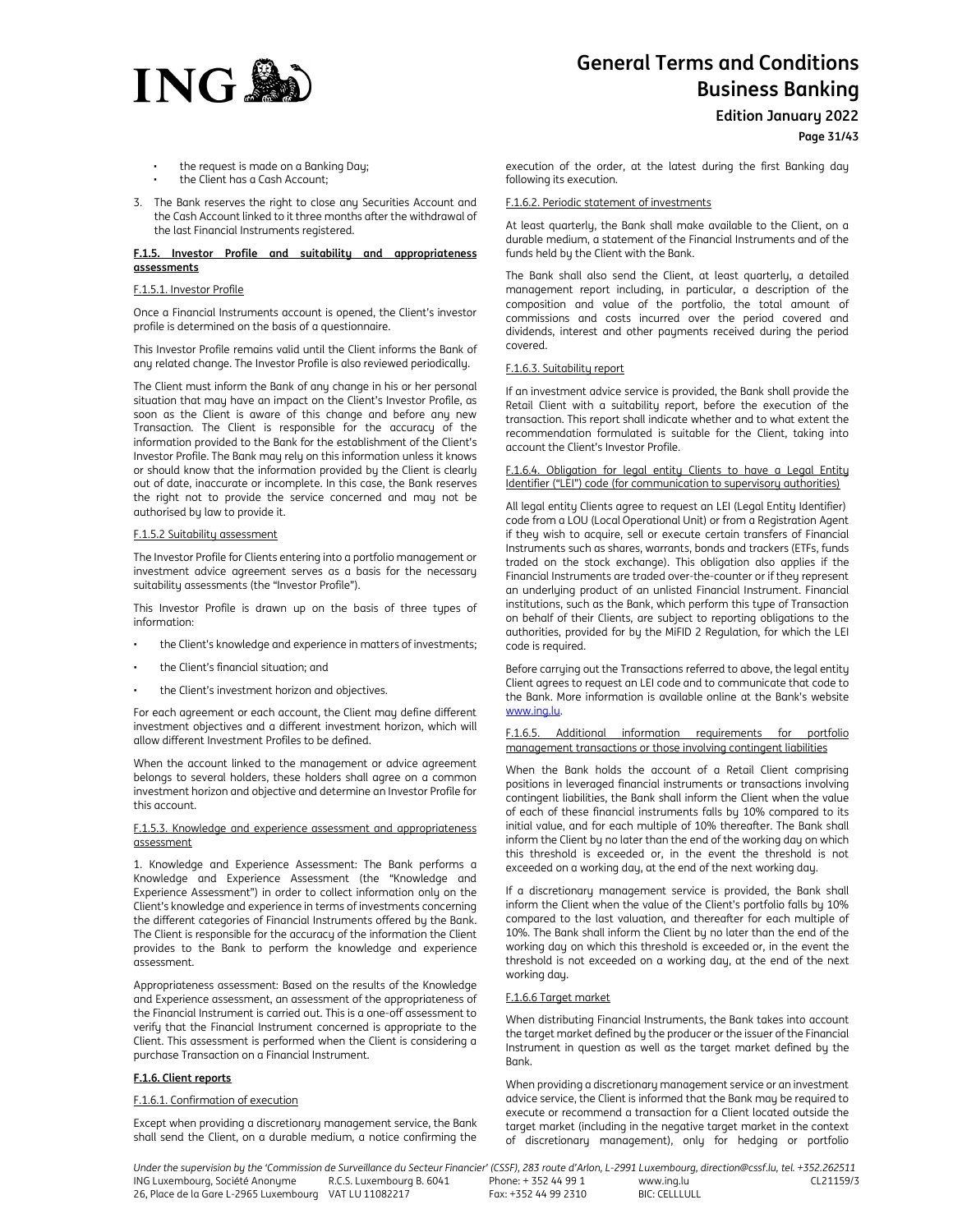

**Edition January 2022**

diversification purposes, if the portfolio as a whole or the combination of a Financial Instrument with its hedging is suitable for the Client.

In the interest and for the protection of the Client, the Bank reserves the right to refuse transactions in the negative target market as defined by the MiFID 2 Regulation.

The Bank informs professional clients who wish to enter into transactions on their own initiative and who have not provided an Investor Profile, that it will not necessarily be able to assess their suitability for the target market.

# **F.2. Financial Instruments on deposit**

# **F.2.1. Deposit of Financial Instruments**

F.2.1.1The Client may entrust custody of Luxembourg or foreign Securities to the Bank provided they are followed-up and accepted by the Bank.

F.2.1.2 As owner of the Securities, the Client designates the Bank as custodian of the Securities held or to be held by him. The Bank assumes no other obligations with regard to the Client than those expressly stipulated by Luxembourg law and by these General Terms and Conditions.

F.2.1.3. Physical Securities will only be accepted and registered in the Securities Account after the express agreement of the Bank. They must comply with the conformity and regularity checks carried out by the Bank and, where applicable, by its correspondents, such as Euroclear, Clearstream, or a sub-custodian, as well as the Luxembourg legal requirements and internal procedures of the Bank relating to the holding of such Physical Securities.

F.2.1.4. As far as applicable, the securities deposited in custody must be satisfactorily delivered, i.e. genuine, in good physical condition, unopposed, not subject to forfeiture or sequestration, at any venue whatsoever, accompanied by all coupons still due.

In the event that Securities are not delivered satisfactorily, it must be noted that Securities subject to opposition will be blocked, Securities in poor physical condition will be replaced where possible and at the Client's expense, or returned, and finally that forged Securities will be seized.

F.2.1.5. The Bank is not liable for any defects affecting the Assets deposited by the Client, including defects visible before deposit.

F.2.1.6. These deposits are considered final only after confirmation of their registration by the third-party custodian. If applicable, the stock market orders on these deposits may be executed only after this confirmation.

**In as far as the securities are held in safe custody under usual reserve, the Client is liable to the Bank for any damage resulting from a lack of authenticity or obvious or hidden defects of the securities deposited.** Any Security found not to have been satisfactorily delivered, even after being placed on deposit, may, as soon as it is established that this security belongs to the Client, be withdrawn from the Client's securities portfolio and returned or blocked pending regularisation of the situation. If the situation is not regularised, the Client's cash account shall be debited with the amount equal to the value of the securities, plus all expenses and inducements, at the rate of the day.

**Furthermore, the Client shall bear any consequences resulting from the deposit or trading of Securities which have been subject to opposition. The Client shall be required to indemnify the Bank for any loss suffered. For this purpose, the Bank reserves the right, at any time and ipso jure, to debit the relevant account(s) to the value of any loss suffered.** 

**Also, in the event that the opponent intends to summon the Bank to ascertain the identity of the remitter, the latter irrevocably authorises and empowers the Bank to disclose his identity to the** 

**opponent; the remitter therefore releases the Bank from his obligation to professional secrecy in this respect.**

F.2.1.7. Unless otherwise stipulated by the Client and duly accepted by the Bank or unless otherwise stipulated by the Bank itself, all Securities portfolios are deemed to be fungible. Therefore, the Client may only require the Bank to restore Securities of a similar type to him, without regard for the certificate numbers.

However, the Securities being deposited are recorded mentioning, insofar as is necessary, their numbers. The Client must check this record. The Bank does not accept any liability in the event of an error in the recording of the securities numbers. Subsequently, the Bank shall advise the credit to the securities portfolio of the Securities deposited.

F.2.1.8. The Client is obligated to notify the Bank immediately of any contest pertaining to the Securities it holds and of which he is aware.

**F.2.1.9. The Bank shall meet its obligations as custodian of Financial Instruments on behalf of its Clients with the same care that it applies to the conservation of its own Financial Instruments. Unless the Client expressly requests otherwise, the Bank may deposit the securities entrusted to it by the Client in its name but on behalf of its Clients, with correspondents and/or collective depository institutions, chosen by the Bank, in the Grand Duchy of Luxembourg or abroad. In such cases, the Securities entrusted to the Bank are deposited at the place it deems most opportune, in the Client's interest and, if applicable, under the surveillance of a third-party custodian. The Bank acts with prudence, care, and diligence as concerns the selection, designation, and periodic examination of its third-party custodians, and takes account of the legal, regulatory and contractual provisions concerning the conservation of Securities, and more precisely when that is likely to affect the Client's rights.** 

**The Bank shall only be held liable in the event of gross negligence on its part. To the widest extent authorised by law, the Bank shall be neither accountable for the solvency of the correspondents and/or collective depository institutions, nor liable for negligence by them in the course of their activities. Consequently, the Client will bear a proportional share of all the financial and legal consequences affecting the Securities thus placed by the Bank, as a result of (i) any case of force majeure that may arise and in general any external event beyond the control of the Bank whose consequences would have been unavoidable despite reasonable efforts by the Bank to prevent it or (ii) changes to legal and statutory provisions, fiscal or otherwise, applicable in the country of the correspondent, of the collective custodial institution or of the issuer and particularly in the case where the situation thus created may involve the elimination, deterioration, unavailability of or loss of income– total or partial – from the assets registered in the name of the Bank on behalf of the Client.** 

F.2.1.10. The Client accepts that the execution of the obligations stemming from the rules and contracts between the Bank and the third-party custodians are binding upon him and are pursued on his assets. Various legal systems may therefore apply. The applicable law, supervision by the surveillance authorities and the applicable law (in particular pertaining to a system of Investor protection, i.e., the maximum amount reimbursable in the event of insolvency of the third-party custodian) may differ from one country to another. This might influence the right that Clients may have over their Financial Instruments.

**The Bank shall not be liable for any damages, losses or costs that the Client would incur pursuant to a fault by a third-party custodian, or in the event of insolvency proceedings concerning that custodian, as long as the Bank has provided all the care that may be expected as to the choice of that custodian, except if that custodian is a subsidiary of the Bank, in which case the Bank shall bear the same level of liability as when it keeps the Financial Instruments itself.**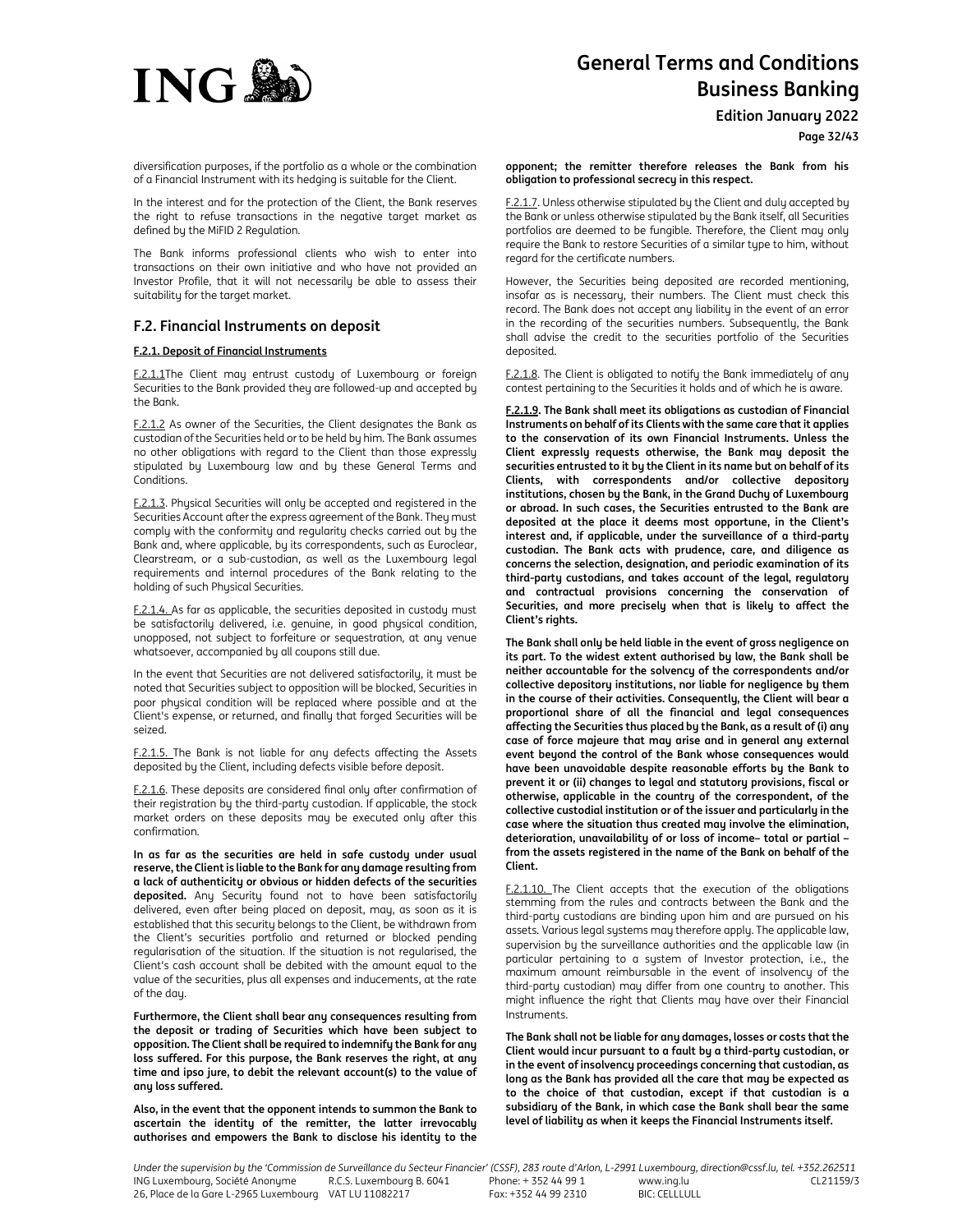

**Edition January 2022**

**Page 33/43**

F.2.1.11. The Client agrees that in respect of Securities subject to foreign law, its rights as investor shall be governed, at least in part, by the applicable foreign law and that its rights under the foreign law are not necessarily identical to those existing under Luxembourg law in respect of similar Securities. In such case, it is for the Client to ascertain and to keep itself informed about the practices applicable abroad and the resources available to it abroad in order directly to assert its ownership rights over the Securities. Unless expressly agreed otherwise between the Client and the Bank, the Bank shall not have any obligation in that regard.

**F.2.1.12. Depending on the applicable laws on the subject, the Bank has a lien (that is, it benefits from a priority right reimbursement over other creditors) on Securities that:** 

- **are remitted to it by the Client in view of constituting the coverage intended to guarantee execution of transactions on Securities, subscription of Securities and futures Transactions on currencies;**
- **it holds pursuant to execution of transactions on Securities or futures Transactions on currencies, or pursuant to the liquidation it is charged with, and pertaining to transactions of Securities, to subscriptions of Securities or futures Transactions on currencies that are made directly by the Client.**

**This lien guarantees any credit by the Bank stemming from these transactions or liquidations concerned in the first paragraph, including credits stemming from loans or advances pertaining to Transactions on these Securities.** 

**In addition to this lien, the Bank may benefit from other sureties, liens, or compensation rights in accordance with the provisions of the General Terms and Conditions and, if applicable by virtue of special contracts concluded between the Bank and the Client.** 

**Third-party custodians designated by the Bank for conservation of Clients' Securities may also benefit from sureties, liens and compensation rights concerning the Securities in their custody.** 

**F.2.1.13The Client states that he is aware that in the event that the Securities, whether Luxembourg or foreign Securities, are not held directly by the Client in the issuer's register but indirectly through one or more custodians (including where the Bank acts as nominee), the Bank may not be able to notify him, or to notify him in good time, of certain information on/from the issuer or the Securities. The Bank may only be held liable for gross negligence. The Bank may not be held liable in respect of the exercise of rights attached to the Securities indirectly held by the Client (including where the Bank acts as nominee or where the form of the Securities does not allow these rights to be exercised), in particular notices of general meetings, the right to attend and vote at general meetings and the right to bring proceedings against the issuer, within the context of both collective and individual proceedings. Unless expressly agreed otherwise between the Client and the Bank, the Bank shall not have any duty to act as agent of the Client, commissioner, nominee or other similar quality in order to exercise the rights of the Client. At the express request of the Client, the Bank undertakes to issue declarations certifying the number and type of the Securities registered in the Client's account in order to facilitate exercise by the Client of the rights attached to the Securities.** 

**Notwithstanding the previous paragraph, the Bank remains bound by its legal obligations to provide information to the Client where these obligations relate to Securities held by the Client with the Bank.** 

## **F.2.1.14. The withdrawal of securities is possible after a period of time which varies depending on the deposit venue and the nature of the securities in question. The Bank will therefore not be in a position to guarantee the Client a specific delivery date.**

In the event that the Bank finds it necessary to engage in temporary transfers of securities, making use of securities belonging to the Client, the Bank shall notify the Client in advance to this effect.

F.2.1.15The Bank may refuse to hold certain Securities, in particular in the following cases:

- when the Bank no longer follows up the Securities or the thirdparty custodian concerned no longer accepts them;
- when the holding of these Securities is not accepted by the Bank due to strict legal or fiscal obligations which the Bank may not ensure vis-à-vis the country of issue of the Securities;
- Norwegian Securities for Norwegian tax residents and Norwegian nationals;
- Finnish Securities for Finnish tax residents and Finnish nationals;
- Securities from a country other than Luxembourg or Belgium and the Netherlands for tax residents of this other country of issue;
- if it becomes illegal for the Bank to hold or keep these Securities in custody;
- if the place of residence and/or nationality of the Client, its shareholders, directors and/or managers, the issuer or any other criterion under applicable law subjects the Bank to obligations, prohibitions, or any other provision stipulated by foreign legislation likely to have extraterritorial effects on the Bank;
- if the Client invests in products that fall within the scope of Section 871(m) of the Internal Revenue Code or similar legislation, as well as products that may trigger specific reporting obligations or withholding tax for the Bank;
- if the holding of these Securities is, or becomes, at the discretion of the Bank, incompatible with the "Environmental and Social Risk Framework" policy set by the ING Group. More information on this policy is available at https://www.ing.com/Sustainability/Sustainablebusiness/Environmental-and-social-risk-policies.htm
- for Securities without value or having a low value (such as US penny shares) lower than the annual custody fees levied by the Bank for them to be held with the Bank;
- if the Client refuses or fails to send in due course the Bank the documents required by the competent tax authorities or any other third party to allow the Securities to be held;
- if the Client does not meet the conditions legally required or set by the issuer to hold these Securities;
- if the Client does not provide all information requested and/or does not take the necessary measures within the time limits imposed by the circumstances or requested by the Bank in order to allow (i) timely compliance with any tax obligation, both in Luxembourg and abroad, or (ii) to fulfil its obligations relating to the exchange of information with Luxembourg or foreign tax authorities (automatic or on request); and
- if the sub-custodian used by the Bank charges excessive custodial fees.

In such cases, the Bank shall inform the Client in writing and give the Client reasonable period (no more than two months) to sell or transfer the Securities concerned to another financial institution. If the Client refuses or fails to sell or transfer the Securities to another financial institution within two months, the Securities shall, at the sole discretion of the Bank, (i) be sold at their market value, after deduction of any commissions, fees and taxes, or (ii) transferred to the Caisse de Dépôts et Consignations. In the event of the sale of the Securities, the proceeds of the sale shall be paid into the Client's cash account.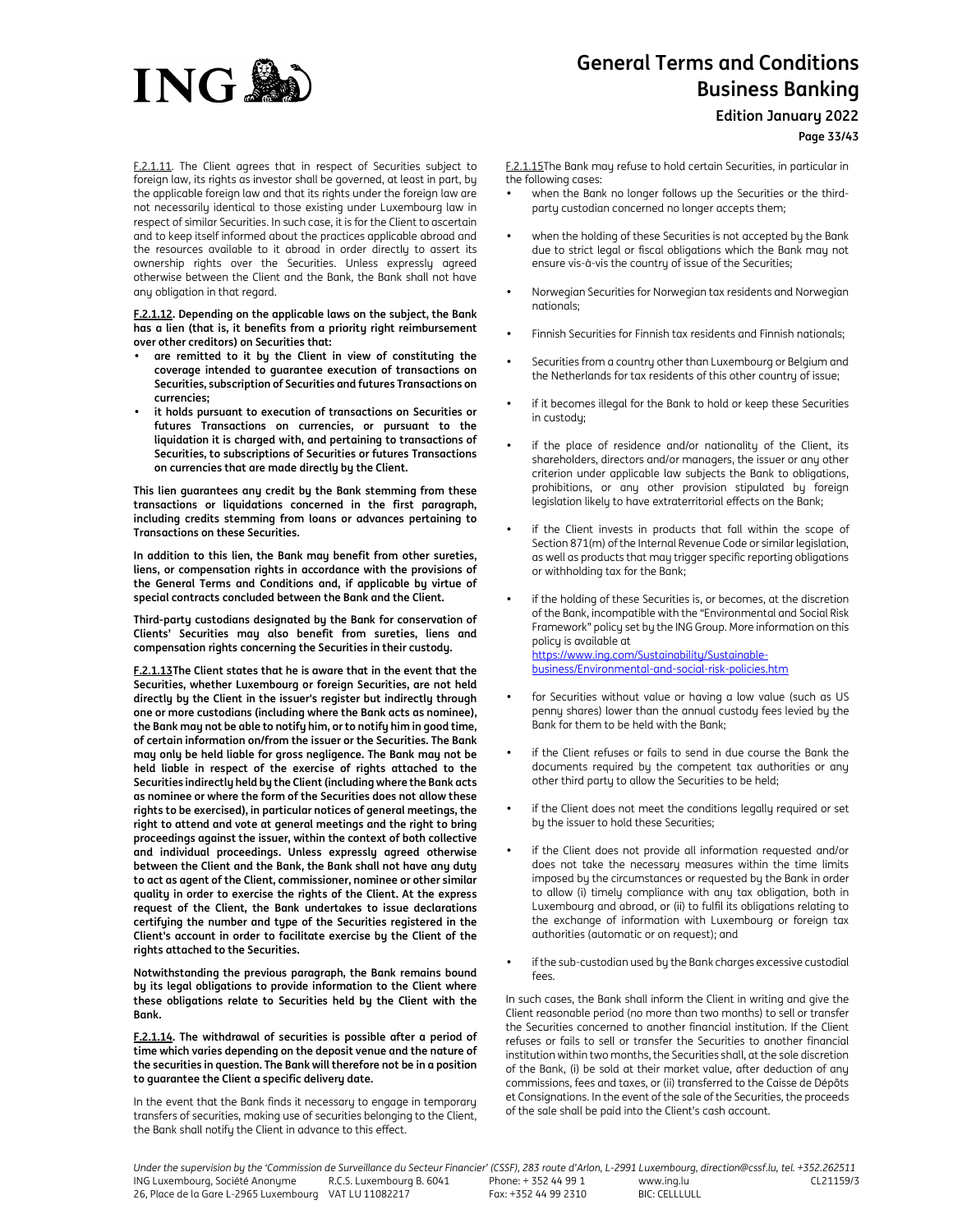

**Edition January 2022**

**Page 34/43**

**F.2.1.16. Wherever the Bank has a legal duty to do so and where the Bank has expressly undertaken to do so, subject to cases of force majeure and subject to the Bank's entitlement to deposit Securities with correspondents abroad, as mentioned above, the Bank may either restore Securities of the same type, or pay the equivalent of the said Securities at the time of the request for restoration, without its liability extending beyond such action.** 

F.2.1.17. Registered Securities deposited at the Bank must be endorsed by the person in whose name they are registered.

Failing endorsement, the Bank shall be exempt from all liability resulting from all operations carried out on the Securities, namely capital operations, payment of dividends, and transfer, assignment, and sale requests.

F.2.1.18. The Bank ensures segregation between the Securities belonging to its Clients and the Securities belonging to the Bank. The Bank further ensures that, where applicable, the third-party custodians also ensure segregation between the Securities of the Bank's Clients and its own Securities. Separate global accounts may be used for this purpose, on which Financial Instruments are not individualised in the name of each Client, but are kept together for all Clients. When using global accounts, Clients may not claim individual ownership rights,

but shared co-ownership rights. Therefore, each Client obtains a proportional right to joint ownership of the common account in proportion to the number of Securities held with the Bank. The risk of loss or possible lack of Securities, for example following the bankruptcy of the third-party custodian, is borne proportionately by all co-owners.

Upon request and subject to the payment of the corresponding costs, the Client may request that his Securities deposited with the Bank be segregated into a separate account in the event of their being subdeposited by him with a third central securities depository in accordance with Article 38 of Regulation 909/2014 on the improvement of securities settlement in the European Union and the central securities depositories, as amended. The Client may obtain upon request more information on the consequences related to this option and the related costs.

If a Client's Securities have been placed in the custody of the thirdparty custodian established outside the European Union, the Bank shall inform the Client that, under local law, this third-party custodian may not be able to segregate the Clients' own Securities and its own Securities. In this case, the Client accepts that the Bank shall keep the Client's relevant Securities in an account with this third-party custodian, on which the Bank's Securities are also registered. In the event of the Bank's bankruptcy, this may have negative consequences on the Client's rights with regard to the Client's Securities.

## F.2.1.19. Deposit guarantee

The Securities are subject to the protection of depositors and investors as described in Article B.1. of these General Terms and Conditions.

## **F.2.2. Deposits of precious metals**

F.2.2.1. The Bank may accept deposits of precious metals. Unless otherwise agreed, metals of the same nature, form, and standard commercial quality shall be deemed after valuation as fungible. Therefore, the Client may only require the Bank to restore to him precious metals of the same nature, form and of standard commercial quality.

F.2.2.2. Unless otherwise agreed, the deposit of precious metals shall be recorded as a deposit in the custody account in the Client name.

**F.2.2.3. Unless otherwise requested by the Client, the Bank shall be entitled to deposit certain categories of valuables in its own general deposit or entrust them in its name, but on behalf and at the risk of the Client, to a depository in the Grand Duchy of Luxembourg or abroad.** 

**The Bank also reserves the right to entrust fungible precious metals to sub-custodians in the Grand Duchy of Luxembourg or abroad.** 

**In this case, the Bank is obliged to exercise due care and attention in its choice of and instructions to its depository. Its liability, particularly in the case of loss or non-restitution of the precious metals, shall only be incurred in the event of gross negligence.** 

**In the case of the Client having named the correspondent with whom the precious metals shall be placed, the Client will also bear the risk of the insolvency of this correspondent.** 

**F.2.2.4. In the event of the loss of precious metals deposited as a result of a Bank's fault, with the exception of events beyond its control ("force majeure") and events of transport as mentioned in article A.3.5 of the present General Conditions, and subject to the possibility for the Bank to deposit securities with correspondents in Luxembourg or abroad as indicated above, the Bank shall be released by the payment of the equivalent counter-value according to the rate of the date of the deposit or the declared value resulting from the valuation. Under no circumstances shall its liability extend above the lesser of these two amounts. To the widest extent authorised by law, the Bank shall be neither accountable for the solvency of its correspondents nor liable for negligence by them in the course of their activities.** 

# **F.3. Stock exchange transactions**

## **F.3.1. General Provisions**

F.3.1.1. The Client declares, where applicable after having read the Investor Guide that he is familiar with the operation of stock markets and other regulated markets and, notably, with their volatility, the uncertain nature of the transactions made on them and the extent of the risks which may arise from the execution of related orders.

He declares that he has received from the Bank the information required to permit him to take considered decisions in full knowledge of the facts.

F.3.1.2. The Client shall ensure that he does not issue orders which might exceed his financial capacity.

**F.3.1.3. It should be noted that the value of any investment may fall significantly and that the investor may not recoup the capital he has invested. Past performance is not a guarantee of future performance and fluctuations in exchange rates may also affect the value of investments. In this respect, and unless otherwise agreed, the Bank offers no performance guarantee in respect to its products or any other products specified on its website.** 

**F.3.1.4. It is the Client's responsibility prior to each investment to ensure that he meets the subscription or acquisition conditions of the product or service and to verify that he is authorised under his national legislation or that of his country of residence and/or domicile to invest in a particular financial product. It is therefore incumbent on the Client to make himself familiar with all the legislation and regulations applicable to each investment and to taxation in his country of nationality and/or residence.** 

**F.3.1.5. The products and services specified on the transactional part of the Bank's website do not under any circumstances constitute an offer in a country in which such an offer or solicitation is not authorised or in which the issuer of such an offer or solicitation is not accredited to make such.** 

**F.3.1.6. In general terms, and unless otherwise agreed, the Client shall be personally liable for:** 

- **- all investment decisions and the execution or the related orders as encoded by him;**
- **- Operations carried out on his account and the losses/profits made following his use of the service.**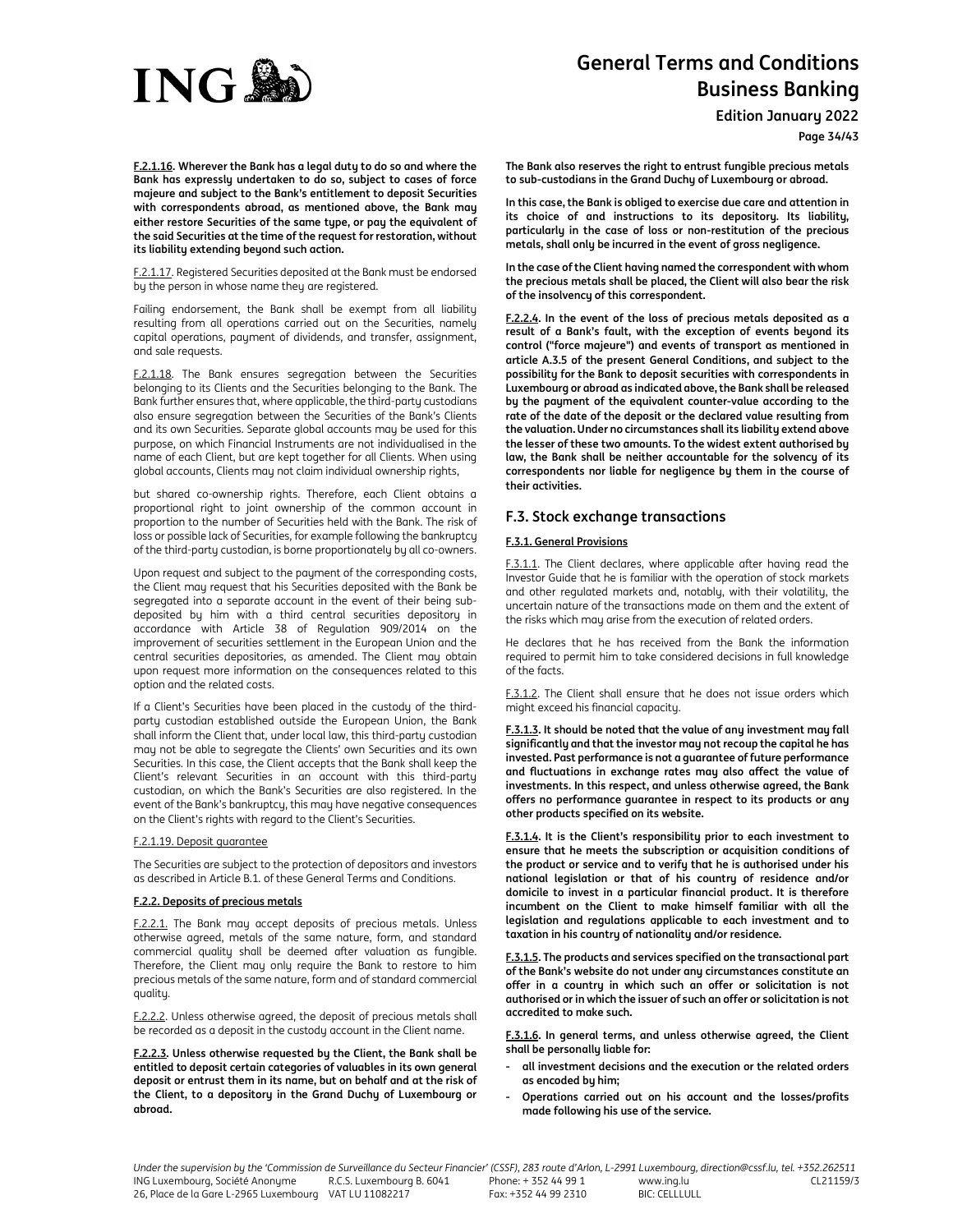

**Edition January 2022**

**Page 35/43**

F.3.1.7. In the framework of a public issuance (in particular an initial public offering or transactions on the primary market), if all subscription orders are given to the Bank by its clientele may not be honoured, the Bank will make an equitable distribution of the available Securities amongst its subscribing Clients. Only one subscription order per Client is allowed for a given public issuance. The Client allows ING to group the various orders it has placed for the purposes of this distribution, in compliance with the applicable market rules.

F.3.1.8. In the context of a public takeover bit, the Client authorises ING to group the various orders given by him with indication of the same price.

F.3.1.9. Warrants may be the subject of a sale order only upon the Client's express instructions. Lacking execution of the order no later than at the latest official quote, these warrants will in principle lose all their value. Orders concerning due warrants are therefore not accepted.

F.3.1.10. Subscription or attribution rights may be sold only upon express instructions from the Client. Lacking execution of the order no later than at the latest official quote, these rights shall in principle lose all their value. Orders concerning elapsed rights are therefore not accepted.

F.3.1.11. The Bank converts convertible bonds registered in the Client's Securities Account only upon the Client's express instructions, except for Clients having signed a discretionary portfolio management contract.

F.3.1.12 Unless instructed otherwise, the Bank takes care of making the payments called on Securities registered in the Client's Securities Account but not entirely paid up, by debiting the Client's account as long as there are sufficient provisions in it.

F.3.1.13. The evaluation of the Financial Instruments, as long as these are tracked by the Bank according to these General Terms and Conditions and held in Securities Accounts by the Clients, is based on the value and current of the regulated market exhibiting the largest volume of transactions.

F.3.1.14. The Bank will withhold a tax on stock market transactions (TOB). On its Clients behalf, and in its capacity as a foreign professional intermediary, the Bank will make the declaration and the payment of the amounts of TOB levied by the Belgian tax administration. The TOB applies to natural persons having their habitual residence in Belgium and legal entities in respect of a headquarters or establishment in Belgium, for transactions subject to the TOB ( mainly the purchases and sales of financial instruments such as shares, bonds, warrants, and structured notes, etc., as well as redemptions for the capitalisation shares of certain SICAVs) concluded or executed in their name and on their behalf by a professional intermediary established abroad (a bank located in Luxembourg for example). In order to determine whether or not a Client falls within the scope of the TOB ratione personae, the Bank takes into account the Client's information that it is aware of at the time of the Transaction's completion. In the event the TOB is due but is not withheld by the Bank, the Client must, as the person liable for the TOB, make the declaration and the payment of the TOB to the Belgian tax administration.

## **For further information on this subject, please consult the website of the Belgian tax administration.**

F.3.1.15. The Bank may reject any instruction relating to Securities in the cases listed in Article F.2.15. If the Client uses his or her own broker to buy or transfer Securities, the Bank may also refuse to execute the instructions in the same cases.

## **F.3.2. The Bank's order execution policy**

**F.3.2.1. The Client is informed that the Bank has an Execution Policy applicable to his orders transmitted to it. This execution policy shall be applicable to "Retail Clients" and "Professional Clients". It shall** 

**not however apply to transactions transmitted by Clients falling within the "Eligible counterparties" category.** 

**F.3.2.2. Within the framework of this Execution Policy, the Bank takes all sufficient steps to obtain the best possible result (or best execution) for their Clients, while executing orders or simply receiving and transmitting orders to another party for execution.** 

F.3.2.3. The Bank selects execution venues capable of quaranteeing best execution in the majority of cases in relation to the factors and criteria defined in its execution policy. The key criteria are price, cost, speed, likelihood of execution and settlement, size, the nature of the order and any other consideration relating to execution of the order. The importance of these criteria varies according to the type of Client.

According to the delegated regulation 2017/576, supplementing the MIFID 2 Directive, the main selection factors for the retail clients are the price and the cost.

**F.3.2.4. The Client is informed and agrees that the Bank may choose to execute an order away from a regulated market or MTF even if the order relates to a financial instrument admitted to trading on a regulated market or MTF.** 

**F.3.2.5. The Bank's adherence to its execution policy constitutes a best endeavours obligation; the Bank is under obligation to achieve the best possible result for its Clients taken as a whole.** 

**F.3.2.6. The Bank may not be held liable for non-compliance with all or part of its Execution Policy or for any loss or damage thereby occasioned to the Client in the case of an event constituting force majeure, i.e. an event liable to interrupt, disrupt or disturb its services, in whole or part. The Bank's liability shall be restricted to instances of gross negligence in implementing the resources necessary for the application of its Execution Policy.** 

**F.3.2.7. The Bank reviews its Execution Policy on a regular basis and in the event of any significant change affecting the Bank's capability to continue to achieve the best possible execution for its Clients.** 

**F.3.2.8. The Client may find further information about the Bank's Execution Policy in on the website www.ing.lu (under the heading "Regulation/MiFID 2") or it may also be obtained at the branch offices.** 

**F.3.2.9. Any request for execution of an order on the part of the Client implies the latter's acceptance of the Bank's current execution policy.** 

## **F.3.3. Transactions on derivatives**

**F.3.3.1. The Client who, after having signed the specific documentation relating to derivative products, gives the Bank orders to buy or sell options, futures or who contracts other derivative products with the Bank, is presumed to know the risks inherent in these Transactions and therefore assumes full responsibility.** 

**F.3.3.2. The Client is informed and accepts that the Bank may choose to execute an order outside a regulated market or an MTF even if the order concerns a derivative admitted for trading on a regulated market or an MTF.** 

F.3.3.3. Within the periods provided for by law or employed in line with customary practice, and using the means of communication agreed with the Client, the Bank will provide the Client with confirmation detailing the principal terms and conditions of each contract relating to derivative products that has been concluded with the Bank.

**F.3.3.4. Unless a more restrictive provision is agreed between the Bank and the Client, any objection concerning the terms and conditions contained in this confirmation must be received in writing by the Bank within 2 working days at the latest of the confirmation or the notification relating to this being sent. In the absence of such an objection, the terms and conditions contained in the confirmation sent to the Client by the Bank will be definitive and will be deemed**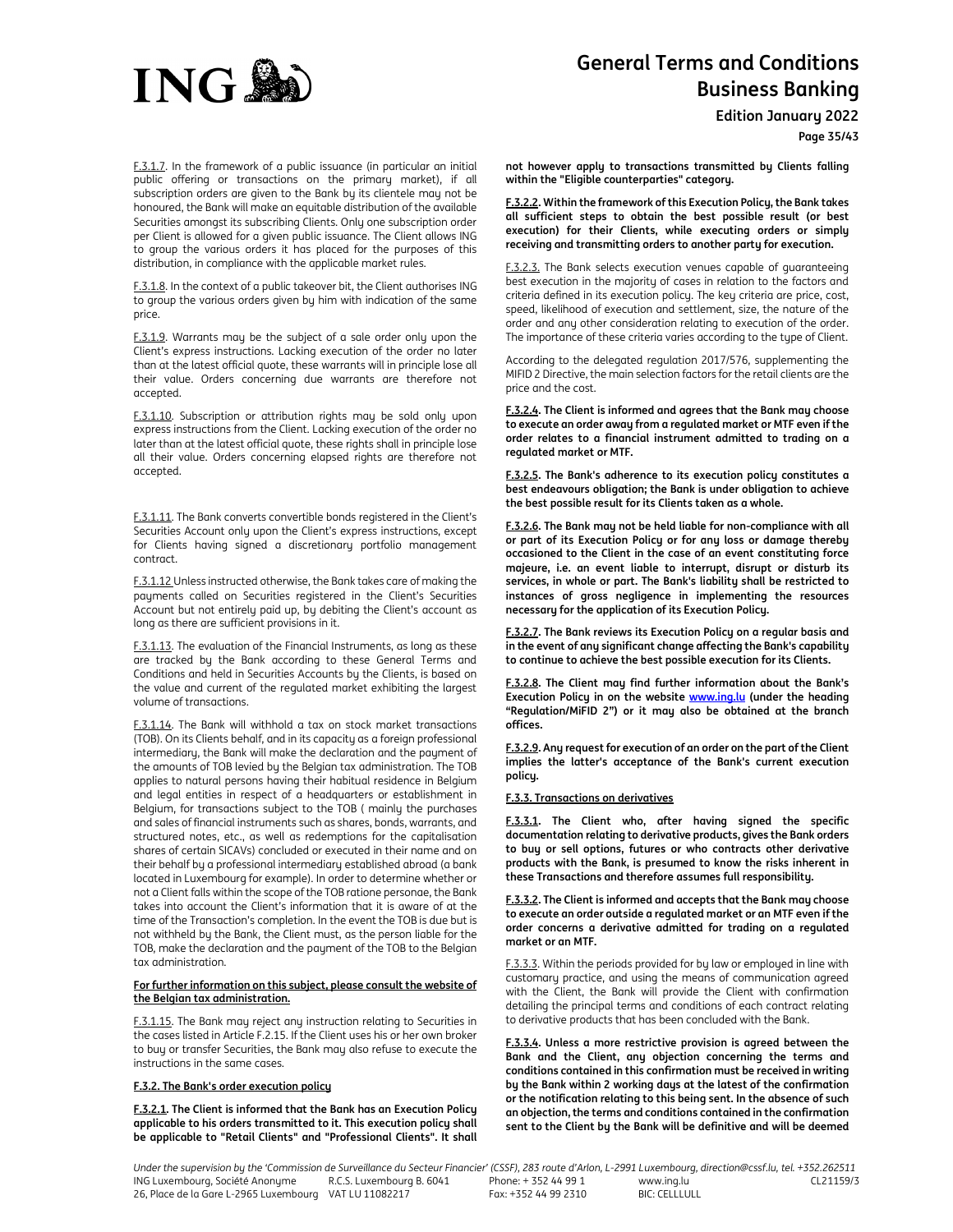

**Edition January 2022**

**Page 36/43**

**to have been approved and acknowledged as being correct by the Client.** 

# **F.4. Regularisation operations ("corporate actions")**

# **F.4.1. General Provisions**

F.4.1.1. The Bank shall execute both "mandatory" and "optional" regularisation operations and in particular transactions relating to capital increases associated with the Securities on deposit, subscription rights, optional dividends, swapping of Securities, reinvestment of dividends, both in the Grand Duchy of Luxembourg and abroad.

The Bank shall have no liability in relation to "optional" transactions which shall be the exclusive liability of the Client, and whose instigation furthermore originates with the Client.

**F.4.1.2. As far as possible, therefore, according to the publications and means of information at its disposal, the Bank watches over all Operations which may affect the Securities in its custody and informs the Client of the details of such Operations. The Bank shall have only secondary liability in respect of this obligation of surveillance, which shall be primarily the duty of the Client. In all cases, the Bank's liability will be limited to a best endeavours obligation.** 

F.4.1.3. For mandatory transactions, the Bank shall, insofar as it has the necessary information and sufficient time, automatically execute the corporate actions on the deposited securities in custody and shall notify the Client of the details.

F.4.1.4. In respect of optional transactions, the Bank shall send the Client, insofar as it has the necessary information and sufficient time, the most comprehensive information with the terms and conditions of the transaction, and it shall carry out the transaction in accordance with the instructions received.

The Client gives the Bank the necessary instructions in due time for the operations in relation to the Securities in its custody.

In the absence of any instructions from the Client or in the case of instructions received after the deadline indicated in the information advice, the Bank shall carry out the transaction in the Client's best interests, at its discretion, in accordance with its Execution Policy or by the default option specified in the advice sent to the Client.

F.4.1.5. Furthermore, the Bank shall, in so far as it is possible, carry out the regularisation operation at the express request of the Client (in particular the exercising of warrants, conversions) and in accordance with its instructions. Unless previously agreed otherwise by the Bank and subject to reimbursement of its fees (including the payment of adequate fees on account), it shall not represent its Clients at general meetings or in court proceedings.

F.4.1.6. In addition to the repayment of the expenses incurred, the Bank shall be entitled to charge a commission that may vary according to the nature of the transaction.

**F.4.1.7. The Bank shall not be obliged to monitor other events in the life of companies whose Securities are deposited with it other than those involved in regularisation operations. This shall be the case in particular for notices of legal actions, convening general meetings or any other publications placed by these companies in the media.** 

F.4.1.8. All liabilities of the Bank in relation to the regularisation transactions under this section F.4 shall be subject to the provisions of clause F.4.2 above.

F.4.1.9. The Bank also makes sure that these Transactions are carried out for the Securities registered with its correspondents or third-party custodians on behalf of the Client. Without derogating from the market practices, those Securities that have been the subject of a request for withdrawal or transfer are no longer subject to the Bank's surveillance as to the Transactions they may prompt. The same holds for Securities that have been remitted to it while awaiting execution of a sale order.

F.4.1.10. If a Security that has been purchased, subscribed, or withdrawn is, because of the maturity of a coupon during the time necessary for its delivery, delivered without this coupon, the Bank pays the amount of the coupon to the Client after it cashes it, subject to any costs and taxes. If a Security subject to ale or delivery (a transfer) is, due to maturity of a coupon during the time needed for its delivery, delivered without this coupon, the Bank debits the amount of this coupon to the Client if this amount has been unduly credited to the Client at the coupon's maturity.

F.4.1.11. In the event of regularisation of the conversion of Securities to the bearer, the Bank may refuse to regularise if this conversion appears to be impossible, requires disproportionate efforts or results from the refusal or inertia of the issuer. The Bank reserves the right to return old Securities to the Clients (per the procedures of its choice) under their responsibility and bearing the costs.

**F.4.1.12. By way of derogation from the provisions of paragraphs F.4.1.1 to F.4.1.7, the Bank remains bound by its legal obligations to provide information to the Client when these obligations relate to Securities held by the Client with the Bank.** 

# **F.4.2. Liability**

**F.4.2.1. The Bank shall execute the transactions instructed by the Client under the sole liability of the Client. In the case of transactions that the Bank carries out automatically it shall only be held liable in cases of gross negligence.** 

**F.4.2.2. In all cases, regularisation operations are executed according to the information transmitted by the custodians and/or the other sources of financial information used by the Bank. Therefore, the Bank shall not be held liable for the inaccuracy of such information and any erroneous transactions that may result.** 

# **F.5. Coupons and redeemable Securities**

# **F.5.1. General Provisions**

F.5.1.1. The Bank shall collect the coupons and redeemable Securities in the case of Securities physically remitted to any of its branches or deposited in custody.

F.5.1.2. The Bank shall be authorised to present the coupons and Securities physically remitted for collection to the correspondent of the Bank's choice. The Bank shall not be held liable for any loss or damage that may result from such transmission of coupons or Securities.

F.5.1.3. Coupons and redeemable Securities denominated in currencies which are not legal tender in the Grand Duchy of Luxembourg and credited under the usual reserves which are returned unpaid for whatever reason shall be debited in this currency, or in case of the unavailability or significant depreciation of this currency, though the Bank shall not be bound to do so, in another currency at the discretion of the Bank and at the rate in force on the date of the return with no specific deadline.

# **F.5.2. Terms of payment**

F.5.2.1. Coupons and redeemable Securities shall be paid subject to the deduction of the expenses and inducements calculated in accordance with the Bank's tariffs in force.

F.5.2.2. Payments are made by default in the payment currency of the coupon or Security. In the absence of an account held in the name of the Client in this currency, and unless otherwise instructed beforehand, payments shall be made into an account created for this purpose in the currency in question. In case of the significant depreciation or unavailability of the coupon payment currency, the Bank reserves the right, but is not bound to, pay the coupon in euros with all exchange and other losses being borne by the Client.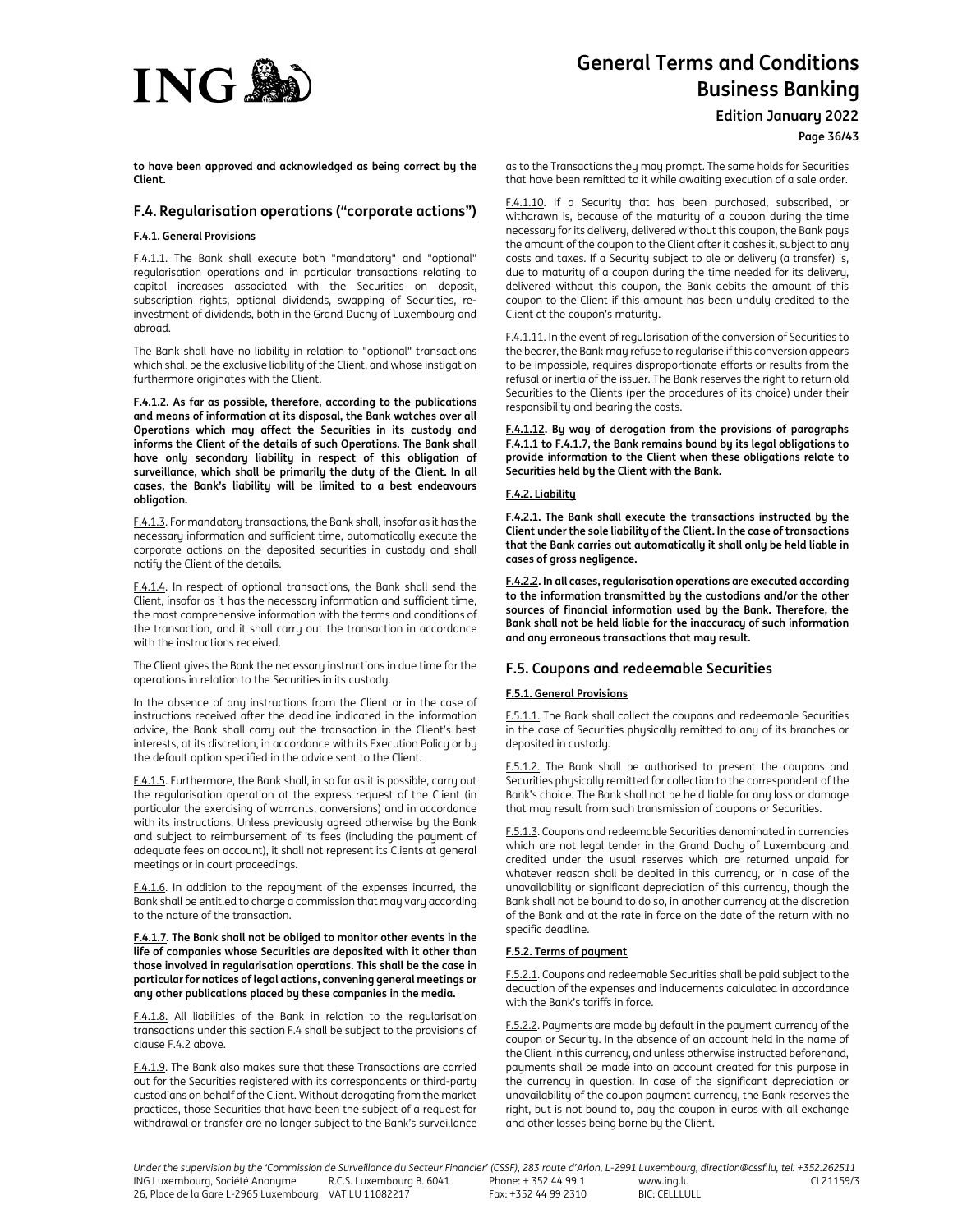

**Edition January 2022**

F.5.2.3. Coupons may only be credited to current or savings accounts.

F.5.2.4. Early total or partial repayment of Securities by drawing lots or following the decision of the issuer shall be made according to the terms of such transaction and the Client shall be advised and notified of the transaction.

In the event of repayment by drawing lots of fungible Securities in custody, the beneficiaries shall be determined automatically by a computer application giving equal opportunities to all depositors.

F.5.2.5. In a more general manner and subject to the Bank having sufficient time, the payment of Securities or coupons which require an instruction from the Client (early settlement or exchange option at the discretion of the holder) shall be notified to the Client and executed in accordance with the Client's instructions within the deadline indicated in the notice.

F.5.2.6. All the transactions referred to in these provisions shall be read as "under usual reserve".

## **F.5.3. Liability**

**It is understood that the Bank provides the maximum care with the Securities placed in its custody by its Clients, in particular as concerns verification of printing, execution of corporate actions and exchange of Securities, cashing transactions and the exercise and trading of subscription and attribution rights; but the Client is obligated to oversee the operations concerned in these provisions himself, as the Bank answers only for any gross negligence**.

# **F.6. The Client's obligations**

#### **F.6.1. Cover**

F.6.1.1. The Client is required, when he gives his instructions, to provide cover for the Securities to be bought and to deliver the Securities to be sold.

F.6.1.2. In the case of absence or insufficient cover or delivery, the Bank has the choice to either refuse the purchase or sale instructions, or to carry them out partially or totally at the exclusive risks of the Client.

F.6.1.3. Where the cover or delivery is not provided within the deadline required after such execution, the Bank shall, without any obligation on its part, be entitled to automatically settle the transactions at the expense and risks of the Client. Any loss or damage that may result for the Bank shall be borne by the Client (in particular, changes in prices, penalties, and any expenses of whatever nature).

F.6.1.4. In the absence of accurate instructions from the Client as regards to the account to be debited for cover or delivery, the Bank reserves the right to debit any account in the name of the Client.

#### **F.6.2. Transmission of instructions**

F.6.2.1. All instructions must be validly signed by the Client. The signature affixed to the instruction must match the specimen signature deposited by the Client when the account was opened.

**F.6.2.2. The Bank may refuse to execute any instruction found to be incomplete or incorrect. However, in the event that, notwithstanding, the Bank agrees to execute an instruction under these circumstances, the Bank shall incur no liability for errors or delays resulting from the incomplete or incorrect nature of the instruction.** 

F.6.2.3. The Client shall be liable for any error he might make while drawing up or transmitting his instructions.

**F.6.2.4. In principle, instructions given to the Bank may not be revoked. However, under exceptional circumstances, the Bank may accept revocations, without incurring any liability in this respect.** 

**F.6.2.5. The Bank shall be under no obligation to execute an instruction which it reasonably believes to be contrary to legislation** 

#### **or regulations currently in force, or contrary to its method of working as a custodian.**

F.6.2.6. Instructions may be transmitted by post or, under certain conditions, by telephone, fax or any other means of communication approved by the Bank. Unless expressly agreed otherwise, the Client shall not be authorised to give instructions by telephone for securities transactions.

## **F.6.3. Key Information Document ("KID")**

F.6.3.1. The Client hereby represents that he is aware that the latest available documents relating to Key Investor Information (Key Information Document or "KID") relating to undertakings for collective investment distributed by the Bank (latest versions available) or all other Financial Instruments for which such a document is now compulsory, are made available by the Bank on the website www.ing.lu or in a branch upon request in accordance with the applicable regulations, and undertakes to the Bank that he will procure it and take note of it, in good time, before any instruction regarding acquisitions or subscriptions in such undertakings for collective investment.

F.6.3.2. If the Client agrees to place purchase or subscription instructions by telephone or any other means of communication previously accepted by the Bank for undertakings in collective investments (UCIs) or any other Financial Instruments for which a KID is mandatory.

Nevertheless, the Bank agrees to forward the KID as soon as possible according to the communication channel previously agreed upon with the Client, who agrees to confirm receipt.

F.6.3.3. In particular, the Client is informed that the KIDs relating to UCIs distributed through the Bank (latest available versions) are made available via the website www.ing.lu/kid or through a branch office upon request. If the website www.ing.lu/kid is used, the Client acknowledges that the Bank makes this service available to him under his own responsibility. The Client declares being aware and understanding the functional characteristics of the telecommunication means (Internet, etc.) and the technical limits, the risks of interruption, the response time to consult, interrogate, or transfer information, the risks inherent in any connection and any transfer of data over an open network.

F.6.3.4. Moreover, should the Bank use, fully or in part, the services of a third party provider to ensure the provision of KID by Internet, the Client acknowledges and agrees, by using said service, that the responsibility of the Bank may not be incurred in relation to faults or errors of said service provider, except where the Bank has not exercised sufficient care in selecting said third party provider or is guilty of gross negligence or wilful conduct.

F.6.3.5. In case of doubt, of non-availability of the service or refusal of the limits of liability set out above, the Client is asked to contact the branch directly or refer directly to the official website of the promoter of the undertaking for collective investment or the issuer or the initiator of the Financial Instrument concerned.

F.6.3.6. Finally, the Client acknowledges that the information contained in the KID is provided by third party sources, which implies that the Bank has no control over their content. It may not, therefore, under any circumstances be held responsible for the failure of an undertaking for collective investment of its issuer or initiator, or its representatives or agents to provide the last updated KID or for any direct or indirect consequences due to incomplete, inaccurate information contained in the KID or errors or omissions in the KID, except in cases of wilful misrepresentation on the part of the Bank or gross negligence on its part.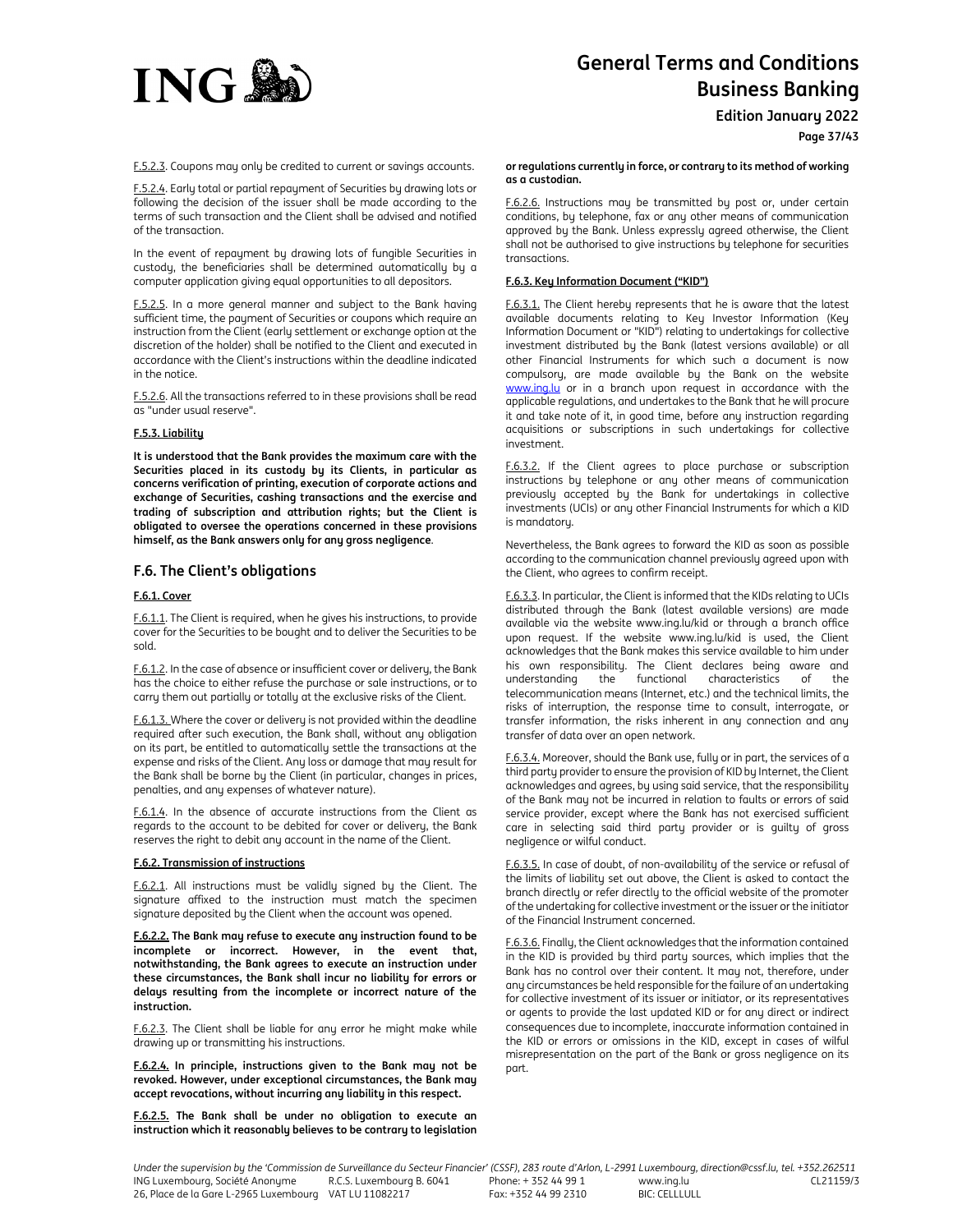

**Edition January 2022**

**Page 38/43**

# **F.7. Custody fees, transaction charges and other charges**

**F.7.1**. For the custody of any item placed on deposit, unless otherwise agreed between the Client and the Bank, the Client is liable to pay the Bank custody fees, calculated annually according to charges in force. Such safe custody fees and other expenses relating to the deposit shall be debited periodically over the year taking account of the transactions carried out, without any further instructions on the part of the Client.

**F.7.2**. Transaction fees shall be debited from the Client's cash account after each operation, without further instructions from the Client who, in accepting the present General Terms and Conditions, authorises the Bank to debit the amount due from his account.

# **F.8. Complaints**

**F.8.1. Any complaints relating to market orders must be addressed in writing to the "Client Care" Service of the Bank within the following deadlines:** 

- **a) with regard to execution of the order: upon receipt of the relevant notice or statement; if the Client has requested the Bank to hold his correspondence, receipt shall be regarded as having taken place 48 hours after the execution of the transaction by the Bank;**
- **b) with regard to failure to execute the order: within a time limit of five banking days from the date at which the notice of execution or statement should have reached the Client.**

**F.8.2. In the absence of a complaint lodged within the abovementioned time limits, the Bank's method of working shall be deemed to have been approved by the Client and any statements and/or notices issued shall be deemed to have been acknowledged as accurate and approved.** 

**All claims are made in the conditions (price, delay, form, recourse) described in Article A.6 of these General Terms and Conditions.** 

# **F.9.Tax provisions**

# **F.9.1. Duty to transmit information required by the Bank**

**In accordance with the tax regulations issued by certain countries and applicable in Luxembourg, the Client is obligated to furnish the Bank, upon simple request, with the documentation required to proceed with transactions on Securities. Otherwise, the Client declares he is informed that the Bank is thereupon expressly authorised to suspend such services and/or sell the Securities concerned by these regulations in accordance with these General Terms and Conditions.** 

## **F.9.2. Mandate to communicate tax information**

**If a law, double taxation preventive convention or any other applicable regulation allows the effective Beneficiary to have a reduction or exemption of withholdings, the Bank is authorised – without being obligated to do so – to disclose the required information (including the effective Beneficiary's name and address) to the competent tax authorities and/or to foreign custodians in order to obtain this reduction or exemption. The Bank may not be held liable if the Client is then refused any of the tax advantages stipulated by said law, double taxation preventive convention or any other applicable regulation.** 

#### **F.9.3. Foreign taxes (withholding)**

**For some countries, resident Clients may use the Bank to benefit from a tax withholding reduction or exemption or obtain return of it. To this effect, the Client must expressly give the Bank a written mandate on all the Securities in his Securities Account by signing an ad hoc convention. The return occurs under the conditions and for all** 

**countries (with which Luxembourg has concluded a double taxation preventive convention) stipulated in the mandate, without the Client being able to delete one or more countries from the list.** 

**If the Client has empowered the Bank to obtain such a reduction or exemption, the Client thereby expressly consents and authorises the Bank to contact any competent tax authority directly in his name to obtain any tax residence certificate or any other similar proof needed to achieve the desired objective.** 

**If the Client does not send the Bank the required documents in due time prior to a payment, the Bank may not be held liable for nonapplication of any reduction of withholdings or return of this withholding.** 

## **F.9.4. American tax provisions**

The Bank has signed an agreement with the American Internal Revenue Service ("IRS") to benefit from the status of Qualified Intermediary ("QI"). With this status, the Bank may apply the reduced American tax rate per good documentation from the Client and per the double taxation preventive convention signed between the Client's tax residence country and the United States. Also, the Bank must meet a number of obligations in matters of Client identification, of American withholding tax on sources of revenue and IRS tax returns.

In this context, the Client accepts to cooperate with the Bank and to supply, at first request of the Bank, all information and documents, including the form issued by the American tax authorities (for example a W-8BEN-E form) before subscribing to American financial instruments or securities, and to carry out all actions that the Bank demands in virtue of its documentary obligations, withholding tax on sources of revenue and IRS tax returns. The Client confirms and ensures that all information (that will be) supplied to the Bank is correct, current and complete.

The Client declares having been informed that the Bank may refuse to hold certain financial instruments or securities subject to American rules owing to the application of said American rules or related internal rules of the Bank.

The Client must immediately, and unless indicated otherwise herein, within a period of 30 calendar days at the latest, inform the Bank in writing of any modification relating to the information supplied to the Bank, all accompanied by documents proving the said modification. The Bank may avail itself of information supplied by the Client until it receives a notification or modification or an update of the supplied information.

Moreover, should during the account opening process or during the banking relationship, certain indices would have the Bank presume that the Client could have a tax status different from that declared by the Client, the latter is bound to promptly respond and on the due date of the request made by the Bank at the latest, to the questions asked in relation to his status and to supply this with any related conclusive document or supporting document at the Bank's convenience.

The Client declares having been informed that failure to comply (at the Bank's free assessment) with the terms above and/or applicable rules in particular in tax matters, the Bank shall be entitled to report relations to the authorities, to withhold the applicable taxes, to suspend any transaction or service concerned and even sell, if applicable, all financial instruments and other securities and assets concerned by these tax or regulatory obligations, without prior notice and without the Client being able to demand compensation.

The Client acknowledges that the status determined by the Bank for the needs of applying the said American rules on no account constitutes advice by it. The Bank may on no account be held liable for the harmful consequences of an omission to transmit information or a false or incorrect declaration or withholding tax on sources of revenue debited by the Bank depending on information at its disposal and applicable rules.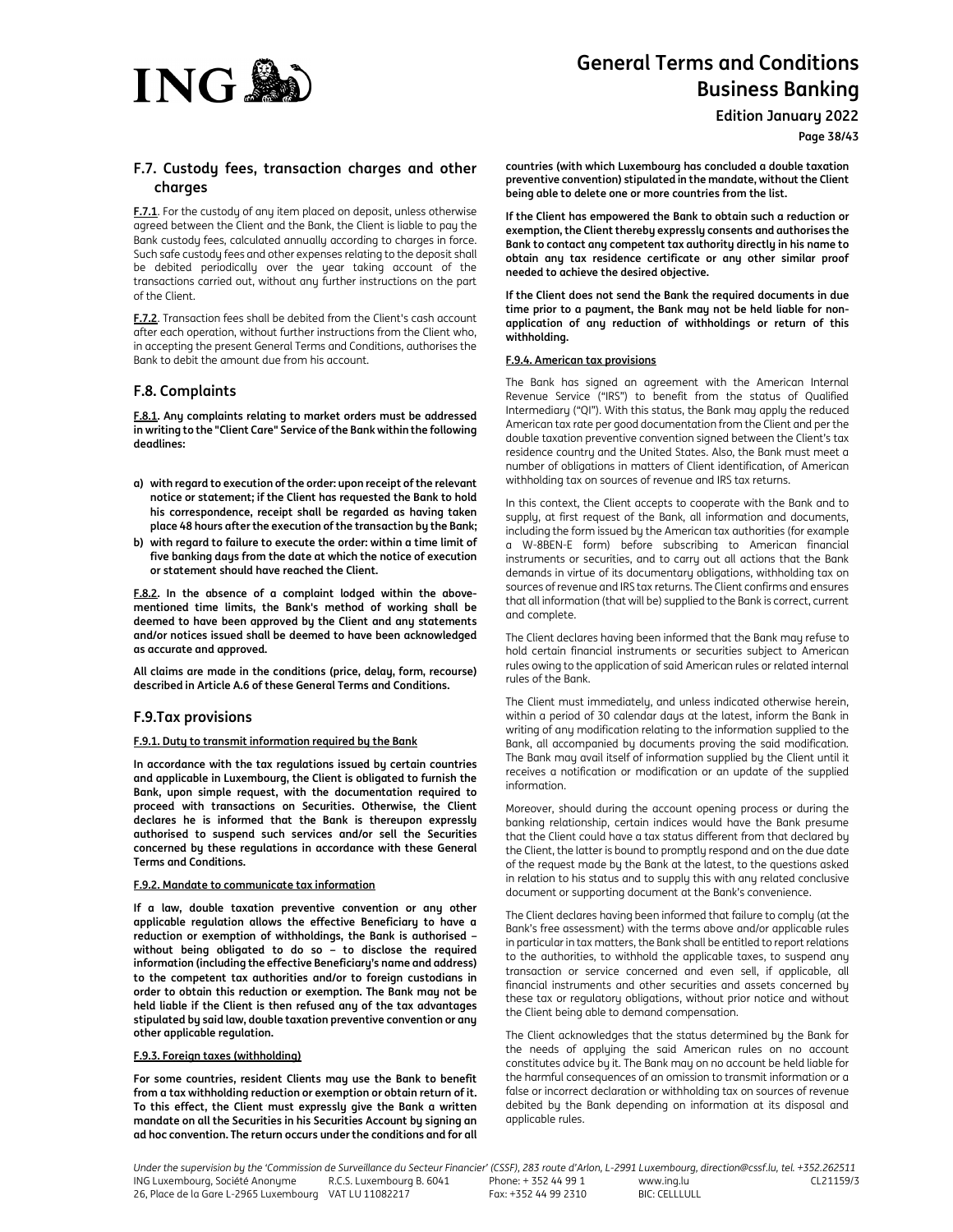

**Edition January 2022**

**Page 39/43**

If subsequently the Client supplies the requested information and/or documents, the Bank shall proceed with no rectification of the withheld tax for the period during which no document was in its possession. It shall be up to the Client, if he wishes, to make contact with the IRS to obtain a potential reimbursement of the tax.

**F.10.1.** The Client is required, at all times, to indemnify the Bank for any damage, loss, cost, or expense, including any legal costs, he may incur by implementing any instruction it thinks was reasonably approved by the Client, transmitted on behalf of the Client, or due to the Client's non-fulfilment of any of the obligations set out in these Terms & Conditions.

**F.10.2.** To the broadest extent permitted by law, when the Client designates a third-party broker through which a transaction is to be executed and the Bank agrees to carry out this transaction through this third-party broker on behalf of the Client, the Bank may not be held liable in the event of damage, loss or costs sustained or incurred by the Client as a result of the execution of this transaction by the Bank. In this case, the Client agrees to indemnify the Bank for any damage, loss, cost, fees or expenses (including legal) incurred by the Bank in executing the transaction.

# **F.11. Providing information**

The Client shall promptly provide the Bank with any information the Bank may require in order to establish the elements referred to in these Terms & Conditions, to comply with the regulations in force, or for any other reason. The Client will notify the Bank of any material change to this information.

# **F.12. Information disclosure by the Bank**

**F.12.1**. In the context of financial instrument transactions, and more generally, throughout the duration of the relationship between the Client and the Bank, the latter may be required to disclose to certain Third Parties, established in the Grand Duchy of Luxembourg or in other countries, information relating to the Client, the financial instruments held by the Client, and his operations in financial instruments. This is based on applicable local or European legal or regulatory provisions. In particular, without being restrictive, this includes, in the area of the fight against money laundering and the financing of terrorism, and the articles of association of the issuer of the financial instruments or issuance conditions applicable to such financial instruments or transactions thereon.

For the purposes of this Article F.12, "Information" means, without this definition being exhaustive, an intermediary of the Bank, the identity of the direct or indirect holders of financial instruments (including, but not limited to, the first name, last name, date of birth, unique identifier ((i) in the case of a Client who is a natural person, the national identifier within the meaning of Article 6 of the Delegated Regulation (EU) 2017/590, as amended or replaced if applicable, and (ii) in the case of a Client who is a legal entity, the LEI or the unique national registration number/ a Bank Identifier Code (BIC)/or unique client code of any entity or legal structure, in any jurisdiction, preceded by the country code corresponding to the country of registration), tax identification number, nationality, email address, and address (street, number, postcode, city, country, postcode of the post box and post box number), of the Client or, where applicable, the Client's beneficial owners), any other information (personal or otherwise) or documents relating to the identity of the Client or his beneficial owners (including a copy of an identity document) requested by a Third Party in connection with the identification of the holders of financial instruments, the rights of the Client and/or the Client's beneficial owners (ownership, usufruct, number), their characteristics, the type of shareholding operated by the Bank, the initial date of shareholding and the quantity/number of the financial instruments concerned held by the Bank on behalf of the Client, all other information related to the transaction relating to these financial instruments, and, where applicable, the name of the third party authorised by the Client to make investment decisions on the Client's behalf as well as the third party's unique identifier. This Information may contain personal data.

For the purposes of this Article F.12, "Third Parties" means, without being exhaustive, any competent Luxembourg or foreign authority (including the market authority and the competent authority for the control of the trading venue), any clearing agency, any central depository, all professional supervisory bodies, brokers/intermediaries acting in the context of the acquisition, holding, transfer, sale and/or transfer of financial instruments, the issuer or third parties acting on behalf of the issuer of the financial instruments concerned (including transfer agents), courts and tribunals and judicial police authorities and in general, any person authorised by law (Luxembourg or foreign) to make requests for Information.

**F.12.2.** The Client is hereby notified that non-compliance with these disclosure obligations may result in the blocking of the relevant financial instruments or other sanctions. For example, these may include the suspension of the exercise of voting rights or financial rights related to the financial instruments, or the inability of the Client to sell or dispose of such financial instruments.

**F.12.3**. Therefore, the Client authorises and irrevocably mandates the Bank, throughout the duration of their relationship, to provide the Third-Parties, if the Bank is obliged by law or upon request of these Third-Parties, without delay and without having to prior consult the Client and/or the client of the Client, any Information requested by these Third Parties or whose transfer is required by law. The Client is advised that the purpose of such transfer of Information is to enable the Bank and/or Third-Parties to comply with their respective legal, regulatory, or contractual obligations. In certain cases, it is possible for the Bank and these Third-Parties to ensure the proper execution of the operations instructed by the Bank through these Third Parties on behalf of the Client. The identity of the Third-Parties to whom the Information was transmitted may be provided to the Client upon written request to the Bank.

**F.12.4.** To the extent necessary, the Client irrevocably agrees, at the Bank's first request, to provide all Information deemed necessary by the Bank for the purposes of complying with this Article F.12. Notwithstanding the disclosure obligation mentioned above, if the Client is unable to provide the Information requested or to ensure that such Information is provided to the Bank, the Client also undertakes to hold harmless the Bank from any and all responsibility for any resulting consequences, including direct and indirect damages.

**F.12.5**. Without being bound by any obligation, the Client agrees that the Bank may (i) do everything necessary to comply with all of the shareholders' reporting rules, including disclosure of the Client's identity to the issuing Company, at the respective stock exchanges, and to the relevant authorities, and (ii) manage the Client's interests with the sub-custodian or the clearing and settlement body, so as to be able to track the shareholdings to be reported and the information relating to the Client, if necessary.

**F.12.6.** The Client and/or its client is/are required to fulfil all applicable shareholder reporting obligations themselves if these obligations apply to them. The Client and/or its client is/are responsible for the identification and declaration related to their holdings and in general for complying with all reporting, notification or other requirements imposed by Luxembourg or foreign regulations, or by any competent authority, relating to or affecting the holding by the Client of Financial Instruments.

Without prejudice to Article F.10. above, it is understood that the Bank assumes no liability in the event of non-compliance by the Client, or as the case may be its management company, with any reporting, notification, or other requirements imposed by Luxembourg or foreign law, or any other competent authority relating to, or affecting, the holding by the Client of financial instruments. Without being exhaustive, this includes understanding whether the Bank acts on behalf of the Client (i) as the custodian bank of the Client within the meaning of the regulations applicable to alternative investment funds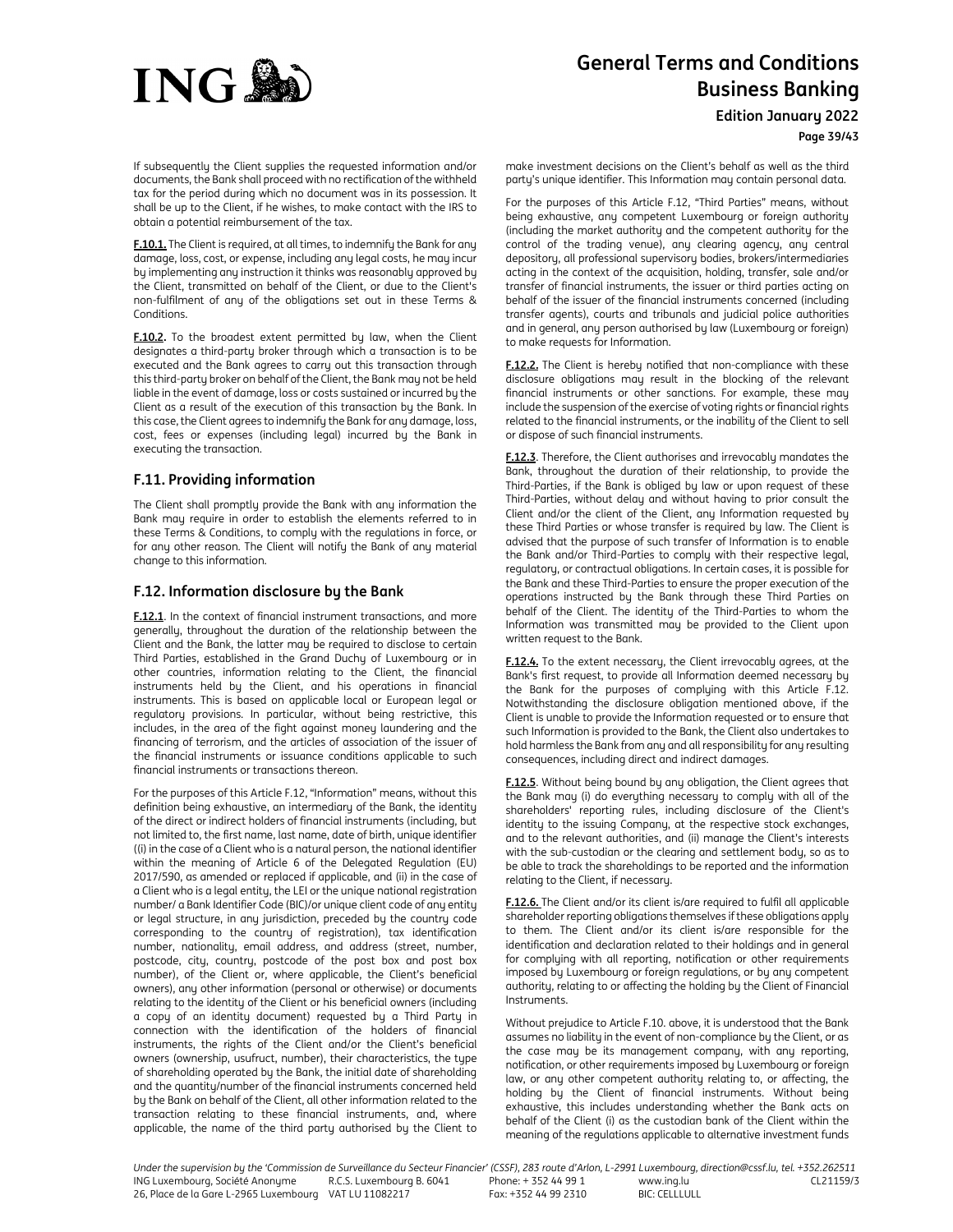

**Edition January 2022**

**Page 40/43**

or undertakings for collective investment in transferable securities, or (ii) as nominee.

**F.12.7**. The Client undertakes upon first request of the Bank to proceed with the necessary formalities to ensure the re-registration on its behalf, or where appropriate on behalf of the Client, of the financial instruments for which the Bank acts as nominee for the Client's account. Any costs relating to this re-registration will be borne by the Client.

**F.12.8.** To the extent necessary, the Client irrevocably agrees to provide, upon first request by the Bank, all Information deemed necessary by the Bank for the purposes of complying with this Article F.12. If he is unable to provide the Information requested or to ensure that such Information is provided to the Bank, notwithstanding the disclosure obligation mentioned above, the Client also agree to hold the Bank harmless from any and all liability for any resulting consequences, including direct and indirect damages.

**F.12.9**. The Client confirms (i) that he obtained the consent of all thirdparties whose personal data and other information may be transferred pursuant to this Article F.12. He confirms (ii) having informed said thirdparties of the content of this Article F.12. and transfers of Information that may be made by the Bank. The Client further agrees to adopt the contractual measures necessary to obtain at any time (i) the necessary disclosure authorisations, other consents, and (ii) the Information requested pursuant to Article F. 12., including, in respect of his beneficial owners and/or his own clients.

# **G. Inducement reception/payment policy**

**G.1. Definition:** inducements are remuneration, commissions, or nonmonetary benefits paid or received by the Bank in connection with an investment service or an ancillary service.

**G.2.** When it pays or receives inducements, the Bank ensures that it complies with its policy regarding conflicts of interest as well as its obligation to act in an honest, fair and professional way to best serve the Client's interests.

**G.3**. When it supplies discretionary management services, the Bank in principle receives no monetary inducements in relation to the discretionary management service.

However, if it is called on to receive them, it must pay them to the Client (in principle by crediting his account) as quickly as possible after having received them and it shall inform the Client of this.

The Bank does not pay monetary inducements to third parties in relation to the discretionary management service.

It is authorised to receive non-monetary inducements if they are qualified as minor, under the conditions described below.

**G.4.** When it supplies any other investment service or ancillary service, the Bank only receives or pays monetary or non-monetary inducements to a third party (other than the Client or a person acting on behalf of the Client) provided that they improve the quality of the service supplied to the Client (or allowing the supply of an additional service to the Client) and that they do not have the effect of preventing it from acting in an honest, fair and professional way in accordance with the Client's best interests.

Before executing the investment service, the Bank communicates to the Client the existence, nature and amount of the inducement, or when its amount cannot be determined, its calculation method. The exact amount of the inducement shall then be communicated to the Client after execution of the investment service concerned.

All inducements received by the Bank are in any case also communicated to the Client once a year, in the management report.

This notably involves recurring retrocessions (or trailer fees) that the Bank receives from investment fund management companies for the investment funds it distributes and proposes to its clientele, whether it involves third party or intra-group investment funds.

The Bank may also receive recurring retrocessions and upfront fees from Group entities issuing structured products that the Bank distributes or proposes to its clients.

These inducements are notably justified by the fact that they allow the Bank to offer a broader range of financial products to its clientele and thus best meet its client's needs.

**G.5.** Irrespective of the investment or ancillary service, the Bank may also receive and pay minor non-monetary inducements, if reasonable, proportionate and of a size unlikely to influence the conduct of the Bank in a manner that may harm the Client's interests

As an example, it may involve:

- (i) information or documentation relating to a financial instrument or an investment service;
- (ii) comments concerning economic statistics or profits of a company;
- 
- (iii) summaries of public declarations of issuers;<br>(iv) written marketing support drawn up by a t written marketing support drawn up by a third party supplier, paid by an issuer of financial instruments in view of promoting the issue of financial instruments;
- (v) participation in road shows organised in the framework of a fund-raising event, open to investment company analysts and investors;
- (vi) macro-economic support, accessible unconditionally and at the same time for any investment company or by the public by means of a website;
- (vii) participation in conferences, seminars and training courses on a financial instrument or an investment service;
- (viii) welcome gestures of a reasonable value (type food and drink) in the framework of the abovementioned events

**G.6.** Works and research analyses in investment (other than those qualified as minor non-monetary inducements referred to above) that the Bank receives from suppliers or Group entities to which it belongs, are not considered as inducements, whatever the investment service or ancillary service to which they relate, insofar as they are paid directly and borne by the Bank.

**G.7.** Moreover, remuneration if applicable paid by the Bank to a third party via which it entered into relation with a Client, when it is connected with an investment service is always justified by an improvement to the quality of service supplied to the Client, unless it involves remuneration paid occasionally, as compensation for a Client introduction service and independent of an investment service or ancillary service.

It is communicated to the latter before the supply of the investment service.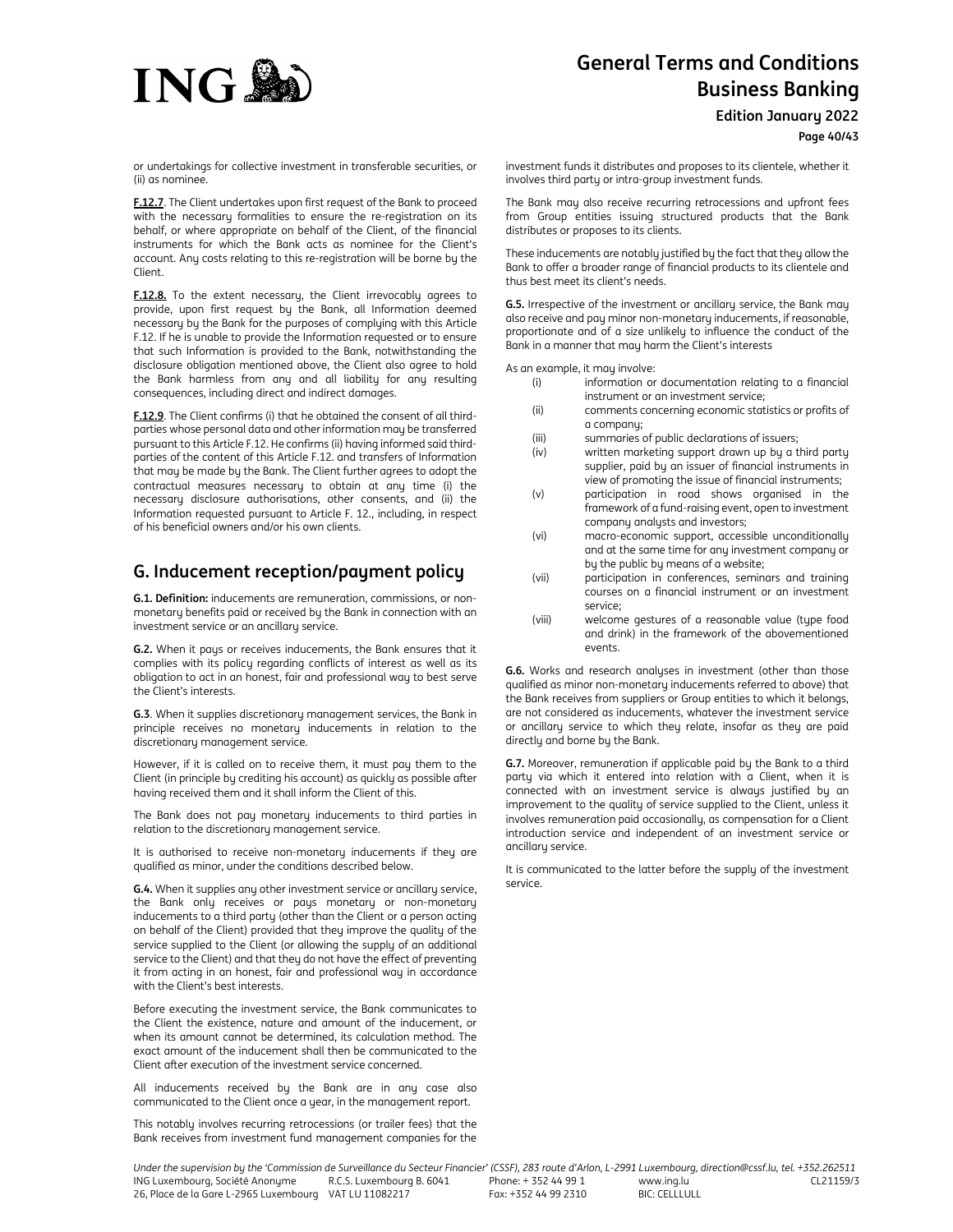

**Edition January 2022 Page 41/43**

# **H. Provisions relating to leasing transactions and leasing policy (ING LEASE)**

The conclusion of any leasing transaction with the Bank or any of its affiliated companies implies observance of the Bank's General Terms and Conditions relating to leasing, which are available in branches or on request.

Any clause to the contrary notwithstanding, in the event that the Client fails to fulfil any of his commitments towards the Bank, the Bank will be authorised to terminate all its relationships with the Client, including prematurely terminating all current leasing contracts concluded with it or its affiliated companies...

Without prejudice to the provisions of article A.8 above, all the guarantees that have been or are to be created by or for the Client in the Bank's favour, irrespective of the date of their creation, will always guarantee the payment or reimbursement of all the sums that the Client may owe, now or in the future, on the basis of any of the business relationships that the Client may have or may have had with the Bank or with its affiliated companies, either individually or together with third parties, on a joint and several basis or otherwise, whether these relationships were entered into before, at the same time as or after any leasing or credit transaction, unless expressly stipulated otherwise.

The creation of new guarantees does not cancel older guarantees, unless expressly agreed in writing by the Bank and/or the relevant affiliated company.

\*\*\*\*\*\*\*\*\*\*\*\*\*\*\*\*\*\*\*\*\*\*\*\*\*\*\*\*\*\*\*\*\*\*\*\*\*\*\*\*\*\*\*\*\*\*\*\*\*\*\*\*\*\*\*\*\*\*\*\*\*\*\*\*\*\*\*\*\*\*\*\*\*\*\*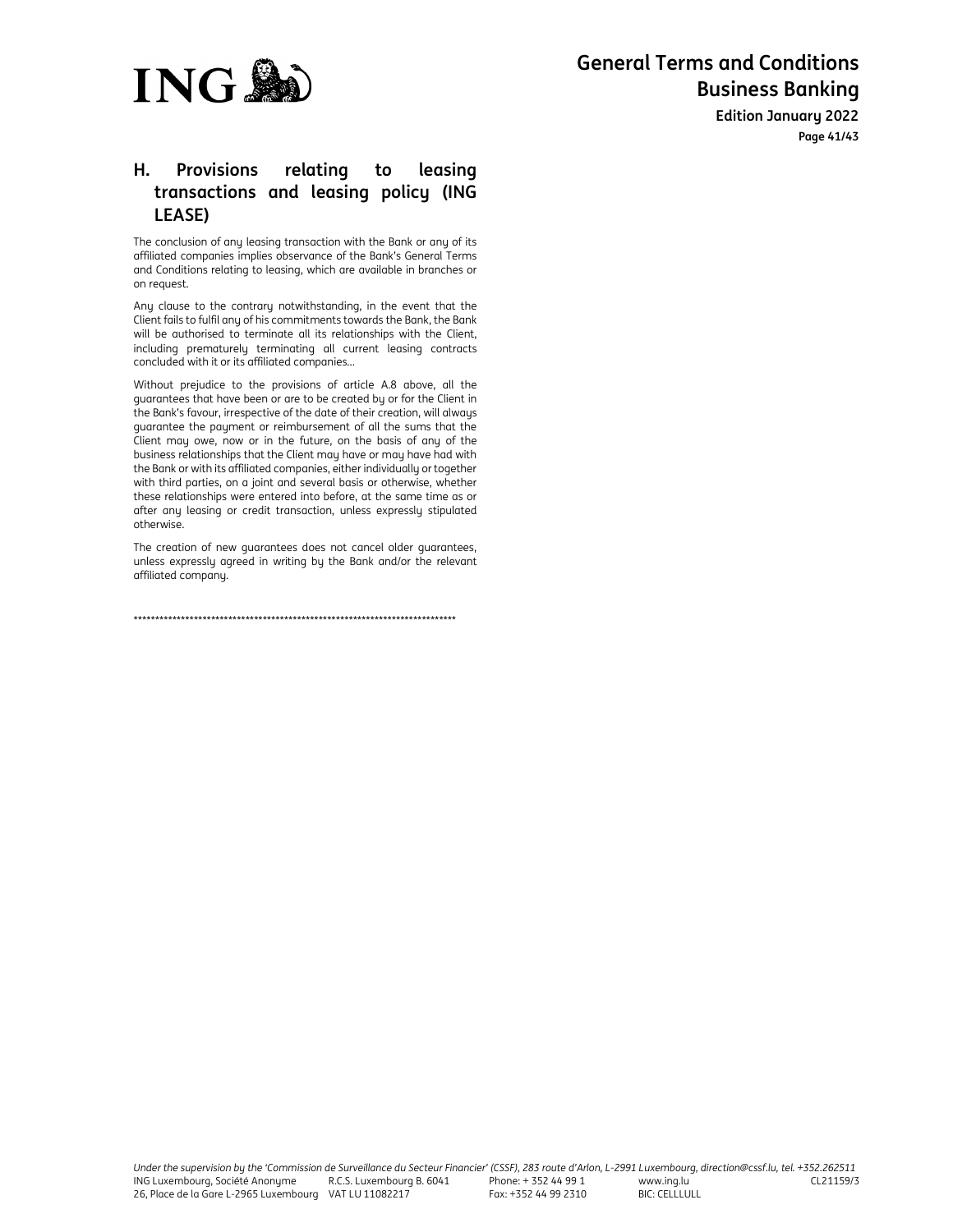

**Edition January 2022 Page 42/43**

# **APPENDIX1 - DEPOSITOR INFORMATION FORM - FGDL**

| Basic information about the protection of deposits as per the law dated 18 December 2015 on deposit quarantee scheme and<br>indemnification of investors |                                                                                                                  |  |  |
|----------------------------------------------------------------------------------------------------------------------------------------------------------|------------------------------------------------------------------------------------------------------------------|--|--|
| Deposits in ING LUXEMBOURG S.A. are protected by:                                                                                                        | The Fonds de Garantie des Dépôts Luxembourg (FGDL). (1)                                                          |  |  |
| Limit of protection:                                                                                                                                     | EUR 100 000 per depositor per credit institution (2)                                                             |  |  |
| If you have more deposits at ING Luxembourg:                                                                                                             | All your deposits at ING Luxembourg are 'aggregated' and the<br>total is subject to the limit of EUR 100 000 (2) |  |  |
| If you have a joint account with another person(s):                                                                                                      | The limit of EUR 100 000 applies to each depositor separately (3)                                                |  |  |
| Reimbursement period in case of ING Luxembourg's failure:                                                                                                | 7 working days (4)                                                                                               |  |  |
| Currency of reimbursement:                                                                                                                               | euro                                                                                                             |  |  |
| Contact:                                                                                                                                                 | FGDL                                                                                                             |  |  |
|                                                                                                                                                          | 283, route d'Arlon                                                                                               |  |  |
|                                                                                                                                                          | L-1150 Luxembourg                                                                                                |  |  |
|                                                                                                                                                          | Postal address:                                                                                                  |  |  |
|                                                                                                                                                          | L-2860 Luxembourg                                                                                                |  |  |
|                                                                                                                                                          | Telephone: + 00 35226.25.1.-1                                                                                    |  |  |
|                                                                                                                                                          | Fax: 26.25.1-2601                                                                                                |  |  |
| More information:                                                                                                                                        | http://www.fgdl.lu.                                                                                              |  |  |
| ADDITIONAL INFORMATION:                                                                                                                                  |                                                                                                                  |  |  |

Other important information:

In general, all retail depositors and investors are covered by the Fonds de Garantie des Dépôts Luxembourg.

Exceptions for certain deposits are stated on the website of the FGDL dedicated to information of the depositors and investors. ING Luxembourg will also inform you upon request if some products are covered or not. If these deposits are covered, ING Luxembourg will also confirm it to you in your account statements.

# FOOTNOTES:

(1) Scheme responsible for the protection of your deposits: Your deposit is covered by the Fonds de Garantie des Dépôts Luxembourg. If insolvency of your credit institution should occur, your deposits would be repaid up to EUR 100 000.